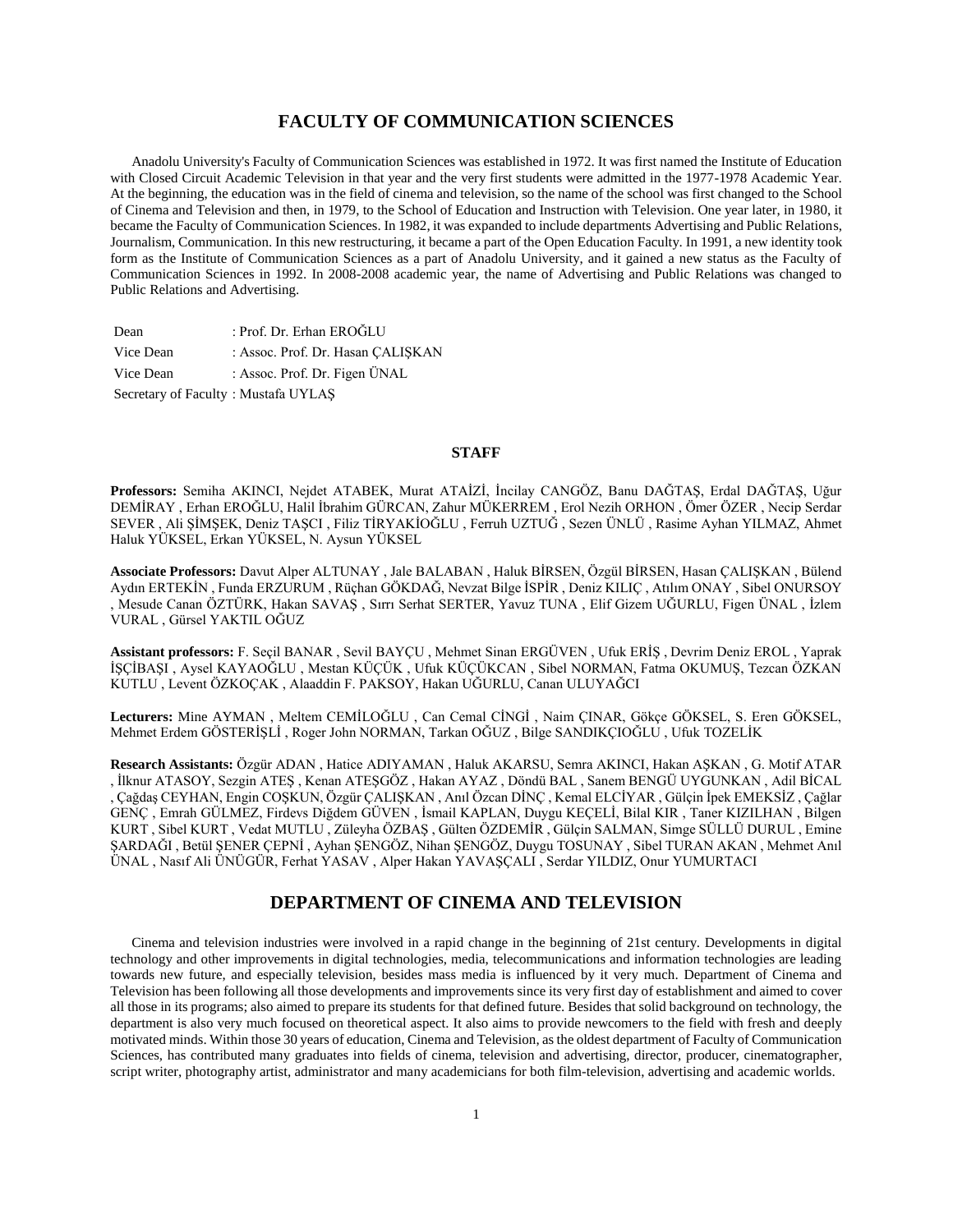#### **Information about the Department**

 Producing-directing, script writing and theoretical studies are the essential fields within the Department and in the first two years all students of school of communication sciences take those common courses which are Sociology, Psychology, History of Art, Aesthetics, Introduction to Communication Science, Communication Theories, Scientific Research and Reporting Techniques. They are the core courses which are considered as base and necessary besides those introductory courses of cinema and television which are technical foundations of cinema and television, script writing, foundations of photography and other related theoretical courses.After completing this process, students follow one of those three defined areas in correspondence with academic advisors. While adapting to that state of art technology which is allocated for their use, they are obligated to take advanced level courses such as visual aesthetics, film theories, history of film, film review and analysis, and documentary cinema as part of their theoretical courses. In last two years of studies, they produce and direct four graduation projects as part of their selected areas. Then, they complete their education. The education is consisted of one year English prep and fours years of undergraduate. Faculty members are consisted of 11 full time professors, 3 full time associate professors, 16 full time assistant professors and courses are thought by them besides some other professionals, speicalists and experts providing seminar courses and workshops. Students can benefit from their experience.

 Practical courses are made in with fully equipped television studio, 16 professional field cameras, 1 35 mm BL film camera, 2 16 mm BL film cameras, 7 nonlinear editing suites, 1 film editing table, one professional photography studio, 2 black and white and one color photo labratory; at the same time, cinema and television students are the body of regional television station- TVA (Anadolu University's) which they experience the real professional life in it and prepare themselves for the future.

Head : Prof. Dr. N. Aysun YÜKSEL Deputy Head : Assoc. Prof. Dr. Sırrı Serhat SERTER Deputy Head : Canan ULUYAĞCI

# **PROGRAM**

30,0

#### **I. SEMESTER**

| <b>ILT 107</b>           | Introduction to Communication            | $3+0$ 3.5 |  |
|--------------------------|------------------------------------------|-----------|--|
| SOS 153                  | Sociology                                | $3+0$ 3.5 |  |
| <b>STV 103</b>           | Introduction to Film and                 |           |  |
|                          | Television                               | $2+2$ 6,0 |  |
| <b>TÜR 121</b>           | Writing                                  | $2+0$ 2,0 |  |
| <b>TÜR 125</b>           | Turkish Language I                       | $2+0$ 2,0 |  |
|                          | ARY 111 (Eng) Research Methods in Social |           |  |
|                          | Sciences                                 | $3+0$ 4.5 |  |
|                          | FOT 201 (Eng) Basic Photography          | $2+2$ 5.0 |  |
| PSI 102 (Eng) Psychology |                                          | $3+0$ 3.5 |  |
|                          |                                          |           |  |

# **III. SEMESTER**

| KÜL 201        | <b>History of Culture</b>                           | $3+0$     | 4.0 |
|----------------|-----------------------------------------------------|-----------|-----|
| RHI 209        | Introduction to Advertising and Public              |           |     |
|                | Relations                                           | $2+0$ 3.0 |     |
| <b>SNT 253</b> | History of Art                                      | $3+0$ 3.5 |     |
| <b>STV 207</b> | Screenwriting                                       | $2+2$ 5.0 |     |
| <b>STV 213</b> | Sound Techniques for Cinema and TV $2+0$ 2,0        |           |     |
| <b>STV 215</b> | Video Techniques for Cinema and TV $2+0$ 2,0        |           |     |
| <b>STV 217</b> | Camera and Lighting Techniques for<br>Cinema and TV | $2+0$     | 2,0 |
| <b>TAR 165</b> | Atatürk's Principles and History of                 |           |     |
|                | Turkish Revolution I                                | $2+0$     | 2,0 |
|                | Departmental Elective Courses (1)                   |           | 3.5 |
|                | Foreign Language Courses (1)                        |           | 3,0 |
|                |                                                     |           |     |

#### **II. SEMESTER**

| <b>BIL 150</b> | <b>Fundamentals of Information</b>    |           |     |
|----------------|---------------------------------------|-----------|-----|
|                | Technology                            | $4+0$ 5.0 |     |
| <b>FOT 116</b> | <b>Basic Photography Applications</b> | $2+2$ 4,0 |     |
| <b>ILT 108</b> | Theories of Communication             | $3+0$ 4.5 |     |
| <b>STV 102</b> | Basic Video Production                | $1+2$ 2.5 |     |
| <b>STV 106</b> | Basic Techniques of Film              | $2+1$ 2.5 |     |
| <b>STV 108</b> | Basic Techniques of Television        | $2+1$ 2,0 |     |
| <b>TÜR 122</b> | Speaking Skills                       | $2+0$ 2,0 |     |
| <b>TÜR 126</b> | Turkish Language II                   | $2+0$     | 2,0 |
|                | PSI 104 (Eng) Social Psychology       | $3+0$     | 3,0 |
|                | Elective Courses (1)                  |           | 2.5 |
|                |                                       |           |     |

30,0

#### **IV. SEMESTER**

| <b>BYN 202</b> | Introduction to Printing and             |           |     |
|----------------|------------------------------------------|-----------|-----|
|                | Journalism                               | $2+0$ 2.5 |     |
| <b>EST 303</b> | Aesthetics                               | $3+0$     | 4.5 |
| <b>STV 208</b> | <b>TV Production Design</b>              | $3+0$ 5.5 |     |
| <b>TAR 166</b> | Atatürk's Principles and History of      |           |     |
|                | Turkish Revolution II                    | $2+0$ 2,0 |     |
|                | FEL 102 (Eng) Introduction to Philosophy | $2+0$     | 2.5 |
|                | STV 206 (Eng) Visual Composition         | $2+2$ 5.5 |     |
|                | <b>Departmental Elective Courses</b>     |           |     |
|                | (I)                                      |           | 4.5 |
|                | Foreign Language Courses (1)             |           | 3,0 |
|                |                                          |           |     |

30,0

30,0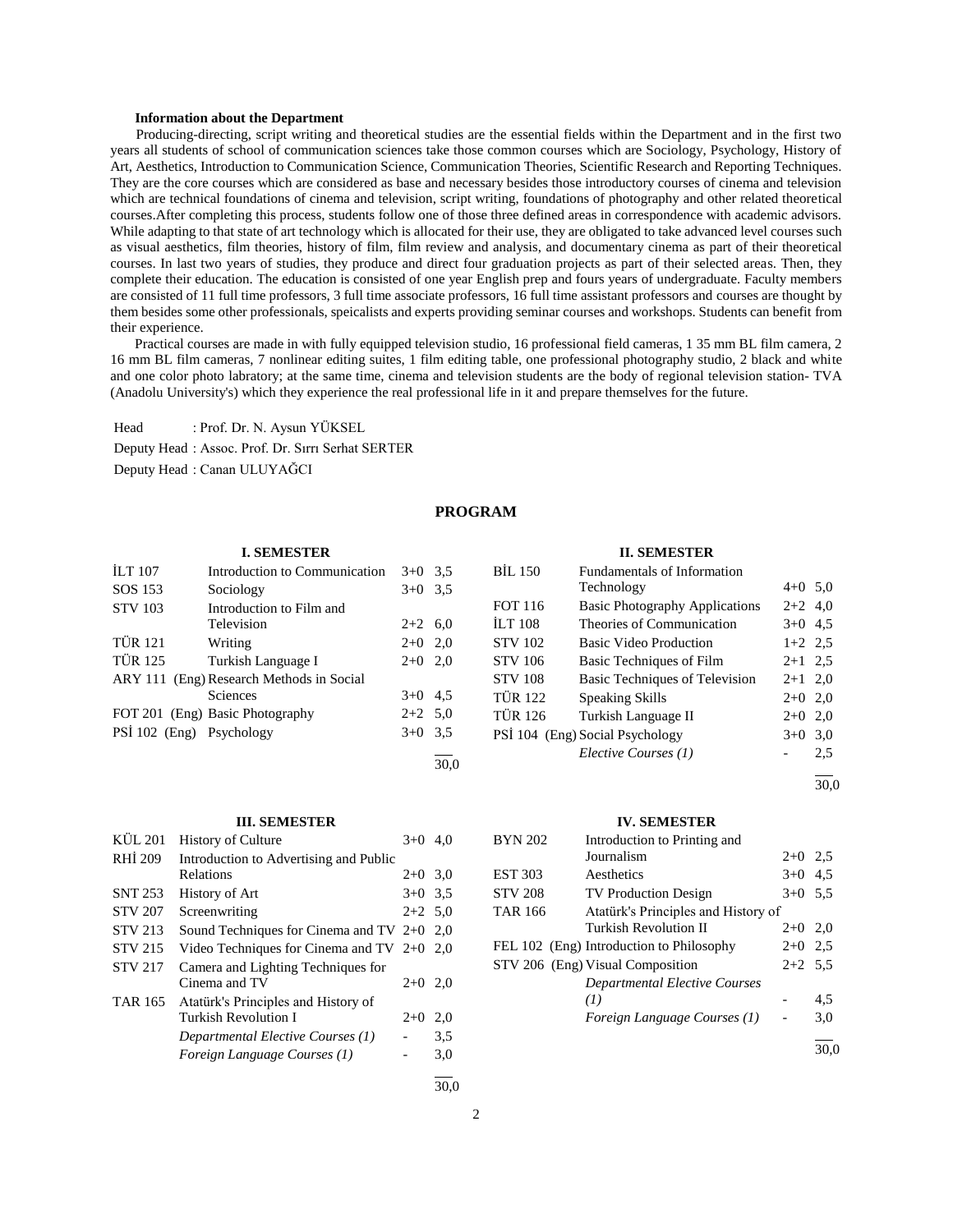# **V. SEMESTER**

|                | 051 <i>mor</i> ro                    |           |      |
|----------------|--------------------------------------|-----------|------|
|                |                                      |           | 30.0 |
|                | (2)                                  |           | 8,0  |
|                | <b>Departmental Elective Courses</b> |           |      |
|                | STV 305 (Eng) Television Production  | $0+6$ 9.0 |      |
|                | SIY 102 (Eng) Political Science      | $3+0$ 3.0 |      |
| STV 303        | Film Theory I                        | $3+0$ 5.0 |      |
| <b>STV 301</b> | History of Film I                    | $3+0$ 5.0 |      |

# **VII. SEMESTER**

| VII. SEMESTER                            |            |            |
|------------------------------------------|------------|------------|
| STV 401 (Eng) Production and Directing I | $4+6$ 12.0 | <b>STV</b> |
| Departmental Elective Courses<br>(4)     | 18.0       |            |
|                                          | 30.0       |            |

# **DEPARTMENTAL ELECTIVE COURSES**

| <b>ANİ</b> 201   | Animation                                     | $3+0$   | 4,0 |
|------------------|-----------------------------------------------|---------|-----|
|                  | ERA 199 (Eng) Cultural Diversity and          |         |     |
|                  | Communication                                 | $2+0$   | 3,0 |
| <b>FEL 303</b>   | Philosophical Criticism and Art               | $3+0$   | 4,0 |
| <b>FOT 303</b>   | Photography Project                           | $1 + 3$ | 4,5 |
| <b>GRA 201</b>   | Media Graphic                                 | $3+0$   | 4,0 |
| ING 225 (Eng)    | Academic English I                            | $3+0$   | 3,0 |
| ING 226 (Eng)    | Academic English II                           | $3+0$   | 3,0 |
| ING 425<br>(Eng) | Academic English V                            | $3+0$   | 3,0 |
| $ING 426$ (Eng)  | Academic English VI                           | $3+0$   | 3,0 |
| KÜL 151          | <b>Cultural Anthropology</b>                  | $3+0$   | 2,5 |
|                  | KÜL 301 (Eng) Cultural Analysis in Television |         |     |
|                  | Programs                                      | $3+0$   | 4,0 |
| <b>MET 303</b>   | <b>Text Analysis</b>                          | $3+0$   | 4,5 |
| <b>MET 304</b>   | <b>Text Writing</b>                           | $2+2$   | 4,5 |
| MİT 201          | Mythology I                                   | $3+0$   | 3,5 |
| MIT 202          | Mythology II                                  | $3+0$   | 3,5 |
|                  | MÜZ 206 (Eng) Music for Film and TV           | $3+0$   | 3,5 |
| <b>RSM 339</b>   | History of Painting I                         | $3+0$   | 3,5 |
| <b>RSM 340</b>   | History of Painting II                        | $3+0$   | 3,5 |
| STV 201          | (Eng) Film Production Theory                  | $3+0$   | 3,5 |
| <b>STV 204</b>   | Photographic View                             | $3+0$   | 5,0 |
| <b>STV 211</b>   | Videography                                   | $2 + 2$ | 4,5 |
| <b>STV 212</b>   | Sound Recording in Cinema and                 |         |     |
|                  | TV                                            | $2+2$   | 4,0 |
| STV 245 (Eng)    | Theories and Principles of                    |         |     |
|                  | Editing                                       | $3+0$   | 4,0 |
| <b>STV 246</b>   | <b>Screenwriting Practice I</b>               | $2+2$   | 4,5 |
| <b>STV 247</b>   | Applications in Editing                       | $3+0$   | 4,0 |
| STV 306 (Eng)    | Introduction to Film                          | $3+0$   | 3,5 |
| <b>STV 307</b>   | Style in Cinema                               | $3+0$   | 4,5 |
| <b>STV 309</b>   | Seminar I                                     | $3+0$   | 3,5 |
| <b>STV 310</b>   | Seminar II                                    | $3+0$   | 3,5 |
| <b>STV 311</b>   | (Eng) Film Project                            | 0+6     | 6,0 |
| <b>STV 313</b>   | Interactive Media and Society                 | $3 + 0$ | 4,5 |
| <b>STV 343</b>   | Directing Mise-en-scene                       | $3+0$   | 5,0 |
| <b>STV 344</b>   | History of Turkish Film                       | $3+0$   | 3,5 |
|                  |                                               |         |     |

# **VI. SEMESTER**

| <b>STV 302</b>          | <b>Visual Aesthetics</b>            | $3+0$ 5.0 |      |
|-------------------------|-------------------------------------|-----------|------|
| <b>STV 304</b>          | Film Criticism and Analyses I       | $3+0$ 4.5 |      |
| STV 350                 | Documentary                         | $3+0$ 6.0 |      |
| IKT 215 (Eng) Economics |                                     | $2+0$ 2.5 |      |
|                         | Departmental Elective Courses (3) - |           | 12.0 |
|                         |                                     |           |      |

30,0

# **VIII. SEMESTER**

|                | STV 402 (Eng) Production and Directing II   | $4+6$ 12,0 |           |
|----------------|---------------------------------------------|------------|-----------|
|                | <b>Departmental Elective Courses</b><br>(4) |            | 18.0      |
|                |                                             |            | 30.0      |
| <b>STV 345</b> | Video Camera Lighting                       |            | $2+2$ 4.5 |

| <b>STV 346</b>          | Film Camera and Lighting          | $2 + 2$   | 4,5 |
|-------------------------|-----------------------------------|-----------|-----|
| <b>STV 347</b>          | Types of Television Programs      | $3+0$     | 4,5 |
| <b>STV 348</b>          | <b>Film Genres</b>                | $3+0$     | 4,5 |
|                         | STV 353 (Eng) Television Project  | $0+6$ 6,0 |     |
| <b>STV 355</b>          | Film Criticism and Analysis II    | $3+0$     | 4,5 |
| <b>STV 356</b>          | History of Film II                | $3+0$     | 4,5 |
| <b>STV 357</b>          | Subliminal Communication          | $3+0$     | 3,5 |
|                         | STV 359 (Eng) New Communication   |           |     |
|                         | Technologies                      | $3+0$     | 3,5 |
| <b>STV 360</b>          | Film Theories II                  | $3+0$     | 4,5 |
| <b>STV 362</b>          | Audio Dimension in Film and       |           |     |
|                         | Television                        | $3+0$     | 3,5 |
| <b>STV 363</b>          | Visual Structure of Film          | $3+0$     | 4,0 |
| <b>STV 364</b>          | Sociology of Film                 | $3 + 0$   | 5,0 |
| <b>STV 365</b>          | Video Art                         | $3+0$     | 5,0 |
| STV 365 (Eng) Video Art |                                   | $3+0$     | 5,0 |
| <b>STV 366</b>          | Inspection Methods in             |           |     |
|                         | <b>Television Broadcasting</b>    | $3+0$     | 4,0 |
| <b>STV 367</b>          | Aesthetics of Documentary         |           |     |
|                         | Filmmaking                        | $3+0$     | 4,0 |
| <b>STV 368</b>          | <b>Interactive Program Design</b> | $3+0$     | 3,5 |
| <b>STV 404</b>          | (Eng) Intercultural Communication | $3+0$     | 4,0 |
| <b>STV 411</b>          | (Eng) Seminar III                 | $3+0$     | 3,5 |
| <b>STV 412</b>          | Seminar IV                        | $3+0$     | 3,5 |
| <b>STV 452</b>          | Contemporary Literature and       |           |     |
|                         | Cinema                            | $3+0$     | 4,0 |
| <b>STV 453</b>          | Contemporary Turkish Cinema       | $3+0$     | 4,0 |
| <b>STV 457</b>          | <b>Film Adaptations</b>           | $3+0$     | 4,0 |
| <b>THU 203</b>          | <b>Community Services</b>         | $0 + 2$   | 3,0 |
| <b>TİY 303</b>          | Dramaturgy                        | $3+0$     | 3,5 |
| <b>ELECTIVE COURSES</b> |                                   |           |     |
|                         |                                   |           |     |

|                  | BEÖ 155 Physical Education  | $2+0$ 2.0 |  |
|------------------|-----------------------------|-----------|--|
| BRİ 101 Bridge   |                             | $2+0$ 3.0 |  |
| GRA 156 Graphics |                             | $2+0$ 3.5 |  |
|                  | KÜL 199 Cultural Activities | $0+2$ 2.0 |  |
| MÜZ 158 Music    |                             | $2+0$ 3.0 |  |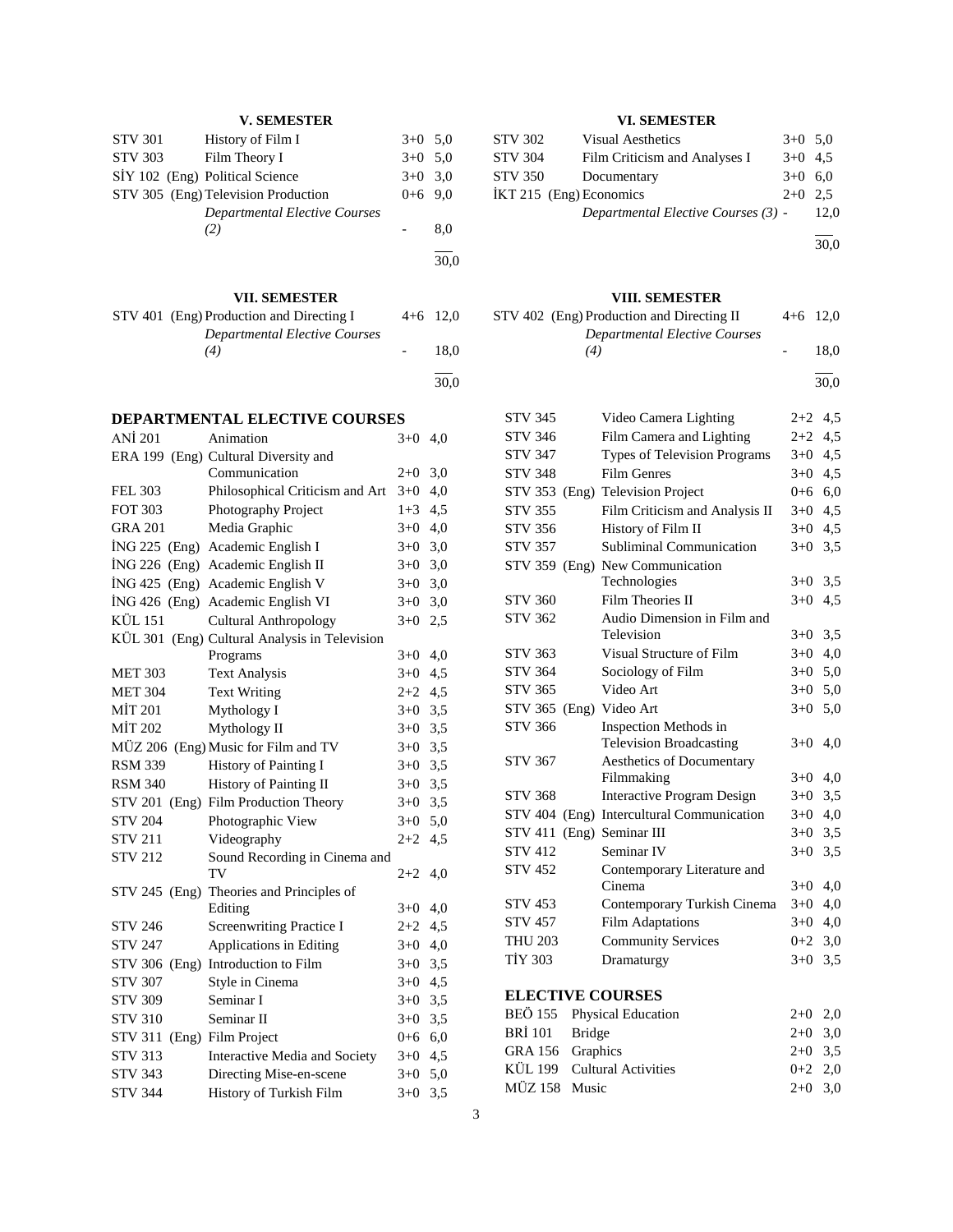| RSM 152 Painting |                               | $2+0$ 4,0 | <b>FOREIGN LANGUAGE COURSES</b>    |           |  |
|------------------|-------------------------------|-----------|------------------------------------|-----------|--|
|                  | RSM 154 Caricature            | $2+0$ 2.5 | $ING 187$ (Eng) English I          | $3+0$ 3.0 |  |
|                  | SAN 155 Hall Dances           | $0+2$ 2.0 | $ING 188$ (Eng) English II         | $3+0$ 3.0 |  |
| TİY 152          | Theatre                       | $2+0$ 2.5 | ING 325 (Eng) Academic English III | $3+0$ 3.0 |  |
|                  | TÜR 120 Turkish Sign Language | $3+0$ 3.0 | ING 326 (Eng) Academic English IV  | $3+0$ 3.0 |  |

# **DEPARTMENT OF COMMUNICATION DESIGN AND MANAGEMENT**

 In today's world, communication is considered a basic human need. It is as important as breathing because there is no single moment that we do not try to communicate. Individuals, groups, organizations, masses, and societies must communicate effectively with each other in order to continue their existence. However, it is not easy to understand others and respond accordingly. This makes communication a complicated process or phenomenon. The Department of Communication recognizes such complexity and studies communication from an interdisciplinary perspective. With this understanding in mind, the curriculum of the department includes both theoretical and practical courses.

 **Information about the Department** The department was established in 1982 as the Department of Educational Communications and Planning. The department served under this name for two decades within the Faculty of Communication Sciences. The name was changed to Department of Communication in 2001 by the Higher Education Council, with accompanying curriculum revisions. The department is located within the Faculty of Communication Sciences on the Yunus Emre Campus, which is the main campus of Anadolu University. Currently 5 professors, 1 associate professor, 7 assistant professors, 2 instructors, and 5 research assistants are working in the department. There are also external faculty members teaching some of the undergraduate courses. The decisions related with the department are made by the department board which is composed of all faculty members in the department. The department is governed by one chair and one deputy chair. In addition, several faculty members serve as coordinators for various programs and activities. The guiding educational philosophy of the department has been to train students as qualified professionals of the global knowledge society. Consistent with this philosophy, students are provided with strong theoretical and practical training. The faculty members serve as facilitators of the learning process, and students take major responsibility for their own learning. Professional guidance of faculty members and active involvement of students are two basic components of education in the department. A good combination of instructor-led and learner-centered approaches are employed to accomplish educational goals. Learning experiences are supported with state-of-the-art technological infrastructure. The department has close relationships with the business environment, and this collaboration is reflected on training of students.

Head : Prof. Dr. Ahmet Haluk YÜKSEL Deputy Head : Mestan KÜÇÜK

#### **PROGRAM**

#### **I. SEMESTER**

| <b>ARY 111</b> | Research Methods in Social Sciences | $3+0$     | 4.5 |
|----------------|-------------------------------------|-----------|-----|
| <b>BIL 150</b> | <b>Fundamentals of Information</b>  |           |     |
|                | Technology                          | $4+0$ 5,0 |     |
| <b>ILT 107</b> | Introduction to Communication       | $3+0$ 3.5 |     |
| <b>PSI</b> 102 | Psychology                          | $3+0$ 3.5 |     |
| SOS 153        | Sociology                           | $3+0$ 3.5 |     |
| <b>TÜR 121</b> | Writing                             | $2+0$ 2,0 |     |
| <b>TÜR 125</b> | Turkish Language I                  | $2+0$     | 2,0 |
|                | Departmental Elective Courses (1)   |           | 3,0 |
|                | Foreign Language Courses (1)        |           | 3,0 |
|                |                                     |           |     |

#### **III. SEMESTER**

|                    | FOT 201 Basic Photography           | $2+2$ 5.0 |  |
|--------------------|-------------------------------------|-----------|--|
|                    | ILT 201 Interpersonal Communication | $3+0$ 4.5 |  |
| IST 201 Statistics |                                     | $3+0$ 3.0 |  |

#### **II. SEMESTER**

| <b>GRA 401</b> | <b>Electronic Graphics</b>        | $3+0$     | 4.5 |
|----------------|-----------------------------------|-----------|-----|
| <b>ILT 108</b> | Theories of Communication         | $3+0$ 4.5 |     |
| PSİ 104        | Social Psychology                 | $3+0$ 3.0 |     |
| TÜR 122        | <b>Speaking Skills</b>            | $2+0$     | 2,0 |
| <b>TÜR 126</b> | Turkish Language II               | $2+0$     | 2.0 |
|                | Departmental Elective Courses (2) |           | 9,0 |
|                | Elective Courses (1)              |           | 2,0 |
|                | Foreign Language Courses (1)      |           | 3,0 |
|                |                                   |           |     |

30,0

#### **IV. SEMESTER**

| FEL 102 | Introduction to Philosophy      | $2+0$ 2.5 |  |
|---------|---------------------------------|-----------|--|
| ILT 204 | <b>History of Communication</b> | $3+0$ 5.0 |  |
| ILT 205 | <b>Mass Communication</b>       | $3+0$ 5.0 |  |

 $\frac{1}{30.0}$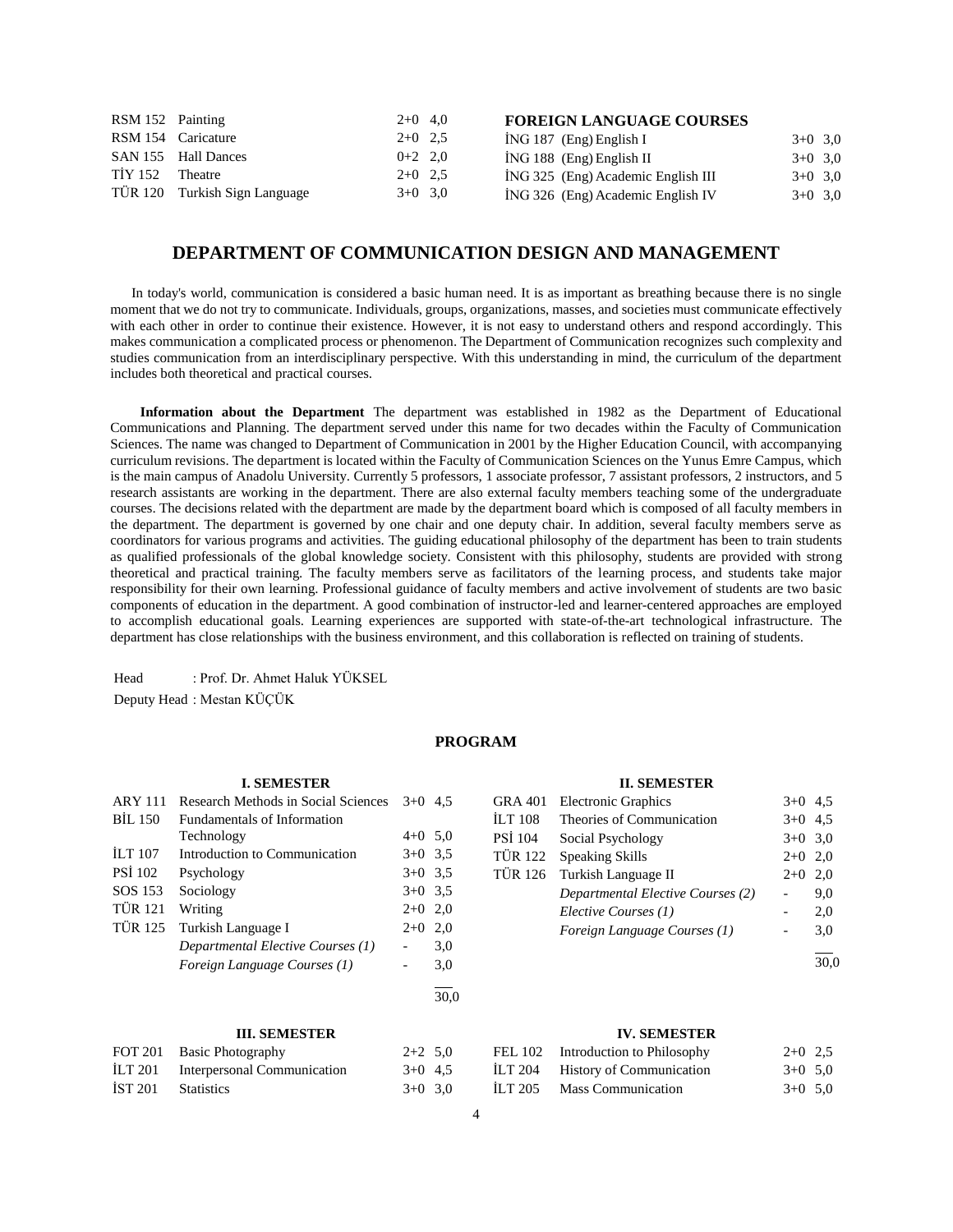| SNT 253 History of Art                      | $3+0$ 3.5 |      |
|---------------------------------------------|-----------|------|
| TAR 165 Atatürk's Principles and History of |           |      |
| Turkish Revolution I                        | $2+0$ 2.0 |      |
| Departmental Elective Courses (3)           |           | 12.0 |
|                                             |           | 30.0 |

#### **V. SEMESTER**

| Economics                         | $2+0$ 2.5 |      |
|-----------------------------------|-----------|------|
| <b>Management Science</b>         | $3+0$ 6.0 |      |
| <b>Communication Ethics</b>       | $3+0$ 5.0 |      |
| Visual Literacy                   | $2+2$ 4,0 |      |
| <b>Political Science</b>          | $3+0$ 3.0 |      |
| Departmental Elective Courses (2) |           | 9.5  |
|                                   |           | 30.0 |
|                                   |           |      |

#### **VII. SEMESTER**

|         | ILT 353 Cultural Communication    | $3+0$ 4.5 |      |
|---------|-----------------------------------|-----------|------|
| ILT 403 | <b>Project Development</b>        | $3+2$ 8.0 |      |
| RHI 302 | <b>Communication Management</b>   | $3+0$ 4.5 |      |
|         | Departmental Elective Courses (3) |           | 13.0 |
|         |                                   |           | 30,0 |

#### **DEPARTMENTAL ELECTIVE COURSES**

| <b>BIL 387</b> | <b>Computer Applications</b>         | $1+2$     | 3,0 |
|----------------|--------------------------------------|-----------|-----|
| <b>BYN 348</b> | <b>Publication Design</b>            | $2+2$     | 4,5 |
| <b>EDB</b> 353 | Cyber Literature                     | $3+0$     | 4,5 |
| <b>EST 303</b> | Aesthetics                           | $3+0$     | 4,5 |
| <b>GRA 237</b> | Creative Graphic Design              |           |     |
|                | Applications                         | $3+0$     | 4,5 |
| <b>GRA 255</b> | <b>Graphics Design</b>               | $2+2$     | 4,5 |
| <b>HUK 252</b> | Labor Law                            | $2+0$ 2.5 |     |
| <b>ILT 217</b> | <b>Instructional Content Design</b>  | $3+0$ 4.5 |     |
| <b>ILT 221</b> | Mobile Communication                 |           |     |
|                | Technologies                         | $2+2$ 4.5 |     |
| ILT $223$      | Web Design                           | $2+2$     | 4,5 |
| ILT 251        | <b>Quality Techniques</b>            | $2+2$     | 4,5 |
| ILT $252$      | Visual Character Design              | $2+2$ 4.5 |     |
| <b>ILT 254</b> | Web Programming                      | $2+2$ 4.5 |     |
| <b>ILT 256</b> | Media Management                     | $3+0$     | 4,5 |
| <b>ILT 303</b> | Communication and Persuasion         | $3+0$     | 4,5 |
| <b>ILT 318</b> | <b>Professional Coaching</b>         | $3+0$     | 4,5 |
| <b>ILT 322</b> | Communication in Strategical         |           |     |
|                | Management                           | $3+0$     | 4,5 |
| <b>ILT 324</b> | Motivation in Workplace and Life 3+0 |           | 4,5 |
| <b>ILT 354</b> | Children and Communication           | $3+0$     | 4,5 |
| <b>ILT 355</b> | Semantics and Visual Analysis        | $3+0$     | 4,5 |
| <b>ILT 358</b> | Theories of Personality              | $3+0$     | 5,0 |
| <b>ILT 360</b> | Creative Drama                       | $1 + 4$   | 4,5 |
| <b>ILT 362</b> | Social Gender Differences in         |           |     |
|                | Communication                        | $3+0$ 4.5 |     |
|                |                                      |           |     |

| ILT 314 Communication Design                | $2+2$ 4.5 |     |
|---------------------------------------------|-----------|-----|
| ISN 201 Organizational Communication        | $3+0$ 4.0 |     |
| TAR 166 Atatürk's Principles and History of |           |     |
| <b>Turkish Revolution II</b>                | $2+0$ 2,0 |     |
| Departmental Elective Courses (2)           |           | 7.0 |
|                                             |           |     |

30,0

# **VI. SEMESTER**

| FEL 251 Communication Philosophy       | $3+0$ 4.5 |        |
|----------------------------------------|-----------|--------|
| İLT 304 General Communication Research | $3+0$ 4.5 |        |
| ILT 356 Non-Verbal Communication       | $3+0$ 3.5 |        |
| ILT 415 Public Speaking                | $3+0$ 4.5 |        |
| Departmental Elective Courses (3)      |           | - 13.0 |
|                                        |           |        |

30,0

# **VIII. SEMESTER**

| İLT 404 | <b>Project Management</b>         | $3+2$ 8.0 |     |
|---------|-----------------------------------|-----------|-----|
| İLT 418 | New Media                         | $3+0$ 4.5 |     |
| İLT 467 | Creativity and Problem Solving    | $3+0$ 4.5 |     |
| ILT 469 | International Communication       | $3+0$ 4.5 |     |
|         | Departmental Elective Courses (2) |           | 8.5 |
|         |                                   |           |     |

30,0

# İLT 364 Communication Technologies and Social Change İLT 368 Institutional Communication 3+0 4,5 İLT 369 Popular Culture and Communication 3+0 4,5 İLT 370 New Approaches in Management 3+0 6,5 İLT 371 Educational Communication 3+0 4,5 İLT 373 Instructional Design 2+2 4,5 İLT 374 Family Communication 3+0 4,5 İLT 375 Techniques for Scriptwriting 2+2 4,5 İLT 379 Social Media Applications 2+2 4,5 İLT 380 Perception Management 3+0 4,5 İLT 381 Web-Based Storytelling 2+2 4,5 İLT 382 Emotional Intelligence and Communication 3+0 4,5 İLT 383 Computer Animation 2+2 4,5 İLT 384 Creative Web Applications 2+2 4,5 İLT 386 Health Communication 3+0 4,5 İLT 417 Web Mediated Communication 3+0 4,5 İLT 459 Media and Culture 3+0 4,5  $\text{ILT } 461$  Team Communication  $2+2$  4,5 İLT 462 Multicultural Communication 3+0 4,5 İLT 463 Communication and Alienation 3+0 4,5 İLT 471 Management of Information Systems  $2+2$  4,5  $i$ NG 225 (Eng) Academic English I  $3+0$  3,0 İNG 226 (Eng) Academic English II 3+0 3,0 İNG 325 (Eng) Academic English III 3+0 3,0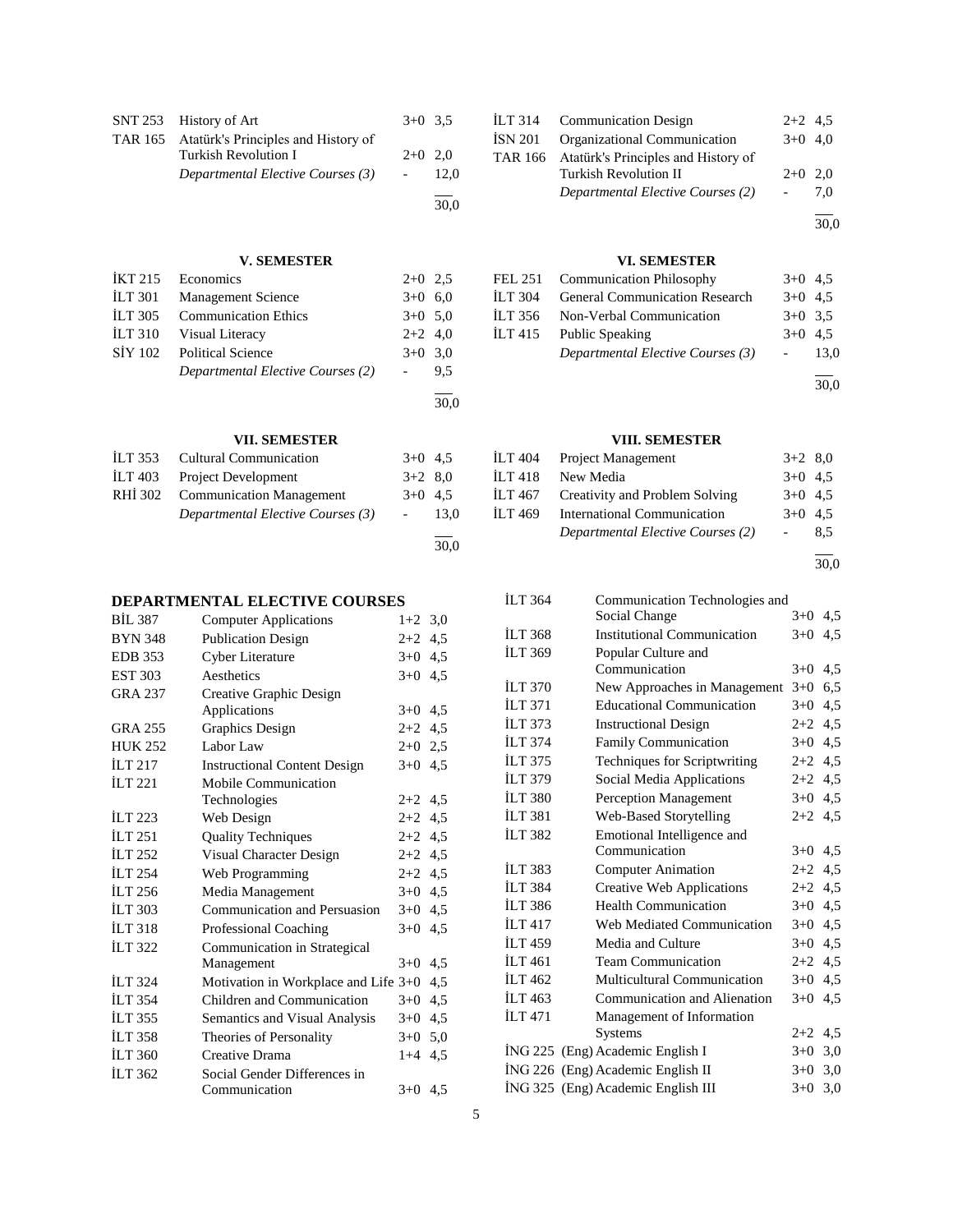|                | ING 326 (Eng) Academic English IV  | $3+0$ 3,0 |  |
|----------------|------------------------------------|-----------|--|
|                | ING 425 (Eng) Academic English V   | $3+0$ 3.0 |  |
|                | ING 426 (Eng) Academic English VI  | $3+0$ 3.0 |  |
| İŞL 301        | Human Resources Management         | $3+0$ 4.0 |  |
| ISL 343        | <b>Entrepreneurship Management</b> | $3+1$ 5,0 |  |
| ISL 356        | <b>Innovation Management</b>       | $2+0$ 3.0 |  |
| <b>İSL 412</b> | Strategic Management               | $2+0$ 3.0 |  |
| KÜL 151        | Cultural Anthropology              | $3+0$ 2.5 |  |
| <b>MET 451</b> | <b>Textual Design</b>              | $2+2$ 4.5 |  |
| <b>PSI 212</b> | Psychology of Communication        | $3+0$ 4.5 |  |
| PSI 402        | <b>Adult Psychology</b>            | $3+0$ 4.5 |  |
| RHI 351        | Social Campaigns                   | $3+0$ 4.5 |  |
| <b>THU 203</b> | <b>Community Services</b>          | $0+2$ 3.0 |  |
|                |                                    |           |  |
|                |                                    |           |  |

| BRI 101 Bridge   |                                 | $2+0$ 3,0 |  |  |
|------------------|---------------------------------|-----------|--|--|
| GRA 156 Graphics |                                 | $2+0$ 3.5 |  |  |
|                  | KÜL 199 Cultural Activities     | $0+2$ 2,0 |  |  |
| MÜZ 158 Music    |                                 | $2+0$ 3,0 |  |  |
| RSM 152 Painting |                                 | $2+0$ 4,0 |  |  |
|                  | RSM 154 Caricature              | $2+0$ 2.5 |  |  |
|                  | SAN 155 Hall Dances             | $0+2$ 2,0 |  |  |
| TİY 152 Theatre  |                                 | $2+0$ 2.5 |  |  |
|                  | TÜR 120 Turkish Sign Language   | $3+0$ 3.0 |  |  |
|                  |                                 |           |  |  |
|                  | <b>FOREIGN LANGUAGE COURSES</b> |           |  |  |

| TOMBOT BILITORITOB COUNTR |           |  |
|---------------------------|-----------|--|
| İNG 187 (Eng) English I   | $3+0$ 3,0 |  |

 $3+0$  3,0

| ING 188 (Eng) English II |
|--------------------------|
|                          |
|                          |
|                          |

#### **ELECTIVE COURSES**

|  | BEÖ 155 Physical Education | $2+0$ 2,0 |  |
|--|----------------------------|-----------|--|
|--|----------------------------|-----------|--|

# **DEPARTMENT OF JOURNALISM**

 Anadolu University Faculty of Communication Sciences was established in 1972. It was first named the Institute of Education with Closed Circuit Academic Television in that year and the very first students were admitted in the 1977-1978 Academic Year. At the beginning, the education was in the field of cinema and television, so the name of the school was first changed to the School of Cinema and Television and then, in 1979, to the School of Education and Instruction with Television. One year later, in 1980, it became the Faculty of Communication Sciences. In 1982, it was expanded to include departments Advertising and Public Relations, Journalism, Communication. In this new restructuring, it became a part of the Open Education Faculty. In 1991, a new identity took form as the Institute of Communication Sciences as a part of Anadolu University, and it gained a new status as the Faculty of Communication Sciences in 1992.

#### **Information About the Department**

 Department of Journalism was founded in 1983. Among its major areas of focus, other than communication and culture, are photography, CAD (Computer Assisted Design), journalism, radio and television reporting. The department offers both theoretical and applied courses on how to collect, write, design, and print news items and how to encode and interpret the news content. In their senior year, students take radio programming and broadcasting courses, which subsequently leads to a project of an applied study so they can have the opportunity to exploit their theoretical knowledge. In addition, it also focuses on the economic, political and social aspects of the media as a social institution. The guiding educational philosophy of the department has been to train students as qualified professionals of the global knowledge society.The faculty members serve as facilitators of the learning process, and students take major responsibility for their own learning. The department has close relationships with the business environment, and this collaboration is reflected on training of students. When they graduate, the students of the department become eligible to be reporters, page designers or news programmers in different areas of the mass media such as local/national newspapers, newsagents, public/private radio stations and Internet applications.

 The department is located within the Faculty of Communication Sciences on the Yunus Emre Campus, which is the main campus of Anadolu University.

 Currently 2 professors, 4 associate professor, 11 assistant professors, 2 instructors, and 7 research assistants are working in the department. There are also external faculty members teaching some of the undergraduate courses.

 The decisions related with the department are made by the department board which is composed of all faculty members in the department. The department is governed by one chair and one deputy chair. In addition, several faculty members serve as coordinators for various programs and activities.

Head : Prof. Dr. Erkan YÜKSEL Deputy Head : Tezcan ÖZKAN KUTLU Deputy Head : Alaaddin F. PAKSOY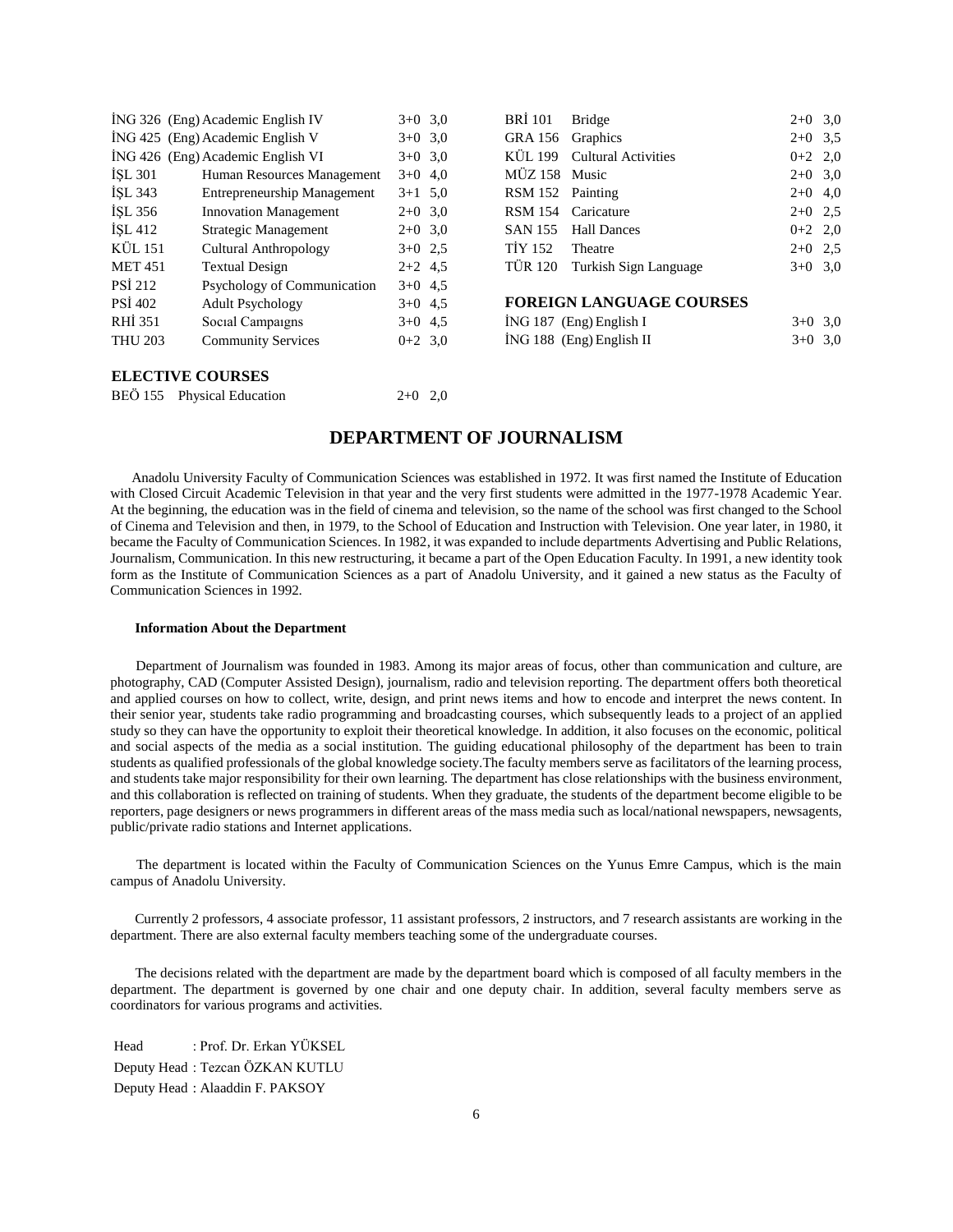# **PROGRAM**

# **I. SEMESTER**

| <b>BIL 150</b> | Fundamentals of Information             |           |     |
|----------------|-----------------------------------------|-----------|-----|
|                | Technology                              | $4+0$ 5.0 |     |
| <b>BYN</b> 101 | Basic Journalism                        | $3+0$ 4.5 |     |
| <b>ILT</b> 107 | Introduction to Communication           | $3+0$ 3.5 |     |
| SOS 153        | Sociology                               | $3+0$ 3.5 |     |
| <b>TÜR 121</b> | Writing                                 | $2+0$ 2,0 |     |
| <b>TÜR 125</b> | Turkish Language I                      | $2+0$ 2,0 |     |
|                | FOT 201 (Eng) Basic Photography         | $2+2$ 5,0 |     |
|                | SİY 101 (Eng) History of World Politics | $2+0$     | 2.5 |
|                | Elective Courses (1)                    |           | 2.0 |
|                |                                         |           |     |

30,0

# **III. SEMESTER**

| <b>BYN 204</b>     | News Types                                | $3+0$     | 4.5 |
|--------------------|-------------------------------------------|-----------|-----|
| <b>BYN 209</b>     | Page Design Programs                      | $2+2$ 4.5 |     |
| <b>EDB 221</b>     | Turkish and World Literature              | $2+0$ 3.0 |     |
| ILT <sub>213</sub> | <b>Effective Communication Techniques</b> | $2+0$ 3.0 |     |
| SIY 205            | <b>Turkish Political History</b>          | $2+0$ 3.0 |     |
| <b>TAR 165</b>     | Atatürk's Principles and History of       |           |     |
|                    | Turkish Revolution I                      | $2+0$     | 2.0 |
|                    | Departmental Elective Courses (2)         |           | 7,0 |
|                    | Foreign Language Courses (1)              |           | 3,0 |
|                    |                                           |           |     |

# **V. SEMESTER**

| <b>BYN 207</b> | Speech and Interview Techniques     |           |      |
|----------------|-------------------------------------|-----------|------|
|                | in Radio and TV News                | $2+2$ 4.0 |      |
| <b>BYN 309</b> | Media Law                           | $2+0$ 3.0 |      |
| <b>BYN 319</b> | Journalism Applications I           | $2+4$ 6.0 |      |
| <b>ISL 359</b> | <b>Public Administration</b>        | $2+0$ 2.5 |      |
|                | SİY 102 (Eng) Political Science     | $3+0$ 3.0 |      |
|                | Departmental Elective Courses (3) - |           | 11.5 |
|                |                                     |           |      |

# **VII. SEMESTER**

| <b>BYN 409</b> | Contemporary Media Criticisms I 3+0 3,0 |           |      |
|----------------|-----------------------------------------|-----------|------|
| <b>BYN 413</b> | Culturel Identity                       | $2+0$ 3.0 |      |
| <b>BYN 415</b> | Career in Media                         | $2+0$ 3.0 |      |
| <b>BYN 460</b> | <b>Television News Programming</b>      | $3+0$ 4.5 |      |
|                | GRA 308 (Eng) Web Design                | $2+2$ 5.5 |      |
|                | <b>Departmental Elective Courses</b>    |           |      |
|                | (3)                                     |           | 11.0 |
|                |                                         |           |      |

# **II. SEMESTER**

| <b>BYN</b> 102           | Applied Photoshop                    | $2+2$ 4.5 |     |
|--------------------------|--------------------------------------|-----------|-----|
| <b>BYN</b> 104           | Techniques of News Gathering         |           |     |
|                          | and Writing                          | $3+0$     | 4.5 |
| <b>ILT 108</b>           | Theories of Communication            | $3+0$     | 4,5 |
| <b>TÜR 122</b>           | Speaking Skills                      | $2+0$ 2,0 |     |
| <b>TÜR 126</b>           | Turkish Language II                  | $2+0$     | 2.0 |
|                          | BYN 106 (Eng) History of World Media | $2+0$     | 3,0 |
|                          | FOT 118 (Eng) Applied Photography    | $2+0$     | 3,0 |
| PSİ 102 (Eng) Psychology |                                      | $3+0$     | 3.5 |
|                          | <b>Departmental Elective Courses</b> |           |     |
|                          | (I)                                  |           | 3.0 |
|                          |                                      |           |     |

30,0

# **IV. SEMESTER**

| <b>BYN 203</b> | Page Design                              | $2+2$ 4.5 |     |
|----------------|------------------------------------------|-----------|-----|
| <b>BYN 208</b> | Critical Media Theories                  | $2+0$     | 3,0 |
| <b>BYN 214</b> | <b>History of Turkish Press</b>          | $2+0$     | 3,0 |
| <b>ILT 210</b> | <b>Communication Technologies</b>        | $2+0$     | 3.0 |
| <b>TAR 166</b> | Atatürk's Principles and History of      |           |     |
|                | Turkish Revolution II                    | $2+0$     | 2.0 |
|                | FOT 204 (Eng) Applied of Photojournalism | $2+0$     | 3,0 |
|                | <b>Departmental Elective Courses</b>     |           |     |
|                | (2)                                      |           | 8,5 |
|                | Foreign Language Courses (1)             |           | 3,0 |
|                |                                          |           |     |

30,0

# **VI. SEMESTER**

| BYN 206 TV Journalism                       | $2+2$ 4,0 |  |
|---------------------------------------------|-----------|--|
| BYN 320 Journalism Applications II          | $2+4$ 6.0 |  |
| BYN 322 Media Ethics                        | $2+0$ 3.0 |  |
| BYN 324 Theories of Political Communication | $2+0$ 3.0 |  |
| HUK 370 Human Rights and the Constitution   | $2+0$ 3.0 |  |
| Departmental Elective Courses (3)           | $-11.0$   |  |
|                                             |           |  |

30,0

# **VIII. SEMESTER**

| <b>BYN 404</b> | <b>Applied Magazine Publication</b>         | $2+4$   | 6.0  |
|----------------|---------------------------------------------|---------|------|
| <b>BYN 408</b> | Web Publishing                              | $2 + 4$ | 6.0  |
| <b>BYN 410</b> | Contemporary Media Criticisms               |         |      |
|                | Н                                           | $3+0$   | 3.0  |
|                | BYN 406 (Eng) Introduction to International |         |      |
|                | Relations                                   | $2+0$   | 3.0  |
|                | <b>Departmental Elective Courses</b>        |         |      |
|                | (4)                                         |         | 12,0 |
|                |                                             |         |      |
|                |                                             |         | 30.0 |

30,0

30,0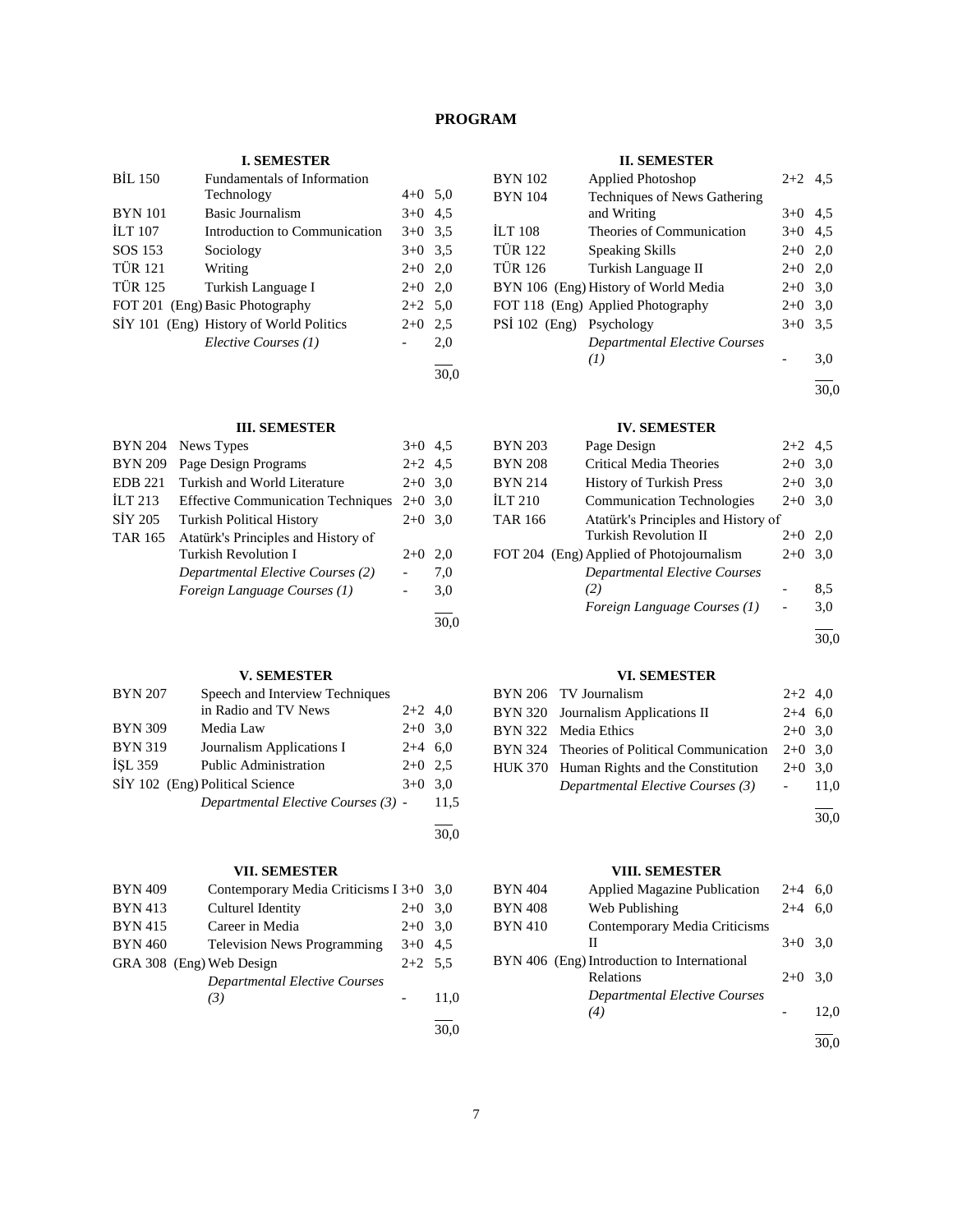# **DEPARTMENTAL ELECTIVE COURSES**

| <b>BYN 215</b> | Online Journalism                                                     | $2+0$   | 3,0 |
|----------------|-----------------------------------------------------------------------|---------|-----|
| <b>BYN 216</b> | Local Journalism                                                      | $2 + 0$ | 3,0 |
| <b>BYN 217</b> | Child Rights on Media                                                 | $2 + 0$ | 3,0 |
| <b>BYN 218</b> | Investigative Journalism                                              | $2+0$   | 3,0 |
| <b>BYN 219</b> | Public Opinion and Propaganda                                         | $2+0$   | 3,0 |
| <b>BYN 220</b> | Tabloid Journalism                                                    | 2+0     | 3,0 |
| <b>BYN 221</b> | Critical Media Literacy                                               | $2+0$   | 3,0 |
| <b>BYN 222</b> | Sports Journalism                                                     | $2 + 0$ | 3,0 |
| <b>BYN 223</b> | (Eng) Travel Writing                                                  | $2 + 0$ | 3,0 |
| <b>BYN 224</b> | Political Journalism                                                  | $2 + 0$ | 3,0 |
| <b>BYN 225</b> | Healt, Science and Technology                                         |         |     |
|                | Journalism                                                            | $2 + 0$ | 3,0 |
| <b>BYN 238</b> | European Union Journalism                                             | $2 + 0$ | 3,0 |
| <b>BYN 239</b> | Shorthand Writing (Stenography) 2+0                                   |         | 3,0 |
| <b>BYN 252</b> | Radio Programming                                                     | $3+0$   | 4,5 |
| <b>BYN 271</b> | <b>Television News Cameraman</b>                                      | $3+0$   | 4,5 |
| <b>BYN 313</b> | Literary Journalism Forms                                             | $2 + 0$ | 3,0 |
| <b>BYN 321</b> | Visual Media Literacy                                                 | $2 + 0$ | 3,0 |
| <b>BYN 323</b> | (Eng) News Writing in English                                         | $2 + 0$ | 3,0 |
| <b>BYN 325</b> | (Eng) Crisis and Conflict Reporting                                   | 2+0     | 3,0 |
| <b>BYN 327</b> | (Eng) Peace Journalism                                                | $2+0$   | 3,0 |
| <b>BYN 328</b> | Social Media Theory and                                               |         |     |
|                | Applications                                                          | $2 + 0$ | 3,0 |
| <b>BYN 329</b> | Journalism in the Movies                                              | $2+0$   | 3,0 |
| <b>BYN 330</b> | Management and Organization<br><b>Structure in Media Institutions</b> | 2+0     | 3,0 |
| BYN 332        | Rhetoric                                                              | $2+0$   | 3,0 |
| <b>BYN 346</b> | TV News-Project and                                                   |         |     |
|                | Application                                                           | $1+4$   | 4,5 |
| <b>BYN 355</b> | <b>News Editing</b>                                                   | 2+2     | 4,5 |
|                | BYN 364 (Eng) Advanced Web Design                                     | $2+2$   | 4,5 |
| <b>BYN 365</b> | Radio News Projects                                                   | 2+2     | 4,5 |
| <b>BYN 372</b> | Practical Announcing and<br>Diction                                   | $2 + 1$ | 4,5 |
| <b>BYN 374</b> | (Eng) Data-Driven Journalism                                          | $2 + 1$ | 4,5 |
| <b>BYN 419</b> | (Eng) Photo Reportage                                                 | $1+1$   | 3,0 |
| <b>BYN 421</b> | Social Media Journalism                                               | $2+0$   | 3,0 |
| <b>BYN 422</b> | Campus Journalism                                                     | $2 + 0$ | 3,0 |
| <b>BYN 423</b> | Media Economics and                                                   |         |     |
|                | Management                                                            | $2 + 0$ | 3,0 |
|                | BYN 424 (Eng) International Journalism                                | $2 + 0$ | 3,0 |
| <b>BYN 425</b> | Seminar I                                                             | $2 + 0$ | 3,0 |
| <b>BYN 426</b> | Seminar II                                                            | $2 + 0$ | 3,0 |
| BYN 427        | <b>Agency Journalism</b>                                              | $2 + 0$ | 3,0 |
| <b>BYN 429</b> | Economy and Financial                                                 |         |     |
|                | Journalism                                                            | $2+0$   | 3,0 |
| <b>BYN 431</b> | <b>Publication Design Project</b>                                     | $2+0$   | 3,0 |
|                | BYN 443 (Eng) Project in Photography                                  | 2+2     | 4,5 |
|                | BYN 449 (Eng) Artificial Lighting in Visual                           |         |     |
|                | Journalism                                                            | $2+2$   | 4,5 |
| BYN 462        | <b>Applied Rhetoric</b>                                               | $2 + 2$ | 4,5 |
| <b>BYN 465</b> | Reading Newspapers in Ottoman                                         |         |     |
|                | Turkish I                                                             | $2+0$   | 3,0 |
|                |                                                                       |         |     |

| <b>BYN 466</b>                                                 | Reading Newspapers in Ottoman<br>Turkish II      | $2+0$   | 3,0 |  |  |
|----------------------------------------------------------------|--------------------------------------------------|---------|-----|--|--|
|                                                                |                                                  |         |     |  |  |
| <b>ERA 301</b><br>(Fra)                                        | L'Analyse Politique et Les<br>Pensées Politiques | $2+0$   | 3,0 |  |  |
|                                                                | ERA 302 (Fra) International System               | $2 + 0$ | 3,0 |  |  |
|                                                                | ERA 304 (Fra) Comparative Political Systems      |         |     |  |  |
|                                                                | and Regimes                                      | $2+0$   | 3,0 |  |  |
|                                                                | FEL 102 (Eng) Introduction to Philosophy         | $2+0$   | 2,5 |  |  |
| <b>FEL 426</b>                                                 | Philosophical Approaches in                      |         |     |  |  |
|                                                                | Communication                                    | $2+0$   | 3,0 |  |  |
|                                                                | FOT 104 (Eng) Documentary Photography            | $2+2$   | 4,5 |  |  |
| <b>FOT 108</b>                                                 | Reading Photography                              | $3+0$   | 3,0 |  |  |
| <b>FOT 307</b>                                                 | Theories of Photography                          | $2 + 0$ | 3,0 |  |  |
| <b>FOT 308</b>                                                 | Drone Photography                                | $2+1$   | 4,5 |  |  |
| <b>HUK 124</b>                                                 | <b>Basic Concepts of Law</b>                     | $2+0$   | 2,5 |  |  |
| <b>HUK 478</b>                                                 | <b>Intellectual Property Rights</b>              | $2 + 0$ | 3,0 |  |  |
| İKT 215 (Eng)                                                  | Economics                                        | $2+0$   | 2,5 |  |  |
| $\overline{11}$ $\overline{17}$ $\overline{21}$ $\overline{5}$ | Models in Communication                          | $2+0$   | 3,0 |  |  |
| $\text{ILT } 473 \text{ (Eng)}$                                | Professional Communication                       |         |     |  |  |
|                                                                | <b>Skills</b>                                    | $2+0$   | 3,0 |  |  |
|                                                                | İNG 225 (Eng) Academic English I                 | $3+0$   | 3,0 |  |  |
|                                                                | İNG 226 (Eng) Academic English II                | $3+0$   | 3,0 |  |  |
|                                                                | İNG 425 (Eng) Academic English V                 | $3+0$   | 3,0 |  |  |
|                                                                | İNG 426 (Eng) Academic English VI                | $3+0$   | 3,0 |  |  |
| İŞL 412                                                        | <b>Strategic Management</b>                      | $2+0$   | 3,0 |  |  |
| KÜL 151                                                        | <b>Cultural Anthropology</b>                     | $3+0$   | 2,5 |  |  |
| PSİ 104 (Eng)                                                  | Social Psychology                                | $3+0$   | 3,0 |  |  |
| <b>PZL 408</b>                                                 | Marketing Technics in Press                      | $2 + 0$ | 3,0 |  |  |
| <b>RHI 209</b>                                                 | Introduction to Advertising and                  |         |     |  |  |
|                                                                | <b>Public Relations</b>                          | $2+0$   | 3,0 |  |  |
| <b>SEK 121</b>                                                 | Keyboard Techniques                              | $1+2$   | 3,0 |  |  |
| <b>SNT 253</b>                                                 | History of Art                                   | $3+0$   | 3,5 |  |  |
|                                                                | TAR 316 (Eng) Contemporary World History         | $2+0$   | 3,0 |  |  |
| <b>THU 203</b>                                                 | <b>Community Services</b>                        | $0+2$   | 3,0 |  |  |
| <b>ELECTIVE COURSES</b>                                        |                                                  |         |     |  |  |

|                  | BEÖ 155 Physical Education    | $2+0$ 2,0 |  |
|------------------|-------------------------------|-----------|--|
| BRİ 101 Bridge   |                               | $2+0$ 3,0 |  |
| GRA 156 Graphics |                               | $2+0$ 3.5 |  |
|                  | KÜL 199 Cultural Activities   | $0+2$ 2,0 |  |
| MÜZ 158 Music    |                               | $2+0$ 3,0 |  |
| RSM 152 Painting |                               | $2+0$ 4,0 |  |
|                  | RSM 154 Caricature            | $2+0$ 2.5 |  |
|                  | SAN 155 Hall Dances           | $0+2$ 2,0 |  |
| TIY 152 Theatre  |                               | $2+0$ 2.5 |  |
|                  | TÜR 120 Turkish Sign Language | $3+0$ 3.0 |  |

# **FOREIGN LANGUAGE COURSES**

|  | $ING 187$ (Eng) English I          | $3+0$ 3.0 |  |
|--|------------------------------------|-----------|--|
|  | $ING 188$ (Eng) English II         | $3+0$ 3.0 |  |
|  | ING 325 (Eng) Academic English III | $3+0$ 3.0 |  |
|  | ING 326 (Eng) Academic English IV  | $3+0$ 3.0 |  |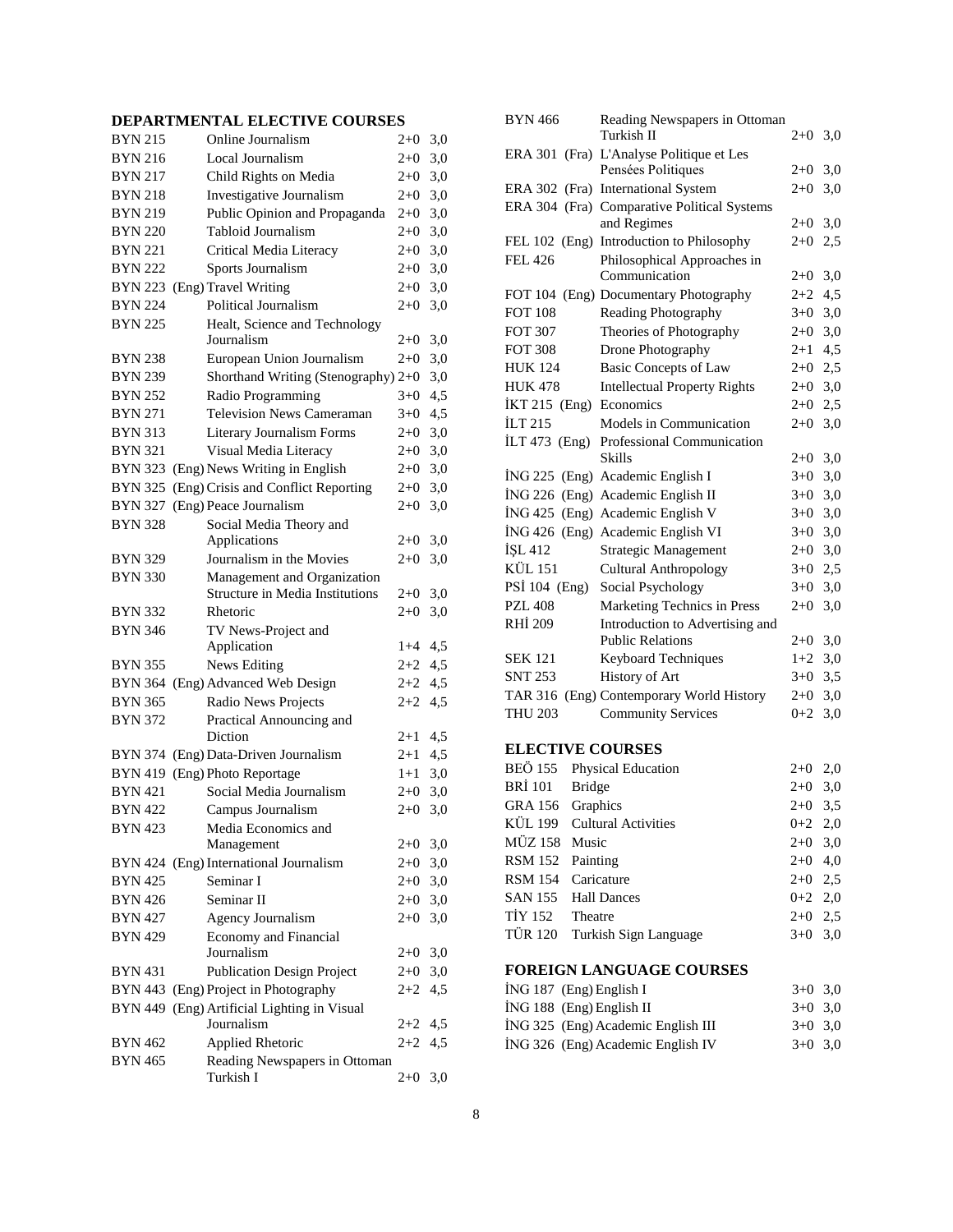# **DEPARTMENT OF PUBLIC RELATIONS AND ADVERTISING**

 Public Relations and Advertising is a communication discipline. This discipline contains communications about products, services and brands. While in advertising, mass communication vehicles are used with a clear source and paid price, the public relations are also using additional tools such as face to face communication, publicity and events to create a change in the perception. In this field, the players are the producer companies which need advertising and public relations, the agencies which produce the messages and activities towards advertising and public relations, media where those messages and activities are placed and consumer who are the receivers of those messages and activities. In the Department, theoretical and practical courses aimed at research, planning, practice and evaluation to reveal the message or event for any product, service or brand.

 The Department of Public Relations and Advertising, established in 1982 as Communication Arts, is one of the most respected Public Relations and Advertising departments in Turkey. In 2001, the name of Communication Arts was changed to Advertising and Public Relations, and then, in 2008, to Public Relations and Advertising. The Department of Public Relations and Advertising is accredited and certified by the International Advertising Association (IAA). The department is located at Yunusemre Campus and 4 associate professors, 5 assistant professors, 5 research assistants and 6 lecturer are currently working in the department. In the department there are also some guest lecturers giving specific courses from advertising and PR sector. The Department is governed by one chairman, According to the academic studies of faculty members, they are divided into two groups as advertising and public relations.

Head : Prof. Dr. Rasime Ayhan YILMAZ Deputy Head : Mehmet Sinan ERGÜVEN

# **PROGRAM**

|                 | <b>I. SEMESTER</b>                       |           |      |                | <b>II. SEMESTER</b>                  |                          |     |
|-----------------|------------------------------------------|-----------|------|----------------|--------------------------------------|--------------------------|-----|
|                 | ARY 111 (Eng) Research Methods in Social |           |      | <b>BIL 150</b> | Fundamentals of Information          |                          |     |
|                 | Sciences                                 | $3+0$ 4.5 |      |                | Technology                           | $4+0$ 5.0                |     |
| <b>ILT 107</b>  | Introduction to Communication            | $3+0$ 3.5 |      |                | FOT 201 (Eng) Basic Photography      | $2+2$ 5.0                |     |
| ISL $153$ (Eng) | <b>Business Management</b>               | $3+0$ 6.0 |      | <b>ILT 108</b> | Theories of Communication            | $3+0$ 4.5                |     |
| PSİ 102 (Eng)   | Psychology                               | $3+0$ 3.5 |      | <b>PZL 104</b> | Introduction to Marketing            |                          |     |
| <b>RHI 207</b>  | <b>Visual Communication</b>              | $2+2$ 5.0 |      |                | Management                           | $3+0$ 6.5                |     |
| SOS 153         | Sociology                                | $3+0$ 3.5 |      | <b>TÜR 122</b> | Speaking Skills                      | $2+0$ 2,0                |     |
| <b>TÜR 121</b>  | Writing                                  | $2+0$ 2,0 |      | <b>TÜR 126</b> | Turkish Language II                  | $2+0$ 2,0                |     |
| <b>TÜR 125</b>  | Turkish Language I                       | $2+0$ 2,0 |      |                | <b>Departmental Elective Courses</b> |                          |     |
|                 |                                          |           |      |                | (1)                                  | $\overline{\phantom{0}}$ | 3,0 |
|                 |                                          |           | 30.0 |                | Elective Courses (1)                 | $\overline{\phantom{0}}$ | 2,0 |

#### **III. SEMESTER**

| İKT 215 (Eng) Economics |                                           | $2+0$ 2.5 |     |
|-------------------------|-------------------------------------------|-----------|-----|
|                         | PSİ 104 (Eng) Social Psychology           | $3+0$ 3.0 |     |
|                         | RHİ 203 (Eng) Introduction to Advertising | $3+0$ 6.5 |     |
| RHI 206                 | Introduction to Public Relations          | $3+0$ 6.5 |     |
| RHI 306                 | <b>Communication Research</b>             | $3+0$     | 6.5 |
| <b>TAR 165</b>          | Atatürk's Principles and History of       |           |     |
|                         | <b>Turkish Revolution I</b>               | $2+0$     | 2.0 |
|                         | Foreign Language Courses (1)              |           | 3.0 |
|                         |                                           |           |     |

#### **IV. SEMESTER**

| <b>BYN 202</b> | Introduction to Printing and             |           |     |
|----------------|------------------------------------------|-----------|-----|
|                | Journalism                               | $2+0$ 2.5 |     |
|                | FEL 102 (Eng) Introduction to Philosophy | $2+0$     | 2.5 |
| RHI 202        | Theory and Practice in Public            |           |     |
|                | Relations                                | $2+2$ 6,0 |     |
|                | RHİ 204 (Eng) Consumer Behavior          | $3+0$     | 6,0 |
| <b>SNT 253</b> | History of Art                           | $3+0$ 3.5 |     |
| <b>STV 210</b> | Film and TV Information                  | $2+0$     | 4.5 |
| <b>TAR 166</b> | Atatürk's Principles and History of      |           |     |
|                | Turkish Revolution II                    | $2+0$     | 2.0 |
|                | Foreign Language Courses (1)             |           | 3,0 |
|                |                                          |           |     |

30,0

l 30,0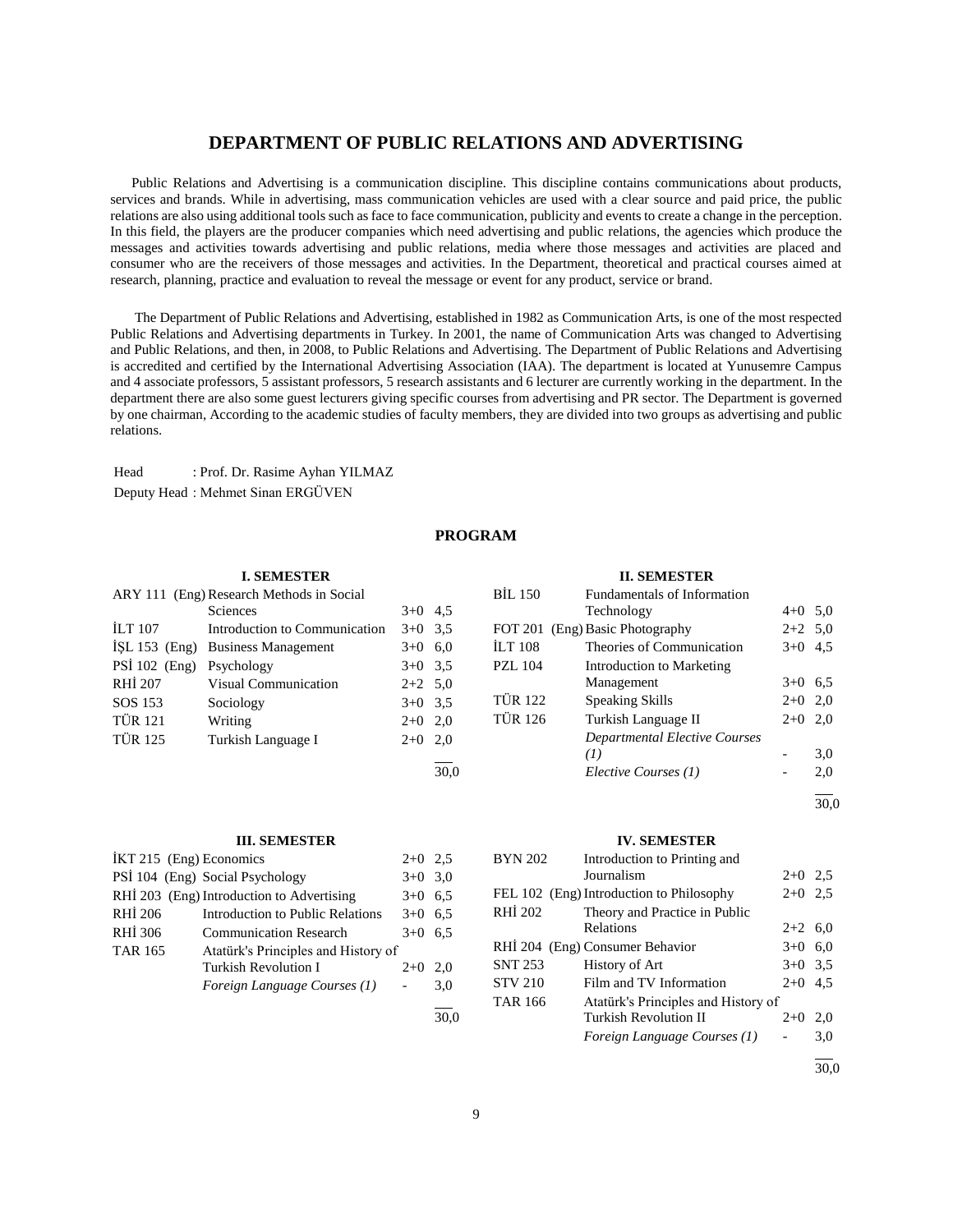# **V. SEMESTER**

|         | RHİ 301 (Eng) Persuasive Communication | $3+0$ 4.0 |      |
|---------|----------------------------------------|-----------|------|
| RHI 303 | Creativity in Advertising I            | $2+2$ 6.0 |      |
|         | RHİ 305 (Eng) Media Planning           | $3+0$ 3.5 |      |
|         | SİY 102 (Eng) Political Science        | $3+0$ 3.0 |      |
|         | Departmental Elective Courses (3) -    |           | 13.5 |
|         |                                        |           |      |

# **VII. SEMESTER**

30,0

| RHI 401 | Designing Advertising Campaigns   | $1+6$ 8.0 |      |
|---------|-----------------------------------|-----------|------|
| RHI 440 | Analysis of Public Relations      |           |      |
|         | Campaigns                         | $3+0$ 4.5 |      |
|         | Departmental Elective Courses (4) |           | 17.5 |
|         |                                   |           |      |
|         |                                   |           | 30.0 |

# **DEPARTMENTAL ELECTIVE COURSES**

| <b>ARY 301</b> | <b>Oualitative Methods in</b>         |           |     |
|----------------|---------------------------------------|-----------|-----|
|                | <b>Communication Research</b>         | $3+0$     | 4,5 |
| <b>BIL 361</b> | Comp. Based Creative Studies I        | $3+0$     | 6,0 |
| BIL 464        | Comp. Based Creative Studies II       | $3+0$     | 6,0 |
| <b>EST 303</b> | Aesthetics                            | $3+0$     | 4,5 |
| <b>FOT 203</b> | <b>Advertising Photography</b>        | $3+0$     | 6,0 |
| <b>GRA 206</b> | <b>Introduction to Computer Aided</b> |           |     |
|                | Graphic Design                        | $3+0$ 6.5 |     |
| <b>ILT 355</b> | Semantics and Visual Analysis         | $3+0$     | 4,5 |
| <b>ILT 379</b> | Social Media Applications             | $2+2$     | 4,5 |
| <b>ILT 407</b> | Applications of Communication         |           |     |
|                | Research                              | $3+0$ 4.5 |     |
|                | İNG 225 (Eng) Academic English I      | $3 + 0$   | 3,0 |
|                | İNG 226 (Eng) Academic English II     | $3+0$     | 3,0 |
|                | ING 425 (Eng) Academic English V      | $3+0$     | 3,0 |
|                | ING 426 (Eng) Academic English VI     | $3+0$     | 3,0 |
| ISP 151        | (Spa) Spanish I                       | $4 + 0$   | 4,0 |
| ISP 152        | (Spa) Spanish II                      | $4 + 0$   | 4,0 |
| <b>IST 201</b> | (Eng) Statistics                      | $3+0$     | 3,0 |
| İŞL 412        | <b>Strategic Management</b>           | $2 + 0$   | 3,0 |
| KÜL 151        | <b>Cultural Anthropology</b>          | $3+0$     | 2,5 |
| <b>RHI 205</b> | Marketing Communication               | $3+0$     | 4,5 |
| RHI 241        | <b>History of Advertising</b>         | $3+0$     | 4.5 |
| RHI 302        | (Eng) Communication Management        | $3+0$     | 4,5 |
| RHI 307        | <b>Advertising Analysis</b>           | $3+0$     | 4,5 |
| <b>RHI 308</b> | Social and Political                  |           |     |
|                | <b>Communication Campaigns</b>        | $3+0$     | 4,0 |
| RHI 310        | <b>Brand Communication Manag.</b>     | $3+0$     | 4,5 |
| RHI 345        | TV Advertising                        | $3 + 0$   | 5,0 |
| RHI 346        | <b>Public Relations Copy Writing</b>  | $2 + 2$   | 6,0 |
| RHI 351        | Social Campaigns                      | $3+0$     | 4,5 |
| RHI 352        | <b>Advertising Design II</b>          | $2 + 2$   | 4,5 |
| RHI 353        | Public Relations and the Internet     | $3+0$     | 4,5 |
| RHI 354        | Corporate Communication               |           |     |
|                | Management                            | $3+0$ 4.5 |     |
| RHI 355        | Presentation Techniques in            |           |     |
|                | Campaigns                             | $3+0$ 4.5 |     |
|                |                                       |           |     |

# **VI. SEMESTER**

|         | RHİ 304 Creativity in Advertising II | $3+0$ 6.0 |      |
|---------|--------------------------------------|-----------|------|
| RHI 311 | Advertisement Writing I              | $2+2$ 6.0 |      |
| RHI 334 | <b>Advertising Campaign Analyses</b> | $3+0$ 4.5 |      |
|         | Departmental Elective Courses (3)    |           | 13.5 |
|         |                                      |           | 30,0 |

**VIII. SEMESTER**

| RHI 402 | Designing Public Relations Campaigns $1+6$ 8,0      |      |
|---------|-----------------------------------------------------|------|
|         | Departmental Elective Courses (5)<br>$\overline{a}$ | 22,0 |

l 30,0

|                         | RHİ 356 (Eng) Seminar (Applications of Media |           |     |  |  |  |
|-------------------------|----------------------------------------------|-----------|-----|--|--|--|
|                         | Planning)                                    | $2+2$ 5,0 |     |  |  |  |
| RHI 361                 | <b>Public Relations Management</b>           | $3+0$     | 4,5 |  |  |  |
|                         | RHİ 365 (Eng) Media and Politics             | $3+0$ 4.5 |     |  |  |  |
| <b>RHI 404</b>          | Web Design in Advertising                    | $2+2$ 6,0 |     |  |  |  |
| RHI 411                 | <b>Advertisement Writing II</b>              | $2+2$ 6,0 |     |  |  |  |
| RHI 447                 | Analysis of Political                        |           |     |  |  |  |
|                         | <b>Communication Campaigns</b>               | $3+0$     | 4,5 |  |  |  |
|                         | RHİ 451 (Eng) Strategic Planning             | $3+0$     | 4,0 |  |  |  |
| RHI 452                 | <b>Sport Marketing Communication</b>         | $3+0$ 4,5 |     |  |  |  |
| <b>RHI 453</b>          | <b>Communication Ethics</b>                  | $3+0$     | 4,5 |  |  |  |
|                         | RHI 454 (Eng) Business Communication         | $3+0$ 4,5 |     |  |  |  |
| RHI 455                 | System Approach in                           |           |     |  |  |  |
|                         | Communication                                | $3+0$     | 4,5 |  |  |  |
| RHI 456                 | International Advertising and                |           |     |  |  |  |
|                         | <b>Public Relations</b>                      | $3+0$ 4.5 |     |  |  |  |
|                         | RHI 458 (Eng) International Projects         | $2 + 4$   | 6,0 |  |  |  |
|                         | RHİ 460 (Eng) Advertising Project            | $2+2$ 6,0 |     |  |  |  |
| <b>THU 203</b>          | <b>Community Services</b>                    | $0 + 2$   | 3,0 |  |  |  |
| <b>ELECTIVE COURSES</b> |                                              |           |     |  |  |  |
| <b>BEÖ 155</b>          | Physical Education                           | $2+0$     | 2,0 |  |  |  |
| <b>BRI</b> 101          | <b>Bridge</b>                                | $2+0$     | 3,0 |  |  |  |
| <b>GRA 156</b>          | Graphics                                     | $2+0$     | 3,5 |  |  |  |
| KÜL 199                 | <b>Cultural Activities</b>                   | $0+2$ 2,0 |     |  |  |  |
| <b>MÜZ 158</b>          | Music                                        | $2+0$     | 3,0 |  |  |  |
| <b>RSM 152</b>          | Painting                                     | $2+0$     | 4,0 |  |  |  |
| <b>RSM 154</b>          | Caricature                                   | $2+0$ 2,5 |     |  |  |  |
| <b>SAN 155</b>          | <b>Hall Dances</b>                           | $0 + 2$   | 2,0 |  |  |  |
| TİY 152                 | Theatre                                      | $2+0$ 2,5 |     |  |  |  |
| <b>TÜR 120</b>          | Turkish Sign Language                        | $3+0$     | 3,0 |  |  |  |
|                         |                                              |           |     |  |  |  |

# **FOREIGN LANGUAGE COURSES**

| $ING 187$ (Eng) English I          | $3+0$ 3.0 |  |
|------------------------------------|-----------|--|
| $ING 188$ (Eng) English II         | $3+0$ 3.0 |  |
| ING 325 (Eng) Academic English III | $3+0$ 3.0 |  |
| ING 326 (Eng) Academic English IV  | $3+0$ 3.0 |  |
|                                    |           |  |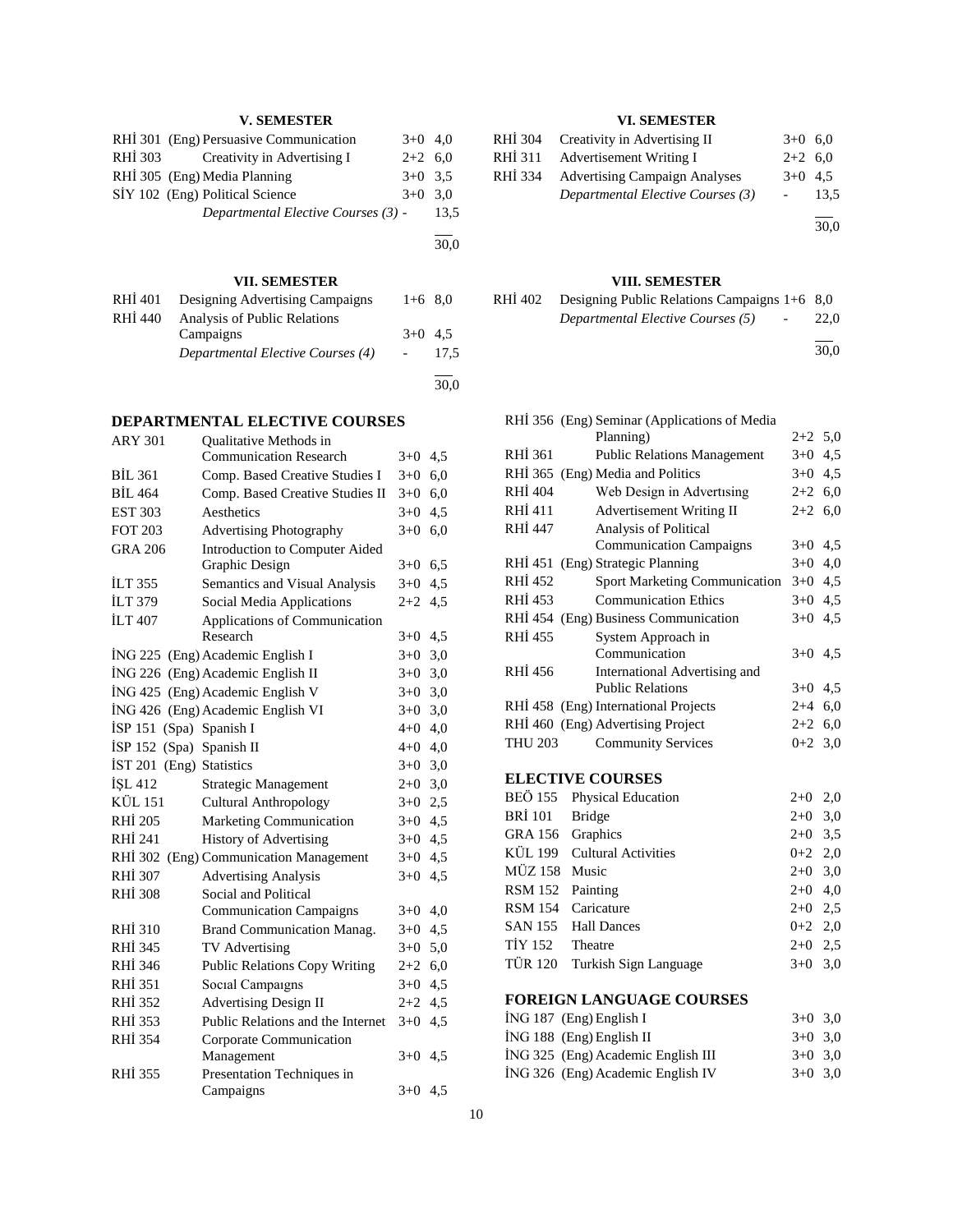# **COURSE CONTENTS**

# **ANİ 201 Animation 3+0 4,0**

Basics of 3D Animation: 2 dimensional drawing techniques, From 2nd dimension to 3rd dimension; 3D Modeling: Modeling techniques (Extrude-Loft), Advanced modeling methods (Nurbs); Color and Texture in 3D Animation: Color, Texture in 2D and 3D, Reflection and refraction; Light in 3D Animation: Light and shadow in 3D animation, Photo reality; Camera in 3D Animation: Camera types, Camera movements; Painting (Render) and Image Storing: Painting methods, Image storing methods.

**ARY 111 Research Methods in Social Sciences 3+0 4,5** Social Science and Research: Social sciences, Scientific Research; Planning of Social Research; Subject and goal, Research questions, Research methods, Population and sample; Research Models in Social Sciences: Historical model, Descriptive model, Casual-Comparative model, Experimental model; Measurement: Levels of measurement, Characteristics of measurement implements, Types of measurement implements; Techniques of Data Analysis; Preparing Research Reports in Social Sciences.

**ARY 111 Research Methods in Social Sciences 3+0 4,5** Social Science and Research: Social sciences, Scientific Research; Planning of Social Research; Subject and goal, Research questions, Research methods, Population and sample; Research Models in Social Sciences: Historical model, Descriptive model, Casual-Comparative model, Experimental model; Measurement: Levels of measurement, Characteristics of measurement implements, Types of measurement implements; Techniques of Data Analysis; Preparing Research Reports in Social Sciences.

# **ARY 301 Qualitative Methods in Communication Research 3+0 4,5**

Comparison of Qualitative and Quantitative Research Methods; General Characteristics of Qualitative Research; Data Collections Methods; Ethics in Qualitative Research; Focus Group; Depth Interview; Observation: Samples in Communication Research; Action Research: Samples in Communication Research; Data Analysis in Qualitative Research; Concepts of Reliability and Validity in Qualitative Research; Preparing Report in Qualitative Research.

# **BEÖ 155 Physical Education 2+0 2,0**

Definition of Physical Education and Sports; Aims, Disadvantages of Inactive Life; Various Activities for Physical Education; Recreation; Human Physiology; First Aid; Sports Branches: Definition, Rules and Application; Keep Fit Programs.

# **BİL 150 Fundamentals of Information Technology 4+0 5,0**

Introduction to Computer: History of Computer; Operating Systems: Introduction to operating systems; Office Software-Word Processors and Document Systems: General

Characteristics of the Office Software; Office-Software-Spreadsheets Programs: Spreadsheets Programs; Office Software-Presentation Programs: Presentation Programs; E Mail-Personal Communication Management: General Characteristics of the E Mailing System; Effective use of the Internet and Internet Security; Network Technologies. Computer Hardware and Error Detection: Types of Computers; Social Networks and Social Media: Social Media and Introduction to Social Media; Special Application Software: Multimedia; Law and Ethics of Informatics: Intellectual Property and Informatics Law; E-Learning: Developments in E-Learning; E-Government Applications; Computer and Network Security; Latest Strategic<br>Technologies of Informatics: Factors Affecting of Informatics: Factors Affecting Technological Developments.

**BİL 361 Computer Based Creative Studies I 3+0 6,0** Introduction to Adobe PhotoShop: Tools, cursors, palettes, shortcuts; Bitmap principles: Size and resolution, Creating new pictures, color models, file formats; Editing pictures: Painting tools, editing tools, basic techniques, Brush shapes; selecting and masking: Principles and tools of selection, drawing "paths" and file exchange with other softwares, Masking; special effects: Type tools, type effects, filtering techniques, picture effects; defining colors: Color models, color palette, coloring selections; scanning and printing: using scanners, selecting printers and printing process.

# **BİL 387 Computer Applications 1+2 3,0**

Definitions: Hardware, software; Historical overview of computer applications; Word processing programs: Microsoft Word; Spreadsheets and database: Microsoft Excel; Presentation Software: PowerPoint; Web pages: Dream weaver; Desktop publishing: Microsoft Publisher; Electronic mail and communication through computer networks: Netscape and Internet Explorer; Chat programs: MSN Messenger and ICQ; Computer-mediated communication in the future and possibilities for new applications.

**BİL 464 Computer Based Creative Studies II 3+0 6,0** Introduction to Macromedia Freehand: Panels and tools, menus, working with pages, Fonts, layers, shortcuts, drawing "paths", objects, Masking; Importing PhotoShop files; Drawing: Principles of drawing; Drawing tools: Color, line and fill; creating colors; color lists and palette; color models; type basics, type tools, type effects, special effects, vectored effects; Printing: Preparing for printing and printing process.

#### **BRİ 101 Bridge 2+0 3,0**

Introduction to Bridge; History; Basic Concepts; Bidding; Play; Hand Evaluation; Point Count; Opening Bids; Bidding Goals; Responses to one No-trump; More on Point Count; Responses to one of a Suit; Rebids by Opener; Declarer Play; Overcalls; Takeout Doubles; Two Club Opening; Weak Bids; No-Trump Structure; The Stayman Convention; Minor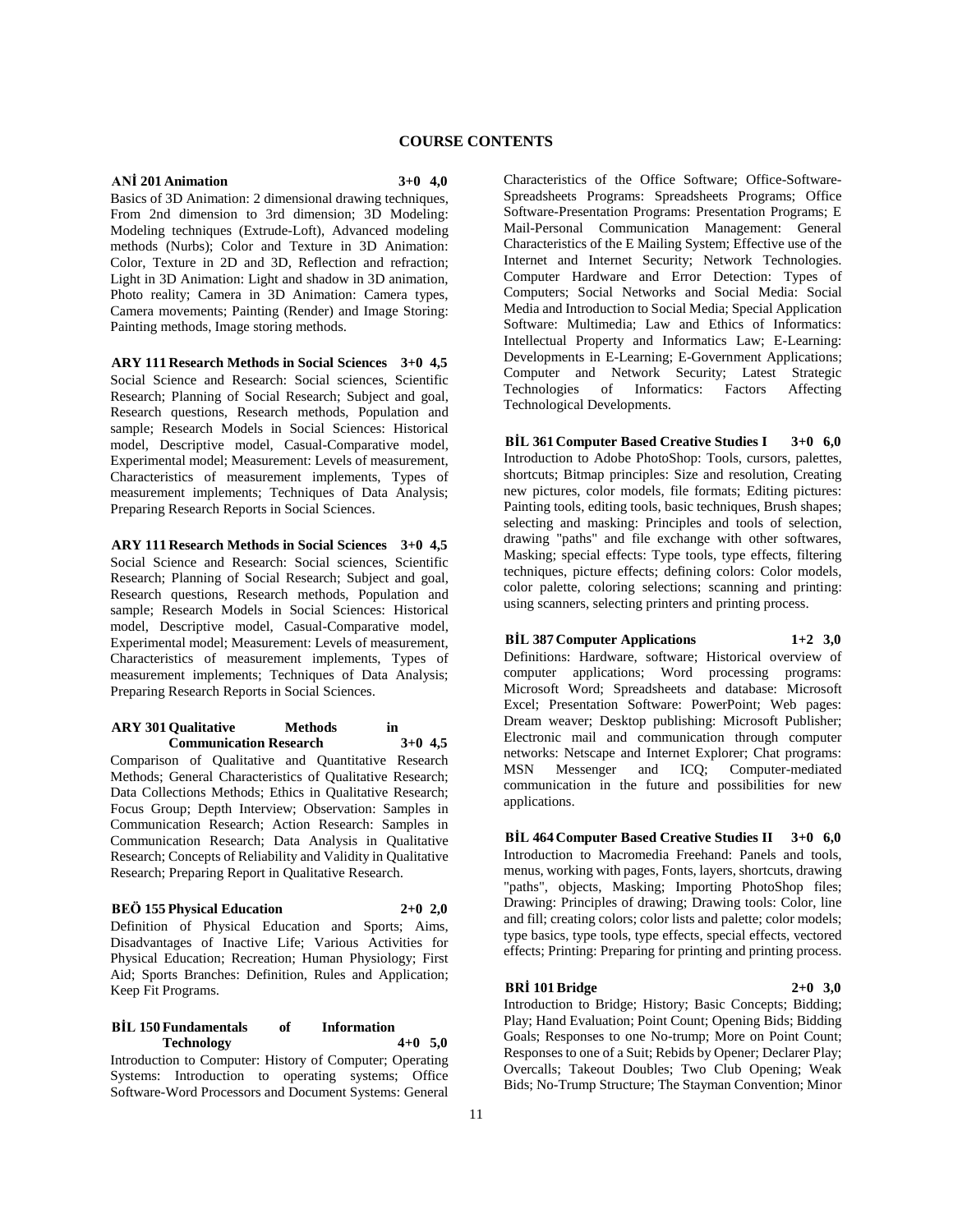Suit Responses; Bidding after a Raise; Slam Bidding; Defensive Play.

# **BYN 101 Basic Journalism 3+0 4,5**

Basic concepts of journalism: Journal and journalism, News and news types, Reporting and features of reporting; Types of Journalism: International journalism, Magazine journalism, Sports journalism and Financial journalism; Professional Identity of Journalism: Ethics of journalism; Steps in Preparing a Newspaper: Methods and techniques; Modern Journalism and Journalistic Approaches; Systematic Approaches to Journalism: Reporters, Experts, Researchers; Samples of Good Journalism.

# **BYN 102 Applied Photoshop 2+2 4,5**

The Basic Elements and Features of Photoshop Graphics Editing Program; Creating Printed Documents: Information of resolution, Color properties, Creating photo-graphic meta, Contrast, Light features; Tools and Tools Features: Program menus, Filters, Layers. Retouching of Photographs: Repair tools, Applications, Logo, Banners, Button, Animations.

# **BYN 104 Techniques of News Gathering and Writing 3+0 4,5**

Journalism and News; Process of News Gathering, Information studies, Relations with the news sources; News Writing Rules and Features, Improvement of practices; Functions of News and Social Responsibility; Technical Evaluation of Published News; Practices of News Gathering and Writing; Practices of Press Conferences: Asking the right question, Perception and writing; Relation of News and Journalist; News Types, Sorces, Importance order; Approach Methods at News Gathering; Basic Components and Questions of News; Narration Techniques; Finishing Words for News Sentences; News Language: Narration, Header, Spot, Caption narration.

#### **BYN 106 History of World Media 2+0 3,0**

Communication in the Ancient World; Pre-Columbian Global Contacts and Exchanges; A Brief History of Communication Technology; The European Press in the Mid 19th Century; The Communications Revolution in the Late 19th and Early 20th Centuries; The Coming of Cinema; The Emergence of Mass Journalism; The Golden Age of Radio; The Impact of Television; The Influence of Film on Politics and Society in the 20th Century; The Digital Age and Alternative Futures.

#### **BYN 202 Introduction to Printing and Journalism 2+0 2,5**

Introduction to Journalism; Basic Concepts of Journalism, Importance: Duty, Function and Social Rules;General Journalism Culture; Institutional Formation of Profession: Historical, Social and Ethic Dimensions; Different Journalism Applications; Mass Media : Different applications and functions of Newspaper, Radio and Television; News Types and Sources: Economy, Culture, Politics, Sports, Health, Science; Principles of Print Profession and Etics: Research Journalism, News Agencies, Editorship, Photography in Journalism, Graphics, Usage and

Functions of Caricature; Preperation Stages of Newspaper and Printing Techniques.

#### **BYN 203 Page Design 2+2 4,5**

Basic Principles of Page Design: Balance, Contrast, Integrity, Simplicity, Structure, Focus; Typography: Letters, Fonts, Legibility; Photography: Using photographs in page design, How to take good photographs?, Captions; Headlines: Types of news headlines, Headlines for the top stories, Titles and subtitles, Secondary titles, Embedded titles, Choosing a title; Color: Psychological effects of color, Using color in page design, Using color in printed materials; Samples of Printed Materials: Booklets, Newspapers, Magazines, Brochures.

#### **BYN 204 News Types 3+0 4,5**

News and News Writing Techniques; Techniques of Introduction to News; News Types;Reporter and the Qualifications of the Reporter;Charecteristics of Abundant News; News Applications: Newspaper News, Magazine News, Radio and Television News, Internet News, Local News, Police- Court News, Society- Life News, Magazine, Culture-Art, Politics and Parliament, Economy, Foreign News, Sports, Health, Science, Religion, Environment News and Applications.

# **BYN 206 TV Journalism 2+2 4,0**

What's 'TV news??; Developments in TV Journalism: What's a news item?, What's TV news?; How to Write News Items for TV?; Importance of Using Image and Sound in TV News; A Comparison of Selected Samples of TV News and TV news programs; Project: collecting news and producing news bulletins for TV.

#### **BYN 207 Speech and Interview Techniques in Radio and TV News 2+2 4,0**

Announcer, Showgirl, Showman, Anchorman Concepts And Definitions; Voice And Breath Control; Phonetics And Diction Studies; Text Evaluation (Stress, Tone, Break, Melody, Audio Voice, Etc.); Event, Fact, Situation, Process, News Interaction; News Writing Studies; Practicing Reading of the News; Feature Concept And Basic Properties; Simulated Interview Practices with Different Personalities.

# **BYN 208 Critical Media Theories 2+0 3,0**

Definition and Classification of Critical Theories Related to Media; Frankfurt School: Historical background, Fields of criticism and conceptualization of culture industry; Political Economy Approach: American political economy approach, European political economy approach; Constructivist Approach; Cultural Studies; Post-Constructivist Approach; Post-Modern Approach; Media Environment in Turkey and the Evaluation of the Contents Within the Framework of Critical Approaches; Practical In-class Applications.

#### **BYN 209 Page Design Programs 2+2 4,5**

Key Features of QuarkXPress and Adobe InDesign Graphic Design Softwaress; QuarkXPress Graphic Design Software: Creating a new document, Tools, Applications: Page Design: Business cards, Brochures, Magazine pages and newspaper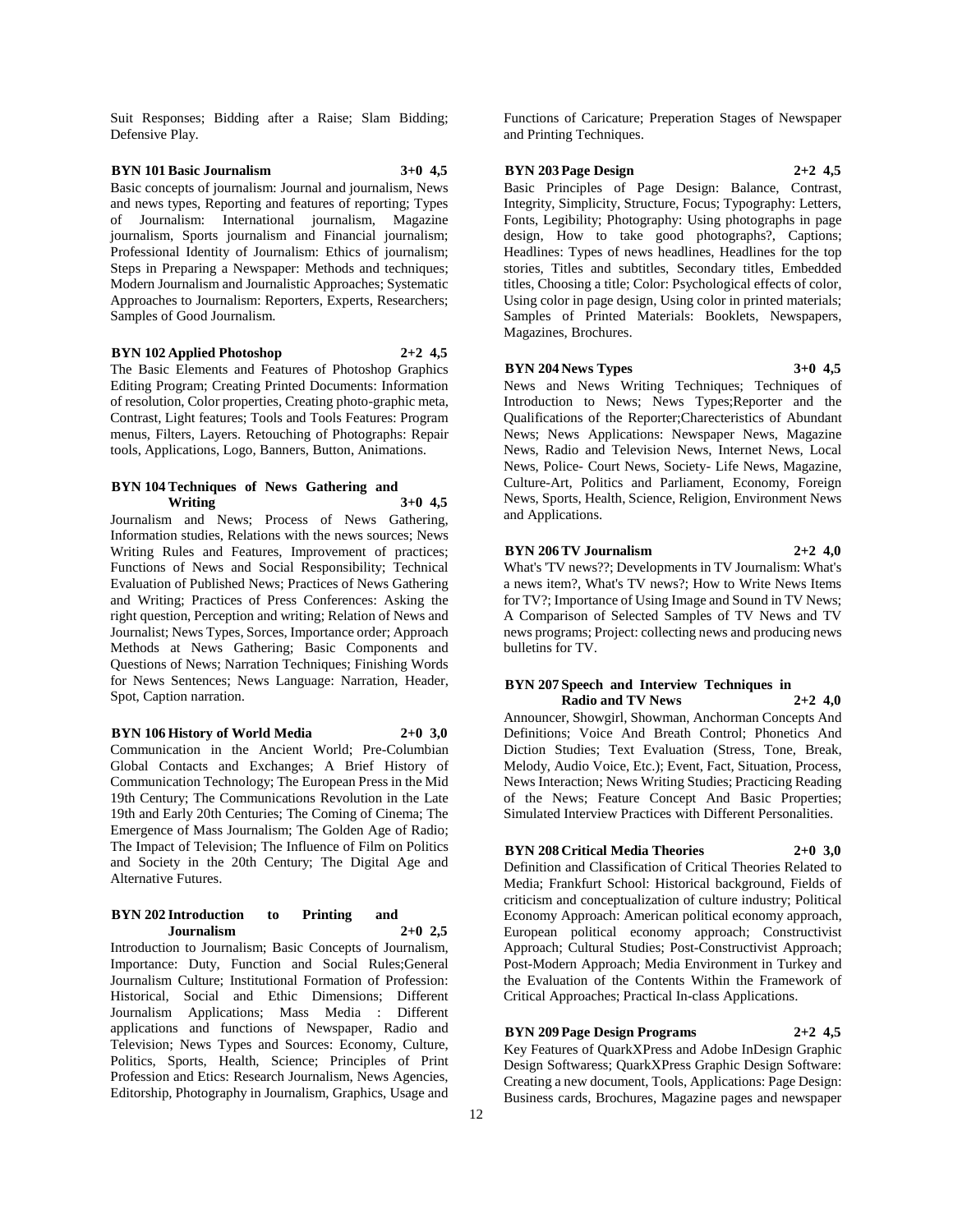pages Indesign graphic design software: Creating a new document, Tools; Applications: Page design: Business cards, Brochures, Magazine pages and newspaper pages.

# **BYN 214 History of Turkish Press 2+0 3,0**

The Emergence of Press in the World; The European Press; The Emergence of Press in the Ottoman Empire and the Press in the Democratic Struggle; War of Turkish Independence and the Press; Press in the Republican Era; The Role of Media in the Construction of the Nation State and the Realization of the Reforms; Properties of the Single Party Era and the Political Power and Media Relations; Press and Political Parties in Multi-party Relationship; Press and Political Polarization Within the Military Coup of May 27; The Attacks on the Press; Relationship Between Political Power and the Press After 1960; Relationship with the Media Capital Groups; Censorship and Closed Newspapers.

#### **BYN 215 Online Journalism 2+0 3,0**

Internet and Journalism: Use of internet as the news media, Internet and acces channels to information: Search engines, Forums, Blogs, News sites; Online Journalism: First online journalism samples, First news sites, Today's online journalism applications; Differences between Traditional and Online Newspapers: News writing, Display, Values; Reading habits of online news and audience behaviour: Content clicking, Headline reading, Clicking the other pages; The Changing Role and Improving Importance of News Readers.

#### **BYN 216 Local Journalism 2+0 3,0**

Definition of Local Press; Distinctive Features of the National and Local Press; What is Covered by the Local Press?; The Function of the Local Press; The Importance of the Local Press; The Aim of the Local Press; The Historical Development of the Local Press: The development of the local press in the world, The development of the local press in Turkey; Local Newspapers: Problems of local newspapers; Responsibilities of Local Newspapers; The Circles Influenced by Local Newspapers; Differences Between the Local Press and Other Press Companies; The Importance of the Local Press in the World; News Gathering and Writing From Local Areas.

# **BYN 217 Child Rights on Media 2+0 3,0**

Human Rights and Natural Rights; Convention on the Rights of the Child; Protecting Human Rights; Child Rights of Criminal Codes of Turkey; Media Representation of Children; Codes of Conduct and Editorial Guidelines; Barriers of Child Rights; Child Protection Policies; Children in Conflict With the Law; Children in Armed Conflict; Interviewing Children; Giving Children a Voice; Making Stories With/about Child.

# **BYN 218 Investigative Journalism 2+0 3,0**

Defining the News Concept; Investigative Journalism and It?s History as a Special Area of Journalism; Research Methods and Technics of Investigative Journalism; Investigative Journalism in Terms of Social Responsibility and Journalism Missions; Investigative Journalism Cases From World Press; Investigative Journalism Cases From Turkish Press; Students Works and Applications.

**BYN 219 Public Opinion and Propaganda 2+0 3,0** Public Opinion: Public, Opinion, Public Opinion; Public Opinion in History: The period of ancient Greek and Rome, The Period of enlightenment, The 19th Century; Political Systems and Public Opinion: Different political systems and public opinion, Civil society, Organizations of civil society; Public Opinion Research and Media: Historical development of public opinion research, Measuring public opinion, Reliability of the public opinion research, Media and the public opinion research; Mass Communication and Public Opinion; Propaganda Techniques, Social control.

#### **BYN 220 Tabloid Journalism 2+0 3,0**

Historical Background of Tabloid Journalism; Production Process in Tabloid Journalism: Professional fieldwork practices, News resources, Target audience; Monopolization Tendencies in Tabloid News: Circulation rates, Advertisements and advertorial news; Contents of Tabloid News; Tabloidization Tendencies; Basic Criteria to Follow While Writing Tabloid News and Ethical Rules; Evaluations From the World and Turkey Based on the Samples From Today's Tabloid Journalism; Practical Applications by Students Related to Tabloid Journalism.

### **BYN 221 Critical Media Literacy 2+0 3,0**

Historical Developments of Mass Communication and Mass Media; Mass Media and It's Functions; Social Effects of Mass Media; Definition of Media and Mass Communication; The Evolution of Mass Communication Process; Defining of Media Literacy Concept and It's Development; Why Should Media Literacy?; Media Literacy in Critical Approach; Media Literacy in Liberal Approach; Reception of Media Messages; Manipulations in Media Messages; Elements of Media Literacy; Discussions and Researches About Media Literacy.

#### **BYN 222 Sports Journalism 2+0 3,0**

Basic Concepts in Sports Journalism; News Writing in Sports Journalism; Commentating and Interviewing in Sports Journalism; Editing in Sport Journalism; Ethics in Sport Journalism; Issues in Sport Journalism in Turkey; Sports Media and Society in Turkey; Supporter Culture in Turkish Sports Media; Social Media and Sports Journalism; Sport Journalism Pratical Project.

# **BYN 223 Travel Writing 2+0 3,0**

Basic Concepts: Reading travel articles, Read writing about travel and place from Columbus's "Diario" through the present, Reading maps, Objects, Archives, And facts of various kinds; Writing a Non-fiction Essay; Travel: Types of travel, Cultural travel, Community based travel, Travel for pleasure; Travel Writing: Why do we travel?, Why do we write about travel?; What are the core genres and styles of travel writing?; The components of a skillfully crafted travel article; The Habits of Successful Travel Writers.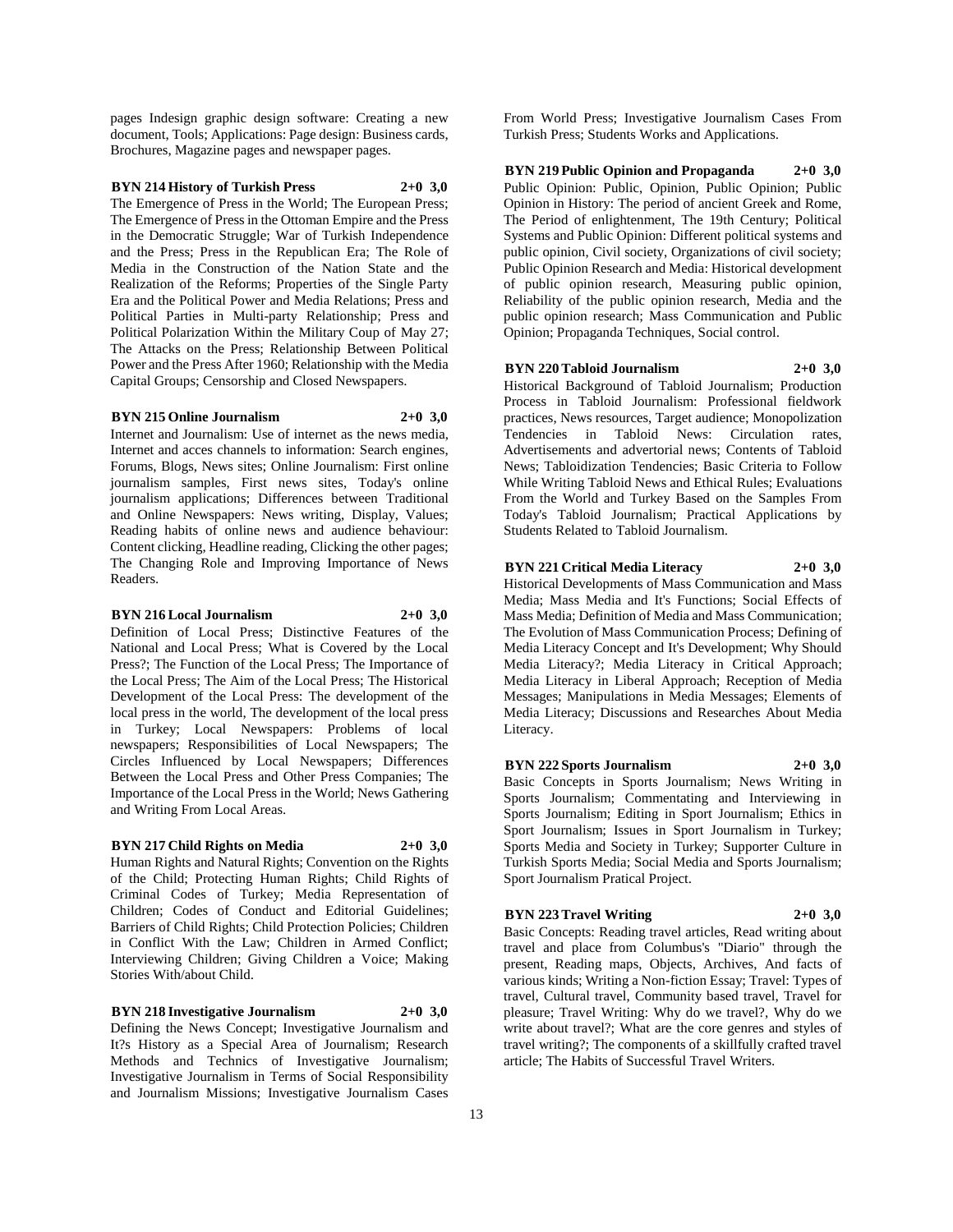## **BYN 224 Political Journalism 2+0 3,0** Political Journalist: Job description, Working area, Professional competences; Political Regimes and Polical Journalism: The importance of political journalism in democratic regimes, Mediatization of politics; The Dimentions Of Political Journalism: Political journalism on international, national and local leves; Application Areas Of Political Journalism: Parliament journalism, Political party journalism, Journalism during the election campaing; Releations Between The Political Journalist And The Goverment: Ethic codes, Principal of journalism; Political News Gatherin And Writing Practices.

#### **BYN 225 Healt, Science and Technology Journalism 2+0 3,0**

Fundamentals of Health, Science and technology journalism; Development, Subject and scope of health, Science and technology journalism in the world and in Turkey; News Gathering and Writing Techniques in Health, Science and technology journalism; Health, Science and technology news on newspapers, Journals, Radio and television; Control, Validation and ethics in health, Science and technology journalism; News writing Applications in Health, Science and technology journalism; Health, Science and Technology Page and Corner Applications for Newspapers and Journals.

# **BYN 238 European Union Journalism 2+0 3,0**

Europe as an Idea: Borders of Europe, Birth of the European identity, Delanty's Europe; European Union History: Europe after WWII, EEC, EC, EU, Enlargement process; European Public Sphere: Habermas; EU Institutions as News Sources: European Council, European Parliament, European Commission; Media Systems in EU Member States; Turkey-EU Relations: Historical, geographical, economic, political and cultural dimensions; Turkey's EU Bid in the European Media: Discussions in the British, German and French media; The EU in the Turkish media; Future of EU: The concept of Multi-Speed Europe, United States of Europe.

**BYN 239 Shorthand Writing (Stenography) 2+0 3,0** What is Stenography; History of Stenography: History of stenography in Turkey; Pitman Stenography and Alphabets; Teeline Stenography and Alphabets; Stenography in Alphabets: Rules, Abbreviations; Shorthand Characters; Words' Plural Forms; Forms of Past Tense; Suffixes and Prefixes of Verbs; Negative Forms; Transitions; Adding Emphasis; Forms of Abbreviations; Sample Word Forms; Forms of Shorthand Sentences; Stenography Exercises: 3 minute, 5-minute and 10-minute exercises.

#### **BYN 252 Radio Programming 3+0 4,5**

Preparing Radio Programs: Characteristics of radio programs, Staff of radio programs; Radio Programs: News, Current events, Magazine programs, Short itroduction programs, Documentaries, Dramas, Panel discussions, Music programs; How to Use the Studio in Radio Programs?; Components of a Radio Program: Effects, Choosing the music, Writing the text, Choosing the guests, the Relationship between time, topic and text, Making programs, Directing programs.

# **BYN 271 Television News Cameraman 3+0 4,5**

The Evolution of Communication Tools; Television News: Characteristics of television news, Types of television news, Crews working for television news programs, Cameramen, Job profile; Types of Cameras; Working Principles of a Camera, Posing, White Balance, Choosing the right filter, Objectives, Focus length, Depth of field, Visual organization; Camcorder Unit; Videotape Recorder, Sound, Time code; Light; Light Resources, Color, Color heat, Natural light, Artificial light, Additional Enlightening Tools, Enlightening in the field, Enlightening in the studio.

#### **BYN 309 Media Law 2+0 3,0**

Basic Concepts of Media Law; Historical Development of Written and Audio-visual Media Law; Related to Media Law and Especially with Freedom of Expression; Protection of Personality and Personality Rights; Privacy Protection of News Source; Protecting the Confidentiality of Private Life and Limits of Criticism; Press and Publication Activities; Typography; Legal and Criminal Liability; Regulations on Radio and Television Broadcasting; Legal Regulations and Limitations About Radio and Tv Broadcasting; Legal Regulations and Limitations About Advetisements; Brand; Right to Information; Copyrights; Protection of Personal Data and Official Secret; Censorship and Self-regulatory; Competition Law in the Media; Radio and Television Supreme Council; Code of Ethics in Media.

#### **BYN 313 Literary Journalism Forms 2+0 3,0**

The Emergence of Newspaper: The story of a period; Penny Press and Literary Forms in USA; Yellow Journalism and Literary Forms in USA; New Journalism; Literary Journalism in Turkey; Reportage as a Literary Form of Writing; Interview-Reportage Distinction; News-Reportage Distinction, Characteristics of reportage; Yaşar Kemal and Reportage; Fikret Otyam and Reportage; Literary Forms in Popular Newspapers; Reportage in Novel: "Abdülhamit Düşerken", "Kurt Kanunu"; Fakir Bayburt and Reportage.

# **BYN 319 Journalism Applications I 2+4 6,0**

News Gathering: Agenda meeting, Evaluating subjects of news, Techniques of gathering information and accesing to news sources, Making news; News Writing Applications: Knowledge of languages and following the spelling rules, News body, Headline, Leads, Photos, Interview and reporting, Investigative journalism; Taking Photos: Correct framing; News Editing: News election, Deciding and making page design; Printing Process, Publishing the newspaper.

**BYN 320 Journalism Applications II 2+4 6,0** News Collecting and News Writing: Gathering and writing magazine news, Making portraits and feature reports, Doing research, Gathering and writing culture and art news; Taking Photographs: Taking photographs appropriate for the news item, Printing; Gathering and Editing the News; Page Design: Placing written and visual materials, Preparing newspaper for print, Stages of printing, The makings and presentation of the newspaper.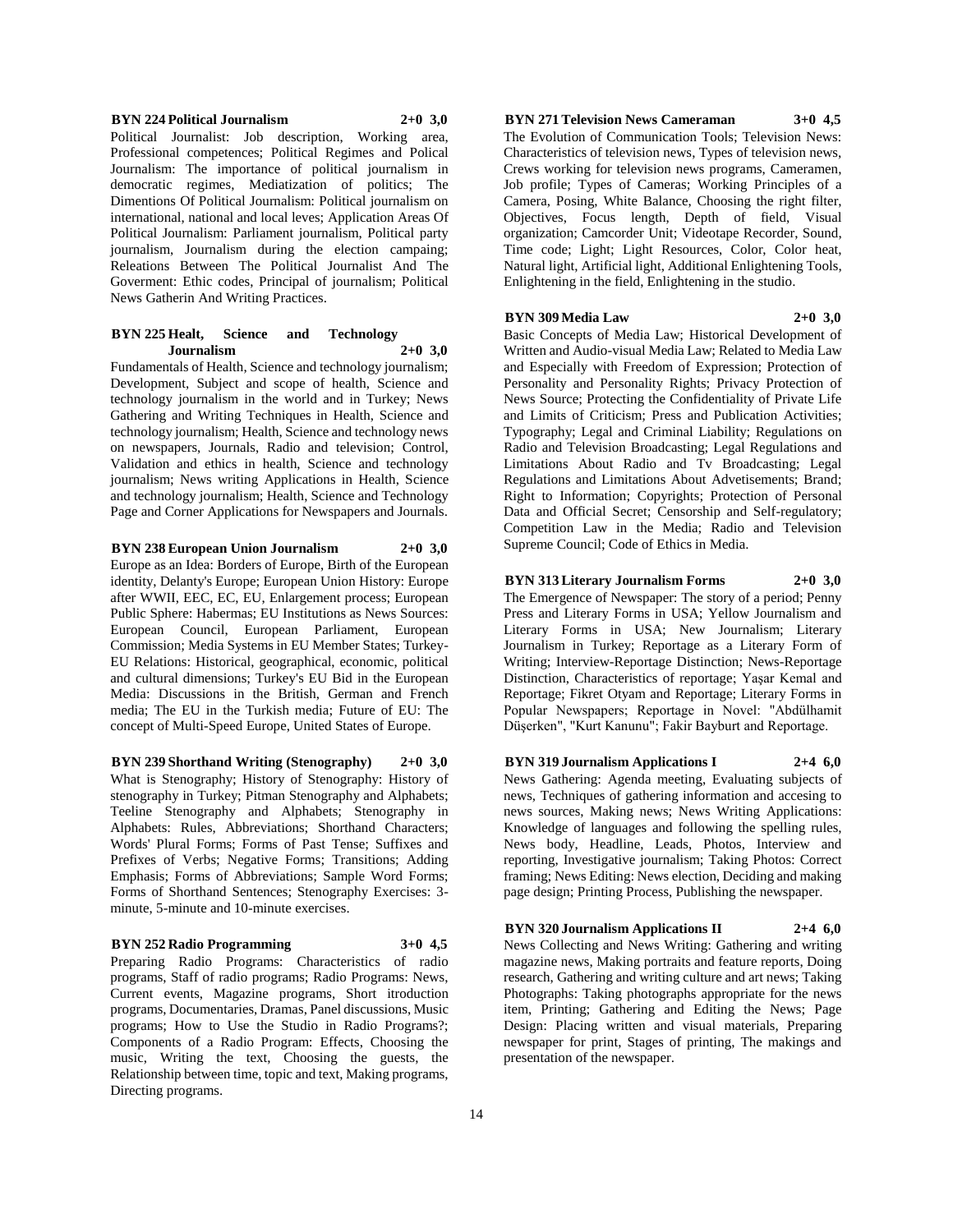#### **BYN 321 Visual Media Literacy 2+0 3,0**

The Concept of Visual Literacy; Relationship between Visual Literacy and Visual Communication; Basic Visual Elements: Point, Line, Color, Texture, Direction, Shape, Motion, Saturation, Shade, Hue; Theories of Perception: Balance, Contrast and axis, Priority of left, Positivity, Negativity; Anatomy of a Visual Message: Symbolization, Representation and abstraction; Message and Function: The unconscious communication; Visual Techniques.

# **BYN 322 Media Ethics 2+0 3,0**

Definition of Concept of Ethics and Its Historical Development Process; A Comparative Moraity Systems; The General Frame of the Media Ethics; Economic, Political and Socio-cultural Conditions Which Determine the Ethical Functioning of the Press; New Understandings of the Freedom of the Media and Their Contributions to the Media Ethics; The Role of Civil Initiative in Enpowering the press Ethics; Self-control Mechanism in the Press: Codes of ethics, Press councils and the ombudsman system; Self-control Mechanisms of the Press in Turkey; Practice of Self-control in the World.

**BYN 323 News Writing in English 2+0 3,0**

Characteristics of English Newspaper; English-language Newspapers in the U.S. and the U.K.; Headlines, Spots and subtitles; The Photographic Caption; Grammatical and Ungrammatical Language Use in Journalism; Opportunities and Limitations in Journalistic Research; Sequence and Balance in Composing a Newspaper Article; Tabloids and Pursuit of the Sensational; Comment and Opinion; Newswriting in the Internet Age; The Issue of Celebrity; Blogs and Blogging.

**BYN 324 Theories of Political Communication 2+0 3,0** The Concept of Political Communication; Theories of Democracy; Political Participation in Democratic System; Political Actors in Democratic System; Civil Society and Media; Political Communication Campaigns; The Concept of Leadership in Political Communication; Consultancy in Political Communicatio; Globalisation and Political Communication; History of Political Communication in Turkey; The Important Political Campaigns of Turkey.

**BYN 325 Crisis and Conflict Reporting 2+0 3,0** Concepts of Crisis and Conflict Reporting; Writing Crisis and Conflict; Preparing for Crisis, Conflict and War and Writing Them; Identity and Viewpoint of Journalists; Logistics of Crisis, Conflict and War; Human Rights and International Conflict Law; Conditions of Reporting: Interviews and portraying characters; Storytelling; Human Side of Characters in Crisis, Conflict and War; Objectivity; Concept of ?enemy?; Concept of ?peace?; Conflict and sides; Reporting Crisis, Conflict and War in the Internet Age.

#### **BYN 327 Peace Journalism 2+0 3,0**

Concepts of War and Peace; Portraying War and Peace; War and Peace in Mass Media; Texts and Visuals of War and Peace; Cultural Conflict and Peace; Building Discourse for Peace Culture; Emotions in Times of War and Peace;

Conflict and Peace Content with New Media; Ethical Considerations.

**BYN 328 Social Media Theory and Applications 2+0 3,0** Basic Concepts: New media, New communication environment, Social networks; New Communication Technologies; Difference of New Technologies from Traditional Media: Digitalization, Interactivity, Multimedia, Hypertext, Social networks and internet; New Media Theories: Network society, Global village, Supervision society, Electronic democracy, Virtual agora, Virtual communities, Desktop colonialism; ICT and Technology Reform Paradigm; Social Media and Journalism Applications: Blog, Vlog, Podcast, Wiki, Sosyal networks.

**BYN 329 Journalism in the Movies 2+0 3,0** Journalism ; Who is journalist?, What are principles and

codes of professional ethics in journalism?, Mission of a journalist, News production process, Burden to public, News gathering practices, Preparing the news, News sources, Journalism myths, Stereotypes; Film Analyzing: Visual expression of film, Power of film, Writing a real case for the screen, journalists life in movies, Comparing the film with the actual event.

#### **BYN 330 Management and Organization Structure in Media Institutions 2+0 3,0**

Characteristics of Media Institutions: Organization of media institutions, Effects of the environment on organizations in media institutions, Main activities in the organizational structure of media institutions, Segmentation of activities in media institutions, Division of labor in media institutions, Major tasks, authorities and responsibilities in the organizational structure of media institutions, Duties, Authority and responsibilities related to other activities, Organizational structures ine major media institutions, Evaluation of various forms of governance in media institutions.

#### **BYN 332 Rhetoric 2+0 3,0**

Why Persuasion is Needed?; Argumentation: Mediated argumentation, Non-mediated argumentation; Rhetorical Constructivism; Rhetoric Deconstructivism; Indirect Criticism; Direct Response; Developing Strategy Based on Media Utilized: Rhetoric in traditional media, Rhetorical argumentation in press, Social media rhetoric; What an Individual Wants?: Distinction between Lie and Truth; Visual Rhetoric; Art of Speech; Public Speaking; Speaking on Television or on Radio; Speech Types: Persuasive speaking, Speaking for choice, Speaking for psychological pressure, Affirmative and thanking speeches.

**BYN 346 TV News-Project and Application 1+4 4,5** News Making in Television; Television News and its Distinctive Features; Image and Text in TV News; TV News Broadcasting; TV News Crew; Cameramen and Journalists; News Making Based on Types of TV News; Preparing a Project Requiring a Production of TV News Items.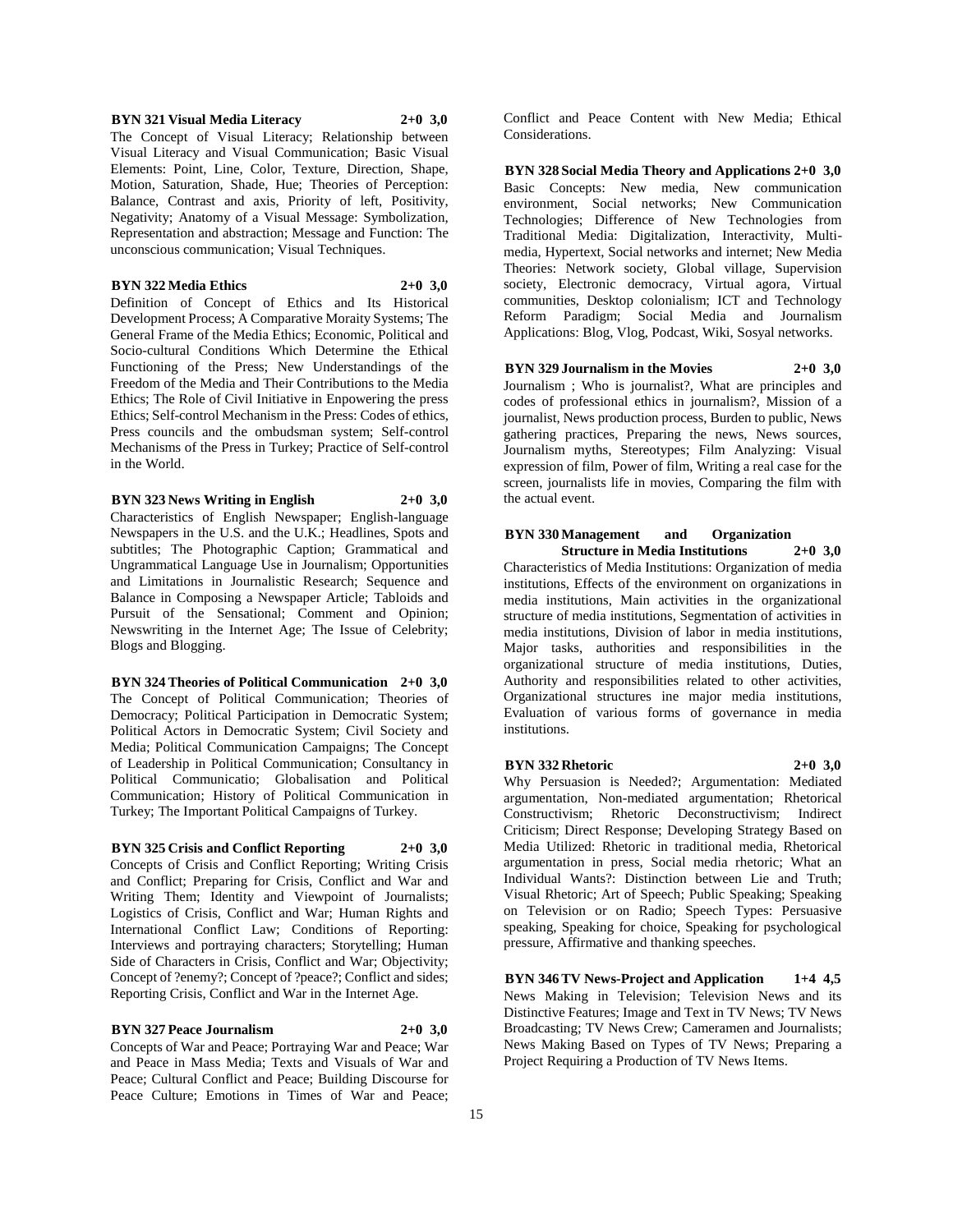#### **BYN 348 Publication Design 2+2 4,5**

Publication Design and Its Principles; Types of Publication Design: Newspaper, Magazine, Book, Annual reports, Product catalogs, Newsletters; Types of digital publishing designs: Electronic publications, Mobile electronic publishing, New media applications; Design Strategies of Publication Design: Publishing technology, Techniques and types of printing, Modular layout; Elements of Publication Design: Formats, Page layout, Typography, Images, Color; Page Layout: Page size, Column grid, Headline placement, Special effects, Positive/Negative space; Typography: Hierarchy, Text properties, Font, Size, Line Space, Text Editing, Readability; Images: Illustrations, Graphics, Photographs, Drawings; Color: Color Relations, Contrast, Emphasis, Hue/value/saturation, Harmony; Publication Design and Ethics; Publication Design Examples: Magazines, Newspapers, Brochures, Book, E-book.

#### **BYN 355 News Editing 2+2 4,5**

Types of News Programs: News bulletins, News programs; Designing Television News Programs: Studio programs, Out-of-studio programs, Mixed programs; News documentaries: Documentary programs, News programs; Choosing issues and guests for news programs; Broadcasting periods of programs; Timing of programs; Broadcasting types of television news programs: Live, VTR; Preparations before the shot and broadcasting: Research and Organization; Preparations in the studio: Decor, Lighting, Number of Cameras and Camera Angles; Editing; Applied News Program Design and Editing.

# **BYN 364 Advanced Web Design 2+2 4,5**

Basics of Web Design; Elements of Web Design; Knowledge And Data Concept: Classification and Storing Information: Construction of the Database; Database Programs; Designing Database, Defining Types of Web Sites; Using Database With ASP; Using Database With PHP; Flash Applications In News Sites; XML Applications In News Sites; Constructions of News Sites; News Site Preparation Project.

# **BYN 365 Radio News Projects 2+2 4,5**

Definitions of Radio News; Differences Between Radio And Television And Newspaper News; Evaluation of Radio News Bulletins And News Programs; Developing News Bulletin And News Programs; Practicing Preparation and Presentation of Radio News.

**BYN 372 Practical Announcing and Diction 2+1 4,5** The Vocal Characteristics of Turkısh Language: Using Voice, Voice organs, Diaphragm, Breathing techniques; The utterance features of Turkish; Pronunciation, articulation and articulation defects, Phonetic; Tone of Voice, Words and Body language; The Importance of voice in speech; The characteristics of Voice, Voice İmperfections, Tongue Twisters and Voice training; Announcing Roles: Announcer, Presenter, Anchor and Reporter; Practice: Announce writing, Editing news text to presenting, vocalization, news presenting in front of the camera, news presenting with prompter.

#### **BYN 374 Data-Driven Journalism 2+1 4,5**

Network society concept: Major theories on network society in communication studies; "Data" in critical communication theories; "Big data" and "small data" concepts; Principal methods of data-driven journalism; Data-driven journalism in international news media; Data collection methods; Data visualisation methods; Data-driven news production.

#### **BYN 404 Applied Magazine Publication 2+4 6,0**

Magazine as a Medium: Magazine news, Preparing magazine agenda, News writing and gathering in magazine, News editing in magazine; Magazine Reporting; Shooting Photography for Magazines; Various Phases of Magazine Production: Page planning; Visual and Creative Design for Magazine: Visual components, Writing components; Rules of Magazine Publication; General Publishing Policy; Editorial Staff for the Magazine: Responsibilities of reporter, Copy editor, Chief editor, Photographer and designer; Ads and News Stories.

#### **BYN 406 Introduction to International Relations 2+0 3,0**

The Development of International Relations; The Basic Concepts of International Relations; The Main Actors of International Relations; International Organizations; The Objective and Means of Foreign Policy; Diplomacy; Propaganda; National Force; The Problem of Analysis in International Relations, Theories of international relations; System Approaches in International Relations and the Structure of Modern International System; International Conflicts and the Cold War; Democracy and Human Rights After the Cold War.

# **BYN 408 Web Publishing 2+4 6,0**

Internet: World wide web, Hyper text transfer protocol, File transfer Protocol; Interactivity: Internet and interactivity, Interactive applications; Types of Internet Publications: Video based sites, Voice based sites, Web sites; News Sites: Traditional publication sites, Independent sites; Journalism on the Social Media: Blog journalism, Facebook applications, Twitter applications; Applied Internet Publishing: News gathering to internet, News editing for internet; Publishing News on Internet: Using videoanimation, Using picture.

**BYN 409 Contemporary Media Criticisms I 3+0 3,0** Development of Media in Turkey; Objectivity in Journalism; Background, Components, Criticism; Media Ethics: Pragmatic approach; Functional Approach; Machiavellian Approach; News Framing; Presentation of Political News; Alternative Journalism: Civic journalism, Peace journalism, Rights journalism, Civil society media; Critical News Studies; Construction of Ideology in News; Manipulation in News; The Use of Metaphor in News; Representation in News: Women, Children, The poor, Minorities; News and Reception: How news are read by the readers.

**BYN 410 Contemporary Media Criticisms II 3+0 3,0** Globalization and Neo-liberalism Policies: Political, economic and cultural dimensions of media; Consumption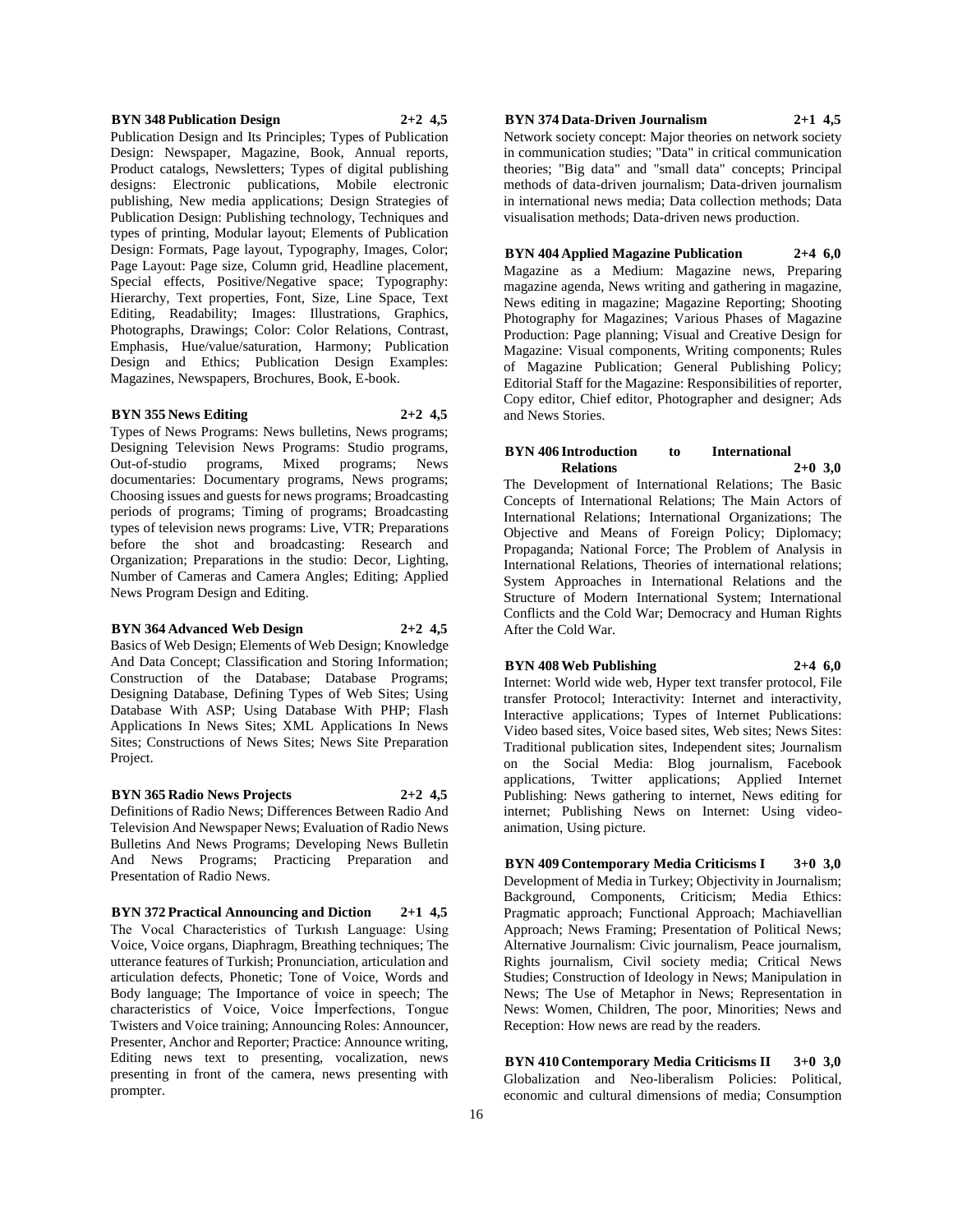Culture and Life Styles: Middle class and media in fordism and post-fordism; Tabloidization of Turkish Media and Television Serials: Representation of poverty and richness; Football Industry and Television Football in Turkey; Public Sphere, Representation and Media: Case study analyses from Turkish media; Nationalism and Media; Civil Disobedience Movements and Media; New Media, Social Movements and Youth; Student Studies on Contemporary Media Texts.

#### **BYN 413 Culturel Identity 2+0 3,0**

What is Identity?; Types of Identity: Indivudualistic identity, Social identity, Cultural identity; Modernity and Identity; Dimensions of Cultural Identity; New Cultural Identities; Cultural Identities in Turkey; Cultural Identities and Urban Life; Diasporas and the Problem of Cultural Identity; Cultural Identities and the Middle East; ?Who Am I? Studies in the Classroom; The Student Representations on Cultural Identity in the Classroom.

#### **BYN 415 Career in Media 2+0 3,0**

General Concepts on Working Life in Media; Developments in Media Sector and Its Effects on Working Life; Historical Background of Legal Regulations on Working Life in Media; Exceptions and Scope of Application of Press-labour Act No.5953; Conclusion of Labour Relation; Arrangement of Labor Relation in Terms of Wage; Arrangement of Labor Relation in Terms of Time; Terminate of Labor Relation; Legal Results of Terminate of Labor Relation; Professional Organization and Unionism in Media; Collective Bargaining Agreement, Strike-lockout practices in media; Social Security of Media Employees.

# **BYN 419 Photo Reportage 1+1 3,0**

Definition of Photo Reportage: Photojournalism, History of photo reportage, Illustrated news magazines in Germany in 1920s; Photo Reportage as a Means of Photojournalism: Relationship between news photo and text; Qualities of Photo Reportage and Its Production Process: Idea, Theme, Time management, Cooperation, Importance of details, Ethics of photo reportage; Great Photo Reportages: Andre Kertesz, Martin Munkacsi, Brassai, Tim Gidal, Eugene Smith; Contemporary Samples: VU Photo Agency, Noor Photo Agency, VII Photo Agency, Nar Photos; Practice; Evaluating the Produced Works.

#### **BYN 421 Social Media Journalism 2+0 3,0**

New Media; Social Media; Social Change and Development of Social Media and Communication in Social Media as a Mass Medium; Differences Between Social and Traditional Media; News and Newsworthiness in Social Media; Criteria for Newsworthiness in Social Media Journalism; Social Media Tools; Comparing News Values in Social Media and Traditional Media Journalism; Students Practices.

# **BYN 422 Campus Journalism 2+0 3,0**

Journalism Applications in Anadolu Haber, Campus Newspaper of Anadolu University: News reporting practice for agenda topics; Reporting a Meeting: Reporting about conferences, seminars, panel discussions, symposiums, congresses; Event Reporting: Exhibitions, shows, movies, openings; Reporting Statements; Interviews: Prepared and unprepared interviews; Routine Stuff: Science and technology page, Students? opinions page; Campus Newspaper Management: Agenda meeting, News selection, Draft pages, Newswriting, Editing, Organization of agency news, Page design, Preparations for printing, Printing process.

**BYN 423 Media Economics and Management 2+0 3,0** Basic Concepts of Economics; Basic Economic Problems; Sections of Economics; Developments in Media Sector; Importance of the Media Industry; Media and Market; Monopolization in Media; Importance of Media Companies; Features of Media Companies; Types of Media Companies; Organizational Structure of Media Companies; Organizational Structure of Print Media; Organizational Structure of Radio and Television Organizations; Main Activities in Organizational Structure of Media Companies.

# **BYN 424 International Journalism 2+0 3,0**

Definition; Historical Development; The Cold War: Propaganda; Comparative Public Broadcasting; New Communication and Information Order: Geopolitics of news media; Globalization and Neo-liberal Re-organization of International News Media; Global Information Economy; Democracy; Global Identity Policies and Changing Discourses of International Journalism; Integration of New Communication Technologies and New Position of International News Media; New Social Movements and Global News Networks; Effects of Transnational News Media; Post-cold War and New World Order: Global wars; Future of International Journalism.

#### **BYN 425 Seminar I 2+0 3,0**

Media as a Social Mass Medium and Environment; Problems of the Turkish Media; News Media Today; Featured Workshops by News Professionals on News Media Approaches: Changing journalism in the world and Turkey; Online Journalism; Social Media and Journalism; Citizen Journalism; Effects of Monopolization Trends on News Journalism; Problems of Media Professionals.

#### **BYN 426 Seminar II 2+0 3,0**

Media as a Social Mass Medium and Environment; Problems of the Turkish Media; News Media Today; Featured Workshops by News Professionals on News Media Approaches: Changing journalism in the world and Turkey; Online Journalism; Social Media and Journalism; Citizen Journalism; Effects of Monopolization Trends on News Journalism; Problems of Media Professionals.

#### **BYN 427 Agency Journalism 2+0 3,0**

News Agency: Functions and functioning of news agencies; News Agency in Turkey: History of news agencies in Turkey, Media ownership and news agencies; International News Agencies: Their effects of international news flow, One-way news flow and UNESCO; News Gathering in News Agencies; News Writing in News Agencies; Services of News Agencies: Video news services, Photo news services; Agency Journalism Practices: Video news practices, Photo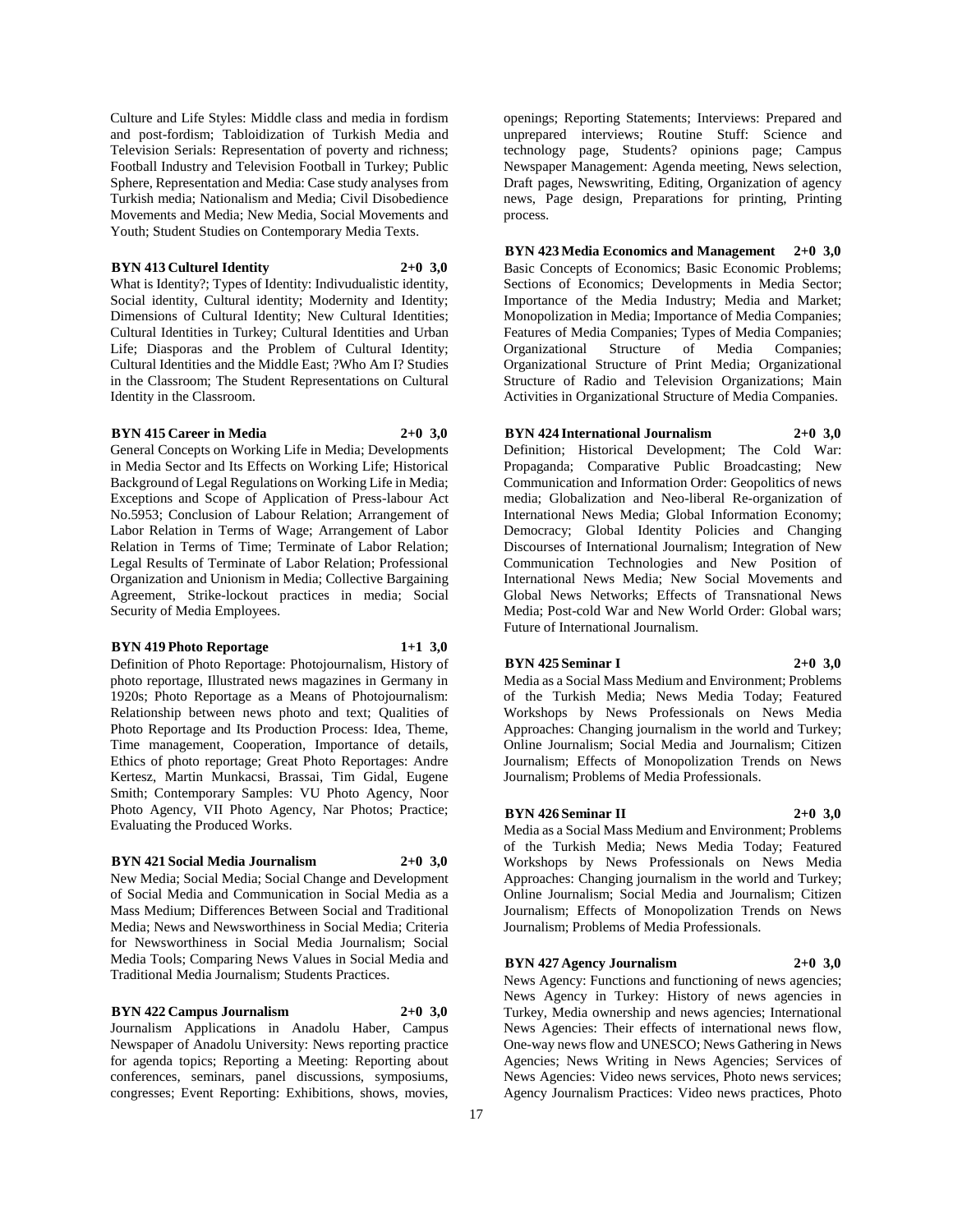news practices, News gathering practices, News writing practices.

**BYN 429 Economy and Financial Journalism 2+0 3,0** Fundamentals of Finance; Journalism of Finance and Press; Financial News: Topics, Sources, Indicators and their meanings; History of Financial Journalism in the World and Turkey; Types of Financial News: Finance, Business circles, Consumer news; Financial News in Print Media, Radio, Television, Internet, and Social Media; Legal and Ethical Dimensions in Financial Journalism.

**BYN 431 Publication Design Project 2+0 3,0** Design Principles: The concept of image, Communicating with design elements; Visual Communication: Image and text relationship, Ethics in visual communication; Typography: Typographic communication, Importance of typography, Classification of typographic characters; Structure and Anatomy of Letters: Font family, Font size, Space, Legibility, Readability, Special effects; Preparing Publication Design Samples: Flyer, Logo, Magazine cover, Newsletter, Brochure, Poster.

**BYN 443 Project in Photography 2+2 4,5** Basic Techniques of Photography; Dia shows; Samples of photography from the world and Turkey; Introducing the Equipment: Black and white film and photographic papers; the Multigrade Enlarger and Using the Multigrade Enlarger; Film Development; Printing: tonality and contrast control in printing; Photogram and Other Creative Darkroom Techniques; Project Applications; Image Arrangement; Photograph Criticism; Exhibition Prints; the Final Project. Prerequisite: FOT 201.

#### **BYN 449 Artificial Lighting in Visual Journalism 2+2 4,5**

Artificial Light Source Equipment: On-camera flash, Offcamera flash, Studio flash, Tungsten, HMI; Visual Recording Technologies and Basic Features of Light: Intensity, Contrast, Color temperature, Duration, Angle of incidence, Dynamic range of light; Studio Shoot: Shooting with multiple light sources; Digital Retouching Software: Lightroom; Relevant Lighting Setup: Indoor and outdoor shooting applications; Analysing Professional Work Samples.

**BYN 460 Television News Programming 3+0 4,5**

Applied Television News Programming: Writing techniques, Preparing a bulletin, Summaries; Broadcasting Techniques: Live Broadcast, Live Connection Techniques, Live Connection with Image, Live Telephone Connection, Television News in Turkey; Television News in the Institute of Turkish Radio and Television (TRT) and Private Television Channels, Techniques of Preparing Television News Programs.

**BYN 462 Applied Rhetoric 2+2 4,5** Relationship between Announcers and the Audience: Methods for dialog, Possible reactions of the Audience, Understanding the audience profile during the dialog; Asking

Questions; Body Language, Use of Hands, Gestures and Mimics; About the Studio: Announcers, Cameramen and Directors and Their Relationship, Using a camera and a microphone; Command of Speech: How to command panels and discussions, Appearance of the announcer: Attire, Attitudes and behaviors.

#### **BYN 465 Reading Newspapers in Ottoman Turkish I 2+0 3,0**

Ideologies; Religious and Secular Structures of Political Thoughts; The Function of Political Thought; Actors of Political Thought; Factors and Geographical Differences Contributing to the Evolution of Political Thought; Political Leaders and Political Discourse; Dominant Political Ideas; Conflict and Cooperation; The Relationship Between Individuals and Societies; Development of Political Analysis Skills; Inviting a Speaker to Lecture on a Current or Historical Subject.

#### **BYN 466 Reading Newspapers in Ottoman Turkish II 2+0 3,0**

General Assessment Regarding Newspapers in Ottoman Turkish; Arabic Words: Nominatives; Reading Exercises (Newspaper Samples); Arabic Words: Plurals; Reading Exercises (Newspaper Samples); Persian Words: Plurals; Reading Exercises (Newspaper Samples); Dates: Months, Days of the Week in Arabic and Persian; Reading Exercises (Newspaper Samples); Derivational Affixes in Persian; Reading Exercises (Newspaper Samples); Reading Exercises (Newspaper Samples); Reading Exercises (Newspaper Samples).

**EDB 221 Turkish and World Literature 2+0 3,0** Novel in Western Literature: Analysis for classic novels; Gustave Flaubert/Madame Bovary, Dostoyevsky/Suç ve Ceza, Gabriel G. Marquez/Yüz Yıllık Yalnızlık, J.D. Salinger/Gönülçelen (Çavdar Tarlası); Analysis for Modern Novels: Umberto Eco/Prag Mezarlığı; Novel in Turkish Literature: Analysis for classic novels; Mithat Cemal Kuntay/Üç İstanbul, Yakup Kadri Karaosmanoğlu/Kiralık Konak, Peyami Safa/Fatih Harbiye, Tarık Buğra/Küçük Ağa, Ahmet Hamdi Tanpınar/Huzur; Analysis for Modern Novels: Oğuz Atay/Tutunamayanlar; Analysis for Postmodern Novels: Orhan Pamuk/Kara Kitap, Elif Şafak/Mahrem.

#### **EDB 353 Cyber Literature 3+0 4,5**

Brief History of Letters; Story of the Book; Evolution of Reading Types; Gutenberg era, Meaning of letter implant; Literary and Scientific Inspirations of Massive Reproduction; Computer Age and Speedy Adventure of the Computer; Media and Society; Electronic Media; From Printing to Desktop Publishing: Virtual Change of the Age, Transformation of Literature; Digital Publishing and Individual Creativity; Electronic Ink: Cyber author, Cyber reader; The World from Turkey versus Turkey from the World; Examples of Self-publishing; Today of Electronic Book and the Copyright Problem; Future and Cyber Literature.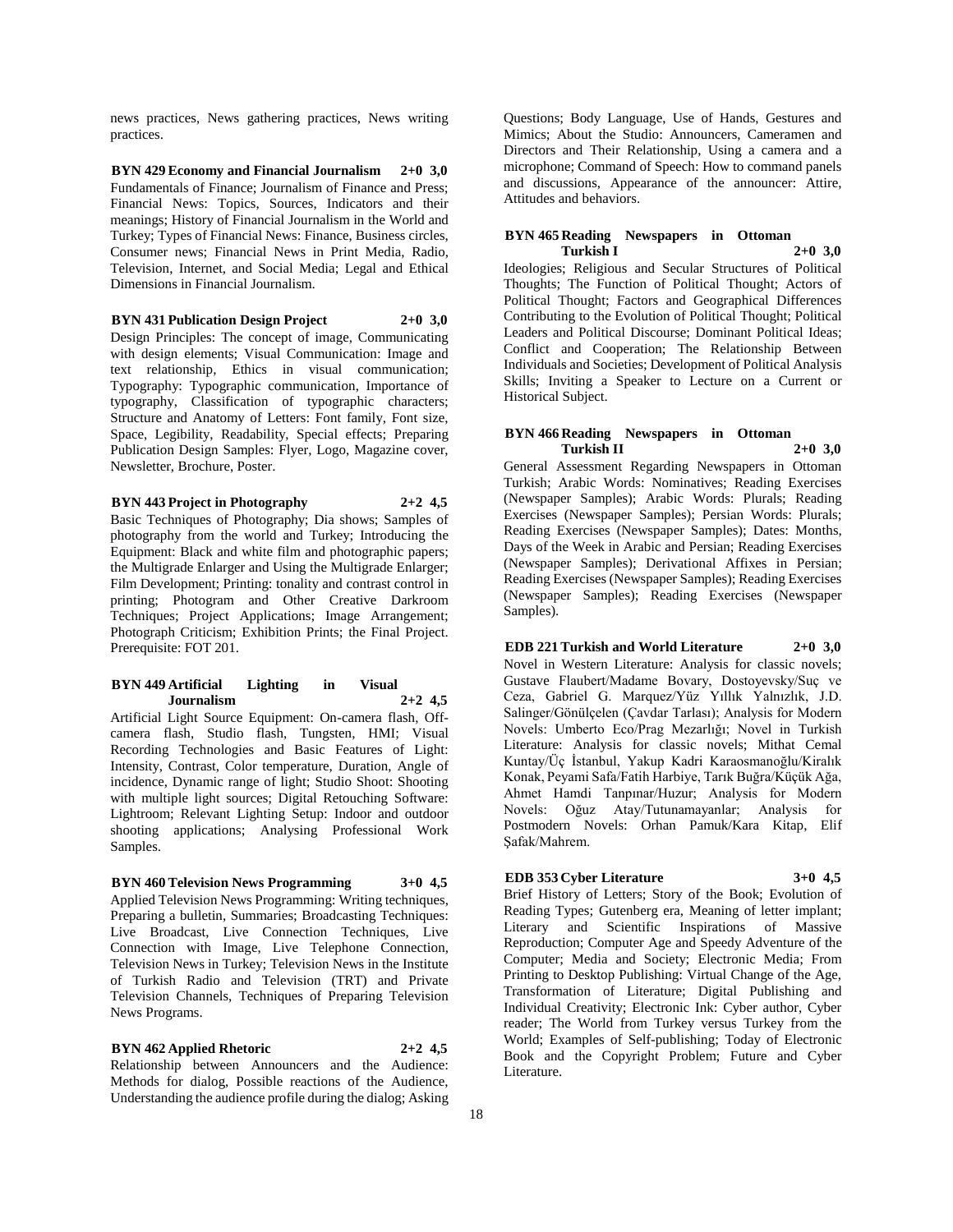| <b>ERA 199 Cultural</b> | <b>Diversity</b> | and       |  |
|-------------------------|------------------|-----------|--|
| <b>Communication</b>    |                  | $2+0$ 3.0 |  |

Introduction, Anthropological View; Definition of Culture, Diversity; Globalization, Identity & Affinity; Language and Culture; Religion and Culture; Class in countries; Gender and Society; Prejudices and Stereotypes; European Culture; Media and Culture; Media and Representations; Cultural stereotypes in Media

# **ERA 301 L'Analyse Politique et Les Pensées**

**Politiques** 2+0 **3,0**<br>Thoughts: Concepts, Content and its Political Thoughts: Concepts, Content Characteristics; History of Political Thought; General Evaluation From the Past to Nowadays; Political Thought Theories; Comparison of Doctrines and Political Role of the Development Level of the Countries in a Given Society; Contemporary, Participatory Democracy and Undemocratic Regimes; Human Rights; Identification of the Welfare State; Inviting a Speaker to Lecture on a Current or Historical Subject.

#### **ERA 302 International System 2+0 3,0**

The Formation of the International System: Concepts, Subject, Characteristics; The History of the International System; An Evaluation from the Past to Nowadays; The Influence of Civilizations and Migrations; Cultures and Religions; Social and Economic Enrichment; Imperialism and the Competition of Political Thoughts, Theories, Doctrines and belief systems; Actors in the International System; Institutions of the International System; The Causes of Conflicts and Issues in the International System; Questioning on the International System and Propositions of Solutions; Questioning the Production, Consumption, Energy and the Future of the International System; Inviting a Speaker to Lecture on a Current or Historical Subject.

#### **ERA 304 Comparative Political Systems and Regimes 2+0 3,0**

Karşılaştırmalı Siyasal Sistemler: Kavramlar, Konusu, Karakteristik özellikleri; Siyasal Sistemlerin Tarihçesi; Siyasal Sistemlerde Yönetim Sorunları; Siyasal Sistemlerin ve Rejimlerin Yapısı ve İşlevleri; Siyasal Sistemlerde Devlet ve Halk İlişkisi; Demokrasinin Gelişimi: Yöneten ve yönetilenler mücadelesi; Siyasi İktidar; Güçler Ayrılığı; Ülkelerin Kalkınmışlık Seviyelerinin Toplumdaki Rolü; Çağdaş, Katılımcı demokrasiler ve antidemokratik rejimler; İnsan Hakları; Sosyal Devletin Tanımlanması; Tarihsel Bir Konu Hakkında Misafir Konuşmacının Derse Daveti.

#### **EST 303 Aesthetics 3+0 4,5**

Aesthetics as a concept. Beauty in nature and in Art. Daily use of Aesthetic concept beauty in Art, Concept of beauty in Art, change of beauty concept in time. The concept of ugliness in Art. Aesthetics as an element of Artwork. Aesthetic criteria, Ancient philosophy and Aesthetics, Renaissance and elements of Aesthetics, Contemporary times; Aesthetics and functions.

# **FEL 102 Introduction to Philosophy 2+0 2,5**

Fundamentals of Philosophy; Scope of Philosophy; History of Philosophy; Theory of Science; Theory of Knowledge; Logic; Ontology; Philosophy of Nature; Philosophy of History; Philosophy of Art; Philosophy of Language; Philosophical Anthropology; Ethics; Philosophy of Religion; Metaphysics; Schools of Philosophy; Development of Philosophical Perspective.

# **FEL 102 Introduction to Philosophy 2+0 2,5**

Fundamentals of Philosophy; Scope of Philosophy; History of Philosophy; Theory of Science; Theory of Knowledge; Logic; Ontology; Philosophy of Nature; Philosophy of History; Philosophy of Art; Philosophy of Language; Philosophical Anthropology; Ethics; Philosophy of Religion; Metaphysics; Schools of Philosophy; Development of Philosophical Perspective.

**FEL 251 Communication Philosophy 3+0 4,5** Marx and Marxist Media Theory; Althusser and Ideological Apparatuses of the State; Critical Theory and Cultural Studies; Gramsci: Popular culture and hegemony; Frankfurt School: Its history, impact, and importance; Horkheimer and Adorno: Culture Industry and Negative Dialectics; Benjamin and the Concept of Fantasmagory; Marcuse: One dimensional man; Lukacs and Weber: Reification; Habermas: Public Sphere and Communicative Action Theory; Huizinga: Loss of humanity in Modern Times; Internet and the Concept of Virtual Reality; McLuhan: Globalization, media, and others.

**FEL 303 Philosophical Criticism and Art 3+0 4,0** Approching art from the point of view of philosophy; Relation between philosophy and art, common points and differences; Difference between the knowledge acquired from art and the knowledge acquired from philosophy; Work of art, artist and audience, functions of work of art and qualities of work of art; Criticism; Using the philosophy on the criticism of art works and method of philosophical criticism; Discussing the philosophical problems of the chosen works of literature and cinema and the philosophical basics of art works; Bilge Karasu, Oğuz Atay, Sait Faik, Ferit Edgü, Ömer Kavur, Hermann Hesse, Kazancakis, Dostoyevski, Bergman, Antonioni, Tarkovski, Pavese, Rilke, Kafka, Camus, Nietzsche, Sartre.

#### **FEL 426 Philosophical Approaches in Communication 2+0 3,0**

Introduction to Philosophy: General concepts, Philosophy in the beginning; History of Philosophy: Transition from ancient philosophy to modern philosophy; Modern Philosophy: Descartes and Spinoza, Philosophy of enlightenment, Empiricism, German idealism, Materialism and Marxism; Philosophy in the 20th Century: Science and positivism, Modern philosophy and 20th century philosophy in comparison; Media and Communications: Philosophical meaning of communication, Media, Communication and modernity, Critical approaches to media and communication society , New communication technologies, Representation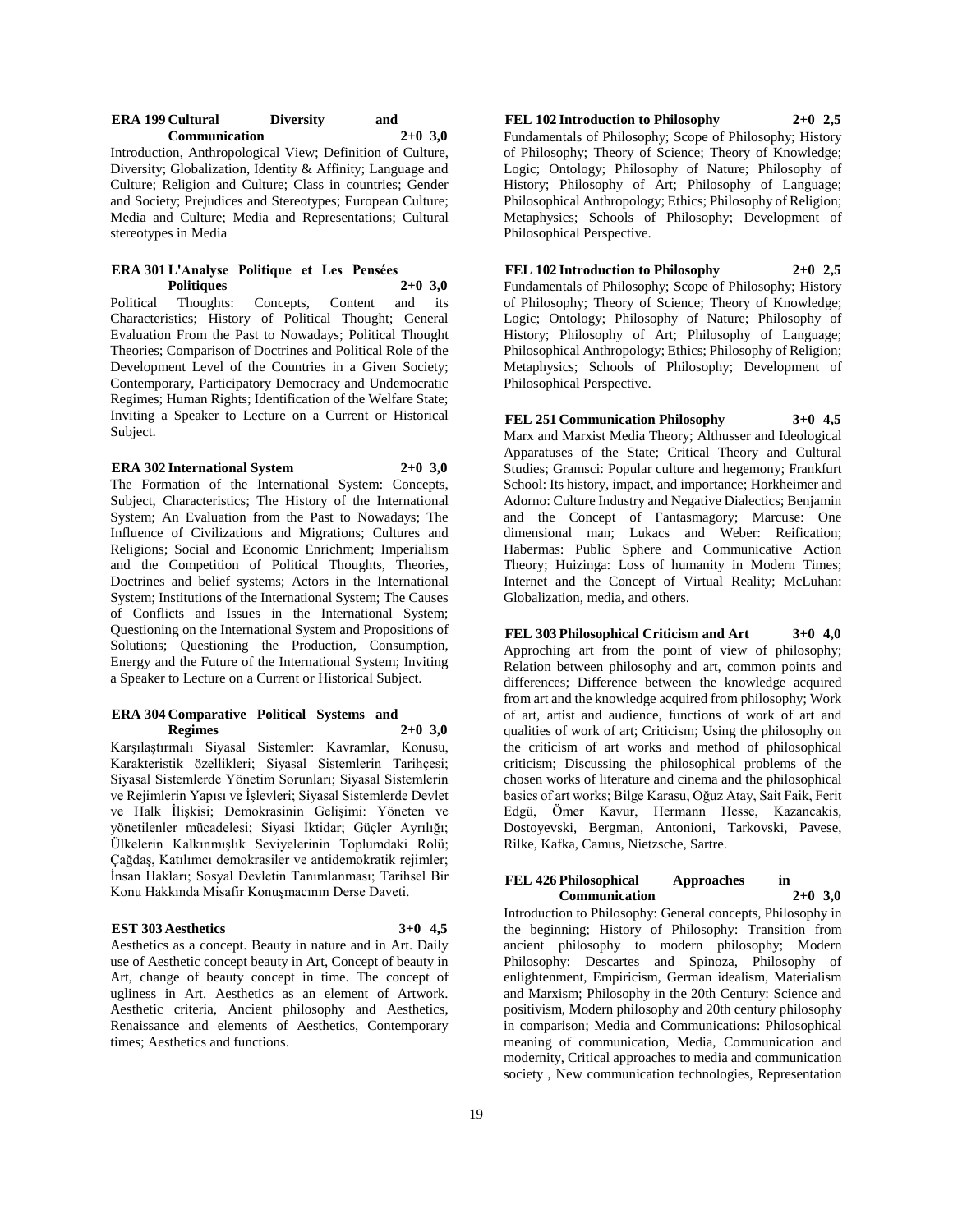of virtual reality and the philosophical dimensions of communication.

**FOT 104 Documentary Photography 2+2 4,5** Defining Documentary Photography; Documentary Photography and Other Types of Photography; Social Documentary Photography: Photography and reality, Manipulation; Samples of Documentary Photography in the World: Jabob Riis, Lewis Hine, Paul Strand, Eugene Smith, FSA, Photo league; Documentary Photography in Turkey: Fikret Otyam, Ara Güler; Documentary Photography Today: Studies of Foundations of Photography and Their Contributions to Documentary Photography; the Internet and Documentary Photography; Photo Reporting; Masters and Their studies; Project. Prerequisite: FOT 201.

**FOT 108 Reading Photography 3+0 3,0** What is Photography?; Some Thoughts and Discussions on Photography; Photography as a Tool of Expression; Denotations and Connotations: Unity of the Picture and the Text, Captions, Subtitles, Headlines; Creating Denotation: Technical manipulations, Retouch, Montage and other trick effects, Posing, Objects in a picture and their effects on its semantics; Photogene, Effects of Aesthetic Content of Photograpsh to Their Meaning; Other Methods of Reading Photography: Realistic, Sociological and Psychological methods; Analyzing Press and Advertising Photography.

**FOT 116 Basic Photography Applications 2+2 4,0** An overview of photography equipment; New technologies, Accessories: Using flash light, indoor lighting; Tripod, monopod; Filters; 18% Gray Card: Correct exposure, White balance; Lenses: focal length, focal length multiplier; Composition; Black & White and digital applications: abstract photography and photo-story applications; Depth of field applications.

# **FOT 118 Applied Photography 2+0 3,0**

Focusing: Experiencing focusing modes; Understanding Exposure: Correct exposure, Alternative correct exposures, Exposure compensation; Light Metering: Experiencing light metering modes; Practicing Shots on Depth of Field; Practicing Shots on Movement; Understanding the Color of the Light: Setting the white balance on the camera; Using Flash: Flash modes, Bounce flash, Fill flash; Basic Photoshop Applications; Practice; Evaluating the Produced Works.

#### **FOT 201 Basic Photography 2+2 5,0**

The short history of photography: Cameras; 35 mm, Medium and large format cameras; Lenses; Normal focus, Wide angle, Narrow angle (Tele) and Zoom lenses; exposure control mechanisms; Diaphragm, Shutter; Stop motion; Depth of field; Film: Film types according to formats, Film types according to light-power sensitivity, Film types according to color sensitivity, Contrast, Clearness and grain structure; Light: light Measuring, the different ways of light measuring, Exposure modes, Filters and asset accessories; Image design; Developing and printing black and white films.

# **FOT 201 Basic Photography 2+2 5,0**

The short history of photography: Cameras; 35 mm, Medium and large format cameras; Lenses; Normal focus, Wide angle, Narrow angle (Tele) and Zoom lenses; exposure control mechanisms; Diaphragm, Shutter; Stop motion; Depth of field; Film: Film types according to formats, Film types according to light-power sensitivity, Film types according to color sensitivity, Contrast, Clearness and grain structure; Light: light Measuring, the different ways of light measuring, Exposure modes, Filters and asset accessories; Image design; Developing and printing black and white films.

#### **FOT 203 Advertising Photography 3+0 6,0**

Introduction to Advertising Photography; Advertising and Photography; Cameras Used in Advertising Photography; Studio Equipment: Par flashes, Light meters, Accessories; Techniques of Photograph Taking in Studios; Outdoor Photography; Types and Features of Positive Films; Properties of a Good Advertising Photograph; Trends in Photography; Techniques of Effective Advertising Photography; Expertise in Advertising Photography: Fashion, Food, Architecture, Jewelry Photography; Processes in Advertising Photography; Discussions on Samples of Advertising Photography. Prerequisite: FOT 201.

#### **FOT 204 Applied of Photojournalism 2+0 3,0**

Basic Concepts: Definition of photojournalism; Photojournalism History: Use of photographs in print media, The photojournalist; Contributions of Photographs to The News; Press Photography Features: Content, Technical, Aesthetic; Press Photography of Ethics; Editorial Process; Equipment Used by Photojounalist; Photojournalism: News photos, Portraits, Photo-reportage, Sports photos, Event photos, Photos of the conflict; Photo Capture Applications.

**FOT 303 Photography Project 1+3 4,5** Reviewing Basics of Film and Digital Photography, Designing a Project Assignment for Photography, Determining Project Objectives and Topics, Step-by-step Pre-Production of a Photo-Project, Discussing Succesful Photography Projects from around the World, How to Transform a Project Idea to Script and Construct a Proposal, Determining the Appropriate Technology for a Project Topic, Preparations for Shooting, Shooting According to Project Objectives, Photographic Process for Film and Digital Photography, Preparing Project Assignment, Evaluation of Project Assignment.

#### **FOT 307 Theories of Photography 2+0 3,0**

Basic Concepts: Historical development of the visual reality of meaning: Modernity, Postmodernity: The metaphor of the mirror, Constructive approach; Discussions for Photograph in Terms Of The Visual Culture and Visual Arts: Document, Evidence, Representation, Art; Theorists: Platon, Aristotales, Pierce, Benjamin, Adorno, Tagg, Burgin, Barthes, Sontag, Berger, Foucault, Lacan etc.; The Theories And Methods of Analysis: Semiotics, Discourse analysis, Psychoanalysis, Visual content analysis, Feminist perspective, Historical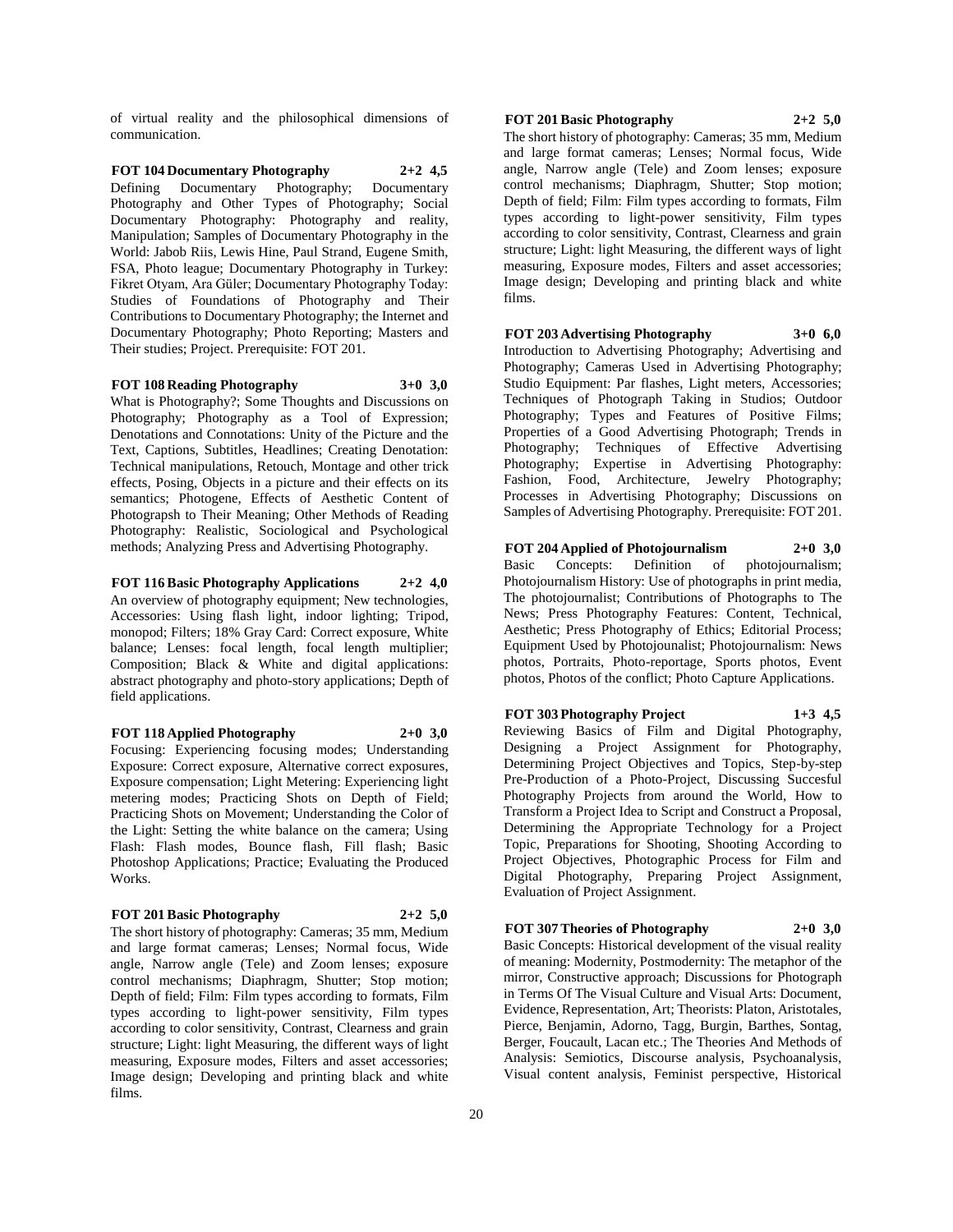perspective, The perspective of the composition, Mixed methods etc.; Discussion on Resolution Photo Samples.

# **FOT 308 Drone Photography 2+1 4,5**

Aerial Photography; Aerial Imaging Techniques: Weather conditions, Topographical factors, Climatological factors, Shooting with natural light, Angles of shooting view, Safety; Legal Regulations Regarding Unmanned Aerial Vehicles (UAV): Certification, Licensing, Registering; Getting to Know the Aerial Imaging Equipment: Drone types and technology, Supporting equipment, Remote controlling drones and multi-copters, Equipment Maintenance and Cleaning; Uses of Aerial Imaging; Visual Presentation of Aerial Records.

#### **GRA 156 Graphics 2+0 3,5**

Colors: Shades; Shadow: Tones, Contrast, Darkness, Lightness; Illumination: Basic illumination, Cameo, Rembrandt; Line: Line on plane, Dimension, Contour, Foreground and background, Corner, Extent; Depth: Plan, Size, Placement, Space, Filling; Balance: Balance of image and text; Layout: Basic concepts of layout, Functions, Line, Shape, Value; Composition: Visual, Written; Digital Picture; Computer Based Graphic Design: How it differs from traditional graphic design, Digital illustration, Desktop publishing; Web Page: Concept, Comparison to traditional graphic designs: Massive graphics; banner design, billboard design.

# **GRA 201 Media Graphic 3+0 4,0**

What is Graphics?: Introduction, types of graphics, history: What is info graphics?: history, Types of info graphics: Maps, line charts, pie charts, tables, info graphics with pictures, places where we use G-graphics, How to use info graphics?, examples, explanations: Using info graphics in page-design: Examples, comparisons.

#### **GRA 206 Introduction to Computer Aided Graphic Design 3+0 6,5**

Macintosh as a Design Tool; Introduction to Macintosh Environment; Vector Based Software, Introduction to Adobe Illustrator and Macromedia Freehand: Panels and tools, Menus, Drawing techniques, Color palette, Dimension, Import and export functions, Layers, Page setup; Pixel Based Software, Introduction to Adobe Photoshop: Tools, Cursors, Palettes, Shortcuts, Color and resolution, Filters, Bitmap principles; Using Scanner.

**GRA 237 Creative Graphic Design Applications 3+0 4,5**

Basic Principles of Design; Ratio and proportion, Balance, Colors, Composition; Introduction to Adobe Photoshop: Workshop, Tool boxes, Menus, Filters, Image basis, Layers; Introduction to Adobe Illustrator: Workshop, Tool boxes, Menus; Introduction to Adobe Indesign; Board and tools, Menus, Size and plan features, Exchange with other programs, Page layout; Typography: Use of authoring tools, Fonts, Arrangement of articles; Banner Design: Composition, Balance, Selection of colors, Selection of fonts; Brochure Design; Page layout, Selection of colors,

Selection of fonts, Selection of visual materials; Printing: Preparation stage, Digital printing and Offset.

#### **GRA 255 Graphics Design 2+2 4,5**

Graphics Design Process; Graphics Design Creation Types: Vector based components, Pixel based components; Graphics Design and Visual Communication: Principles of graphics design, Visual images and graphical layout; Graphics Design and Graphics Language: Stylization, Reconstruction, Image creation, Abstract language, Concrete language, Associative language, Pictographic language, Realistic language; Graphical Project Creation: Corporate identity, Interface design, Thematic design, Commercial design, Animated images; Evaluation Components of Graphics Design Project.

# **GRA 308 Web Design 2+2 5,5**

Introduction to Designing; Principles of Web Design; What is a Web Page?; What's a web Site?; Designing Web Sites, Mapping and Planning; Constructing of Web Sites; HTML and Codes; Use of Web Editor; Use of Color on the Web; Font and Point Usage; Applied Web Site Designing; Designing online Newspapers: Local and National.

# **GRA 401 Electronic Graphics 3+0 4,5**

Introduction to CorelDraw: tools, menus; main drawing techniques: main drawing tools, arrangement tools, working with closed objects, external lines and fills; Text: using text tool, fonts, arranging texts; special effects; types and use of effects; working with bitmaps: Importing picture files to CorelDraw, procedures can be done on bitmaps; printing: Procedures; tips: Using shortcut keys, working with other programs.

#### **HUK 124 Basic Concepts of Law 2+0 2,5**

Fundamental Concepts: Social Rules and Law; Legal Rules and Legal Sanction; Sources of Law; Public Law, Private Law; Branches of Public Law and Private Law; Judiciary Organization: Judicial Procedure, Administrative Procedure and the European Court of Human Rights; Basic Rights and Freedom: Constitutional Organs and Institutions, Responsibilities and Authorities of the Grand National Assembly of Turkey and President of the Republic; Responsibilities and Authorities of Local Administration.

#### **HUK 252 Labor Law 2+0 2,5**

History of Labor Law; Sources and Basic Principles of Labor Code: Employee, Employer, Representative to the employer; Work place; Contract of Service: Types and termination, Consequences of termination, Severance pay; Regulation of Work with regard to Workers; Groups to be Protected (Women, Children, Handicapped and Sentenced Workers); Health and Security at the Work Place; Working Time; Overtime Work; Night Work; Preparing, Completing and Cleaning at Work.

**HUK 370 Human Rights and the Constitution 2+0 3,0** The Basic Concepts of Human Rights and the Constitution; Historical and Ideological Roots of Human Rights and the Constitution; The Beginning of the Application of Human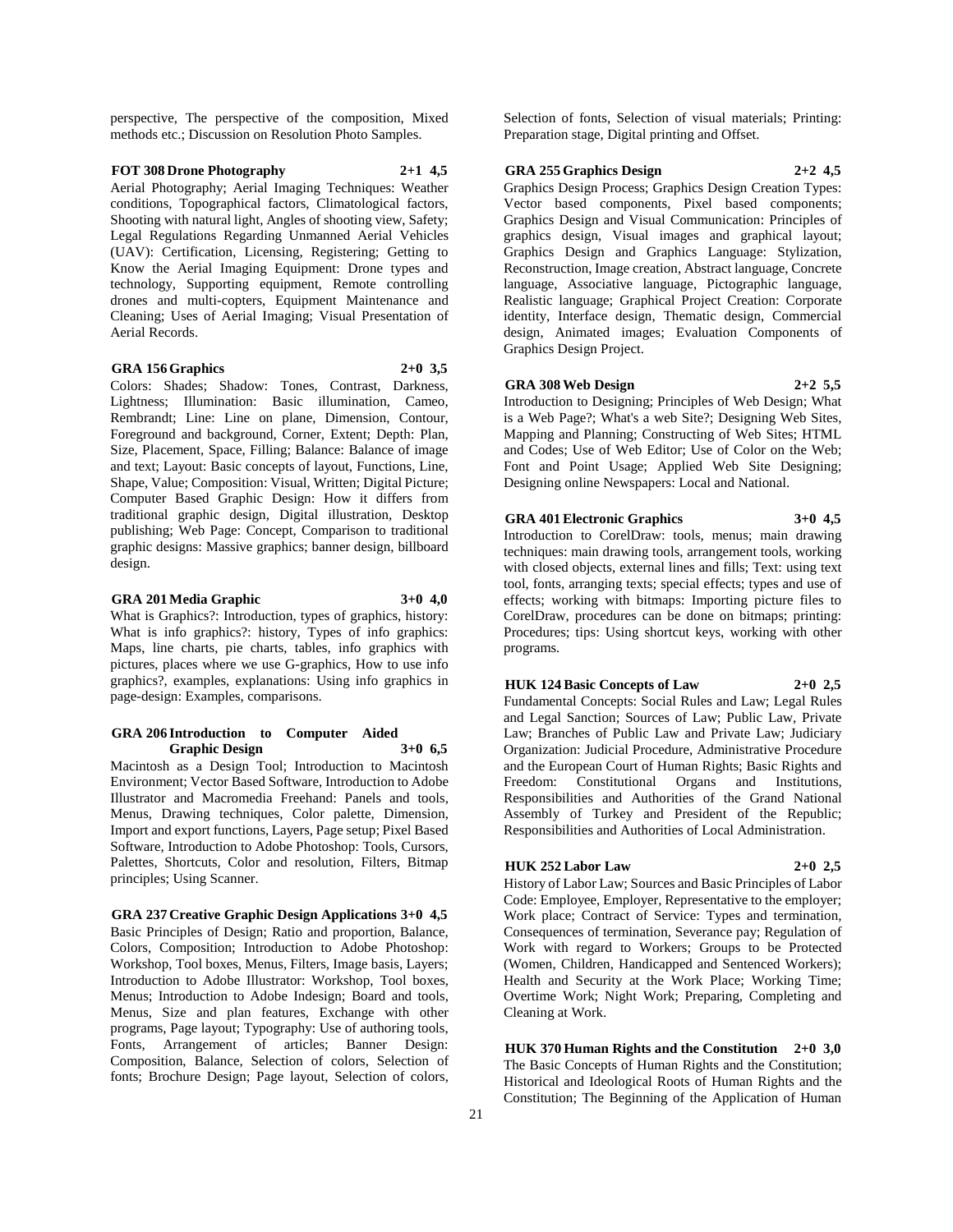Rights and Constitutional Freedoms; Human Rights and Liberties in the 20th and 21st Centuries; The Examination of Human Rights and Constitutional Freedoms in the Structure of the Modern State; World Historical Development and Implementation of Human Rights and Constitutional Freedoms in the World; Turkish Historical Development and Implementation of Human Rights and Constitutional Freedoms in Turkey; Human Rights Violations and the Limitations.

**HUK 478 Intellectual Property Rights 2+0 3,0** Concept: Intellectual property, Literary rights, Distinctive markings, Work, Owner of the work, Rights of the owner, Contracts concerning the work, Violation and actions; Trademark Law: Concept, Registration, Protection and scope, Trademark as a subject of transaction, Invalidity of trademark, Violations and actions; Patent Law: Concept, Owner of invention and rights of the owner, Granting a patent, Rights arising from patent, Invalidity of patent, Violations and actions; Law of Industrial Design: Concept, Design right, Design right as a subject of legal transactions, Invalidity of design right, Violations and actions.

# **İKT 215 Economics 2+0 2,5**

Basic Economic Concepts; Production Process; Optimal Consumer Behavior; Demand; Supply; Equilibrium Price; Market Types; Determination of Factor Prices; National Product; Nominal and Real National Income; Introduction to Monetary Theory; Factors Determining Fluctuation and National Income: Consumption expenditures, Investment expenditures, Employment; International Economic Relations: International mobility of goods and services, International mobility of factors of production; Economic Growth and Development.Elasticity: Demand and supply elasticity; Elasticity and total income; Production and cost; Economics and Accounting Revenue; Production and cost in short-term; Permanent and temporary cost; Production and cost in long-term; Politics and product markets; Monopoly; Monopolist competition; Principles of Macro economy; International Finance, Prices and unemployment;Gross National Product.GNP; Exchange rates.

#### **İKT 215 Economics 2+0 2,5**

Basic Economic Concepts; Production Process; Optimal Consumer Behavior; Demand; Supply; Equilibrium Price; Market Types; Determination of Factor Prices; National Product; Nominal and Real National Income; Introduction to Monetary Theory; Factors Determining Fluctuation and National Income: Consumption expenditures, Investment expenditures, Employment; International Economic Relations: International mobility of goods and services, International mobility of factors of production; Economic Growth and Development.Elasticity: Demand and supply elasticity; Elasticity and total income; Production and cost; Economics and Accounting Revenue; Production and cost in short-term; Permanent and temporary cost; Production and cost in long-term; Politics and product markets; Monopoly; Monopolist competition; Principles of Macro economy; International Finance, Prices and unemployment;Gross National Product.GNP; Exchange rates.

**İLT 107 Introduction to Communication 3+0 3,5** Defining communication; The place and importance of communication in social life; Development of communication as a science; The process of communication and its elements: Source, message, channel, receiver, encoding-decoding, framework of reference, feedback, noise, feedforward, and selective perception; System approach to the process of communication; Types of communication; Comparison of various kinds of communication; Communication models in general; Basic communication skills; Contemporary theoretical approaches communication.

#### **İLT 108 Theories of Communication 3+0 4,5**

General overview of communication theories; Comparison of various communication theories; The relationship between communication theories and models; The development of and social dimensions of the language as a communication tool; Communication and culture; Communication and socialization; Communication and technological developments; Theoretical approaches related to personal and social effects of media; Agenda-setting and public opinion; Types and effects of propaganda; International aspects of communication; History of communication studies.

**İLT 201 Interpersonal Communication 3+0 4,5** Verbal Communication; Speaking Skills As Dimension of Interpersonal Communication; Listening Capabilities As Dimension of Interpersonal Communication; Non-Verbal Communication; Signs And Meanings; Stress And Stress Management; Group; Group Dynamics; Small Group Characteristics; Persuasion; Speaking And Listening; Time And Time Management; Interpersonal Communication; History of Communication Research.

#### **İLT 204 History of Communication 3+0 5,0**

Concept of Communication history and General Introduction to history of communication; Evolution of mankind and societies; Development of Communication; Speaking; Writing; Printing techniques; Newspaper; Photograph; Cinema; Radio; Television; Historical backgrounds of codes; Reasons of the Codes; Social and Cultural effects; Analysis of the history of Communication in Turkey; Case studies: Love, fear; History of the messsages.

# **İLT 205 Mass Communication 3+0 5,0**

The concept, definition, and process of mass communication; Distinguishing characteristics of mass communication; Mass media; Mass communication theories and models; Mass communication and cultural industry; Mass communication and monopoly on media; Mass communication and democracy; Mass communication and art; Mass communication and leisure time; Mass communication and reflection of violence; Mass communication, consumption, and advertisements; Mass communication and sports; General overview and social effects of mass media in Turkey.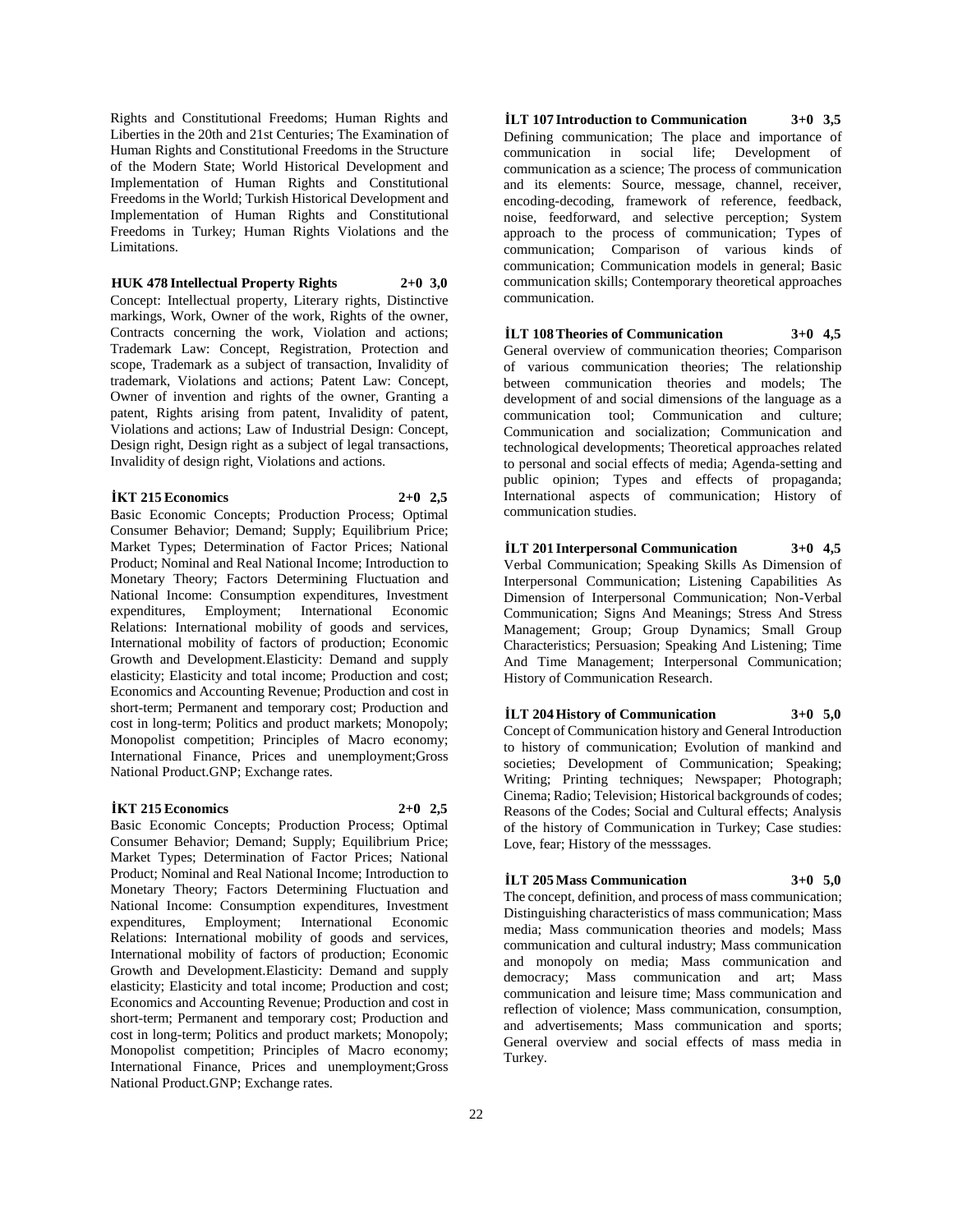**İLT 210 Communication Technologies 2+0 3,0** Pre History Communication; Oral Communication; Written Communication; Press and History of Printed Communication; Communication with Electromagnetic; Internet Communication; Information Era; History of Information Technology; Communication and Informatique; Social Effects of Information Technologies; Cultural Alteration and Informatics; Interactive Communication and Informatics; New Communication Technologies.

**İLT 213 Effective Communication Techniques 2+0 3,0** Basic Concepts: Communication and communication functions: Types of Communication: Written functions; Types of Communication: communication, Verbal communication; The Basic Elements of Speech: Diction and oratory; Verbal Communication: Body language, Gestures and facial expressions; Public Speaking: Types of speech, Planning of speech, Presentation; Communication Conflicts: Empathy, ?I? or ?you?; Convincing at Interpersonal Communication: The importance of listening and active listening.

#### **İLT 215 Models in Communication 2+0 3,0**

The Basic Models of Lasswell, Shannon-Weaver, Serum and Dance; General Communication Models of Gerbner; Maletzke, Riley and Riley; Slience Sprial Model; Individualistic Effect Model; Diffusion and the Analysis of the Media Effects on Individuals; Effect of the Mass Media on Culture and Society; Audience Models and Response Models; Systems of the Mass Media; Message Production; News Selection Models.

# **İLT 217 Instructional Content Design 3+0 4,5**

Approaches to the Classification of Educational Content: Bloom?s taxonomy, Gagne?s domains of learning, Merrill?s types of learning; Design of Basic Content: Verbal information, Concepts, Rules; Designing Content for Problem Solving; Designing Content for Critical Thinking; Designing Content for Attitude; Designing Content for Psychomotor Skills; Perception Principles; Motivation Principles; Visualization Techniques.

**İLT 221 Mobile Communication Technologies 2+2 4,5** History of Mobile Communication Technologies; Fundamentals of Mobile Communication Technologies; Data Transmission in Mobile Communication: Wireless network, Mobile communication, Cloud based technologies; Mobile operating systems; A Comparasion of Mobile Application Development Platforms; Digital Divide and Social Mobility; Mobile Applications Based on Activity Theory; Mobile Communication and Uses and Gratification Theory; Mobile Social Network and Connectivism; Mobile Learning and Mobile Literacy; Mobile Health Services; Mobile Communication Projects.

#### **İLT 223 Web Design 2+2 4,5**

Process of Web Design; Web Design Programs; Principles of Web Design: Unity, Complementary, Functionality, Integration to target audience, Concepts of Web Design: XHTML, HTML and HTML5; Components of Web Design: Text, Links, Work with frames, Lists, Tables, Work with

forms, Work with visual elements and video; Create Webbased Project: CSS and CSS3 Concepts on Web design; Applied Web Page Styles: Basic structure, Variations, Operators, Conditions, Circle; Project Creation.

#### **İLT 251 Quality Techniques 2+2 4,5**

Basic concepts in quality; Goals and areas for the use of quality techniques; Verbal quality techniques: Brainstorming, Lotus diagram, Multiple-voting, Nominal group technique, Fishbone chart, Affiliation diagram, Relationships chart, Tree diagram, Power-area analysis, Flowchart, Identification of basic rules technique, Opinion bank, and Plus/Delta; Numerical quality techniques: Frequency table, Graphics, Pareto analysis, Radar diagram, Gant chart, Priorities matrix, and Distribution diagram; Implementation of quality techniques in the analysis of communication problems.

**İLT 252 Visual Character Design 2+2 4,5** Components of Visual Character Design: Character, Composition, Coloring, Light and shadow, Background; Criteria of Visual Character Design; Methods of Visual Character Design: Stylization, Deformation, Reformation; Styles of Visual Character Design: Object character design, Alive character design, Realistic character design, Photographic character design; Create Visual Character Design on Computer based Media; Creation of Visual Character Design Storytelling and Storyboard; Design Product based Character Design; Visual Character Design Analysis and Evaluation.

# **İLT 254 Web Programming 2+2 4,5**

Process of Web Programming: Basic structures, Variables, Operators, Conditions, Loops; Principles of Web Programming; Creating Web Server, Introduction to Web Programming; Components of Web Programming: Work with Get Method, Work with Post Method, Work and Data Transfer with Forms; Creating Web Programming Project; Work with Database; Process of Applied Database Operations: Adding Dada, Updating data, Deleting data; Project Creation.

#### **İLT 256 Media Management 3+0 4,5**

A General Outlook of Today's Media Industry; Press Business Management; Television Business Management; Radio Business Management; The Modern Advertising Industry ; The Industry of the Cinema Sector and its Business Management; Motivation and Labor Force; Being an Executive in the Media; Publishing Sales and the Promotion Plan; Budgeting and Financial Administration; Outdoor; Business Partnership in the Media; The Media Accounting; Programs Used in the Media; The Concept of Media Group and Acting Together; Media and Reporting.

# **İLT 301 Management Science 3+0 6,0**

Fundamental concepts; Importance of the management interms of the business enterprise; Development of the Mangement science; Management Theories; Managerial Desicion-making; Functions of Management; The effective use of Management science in Communication Sector.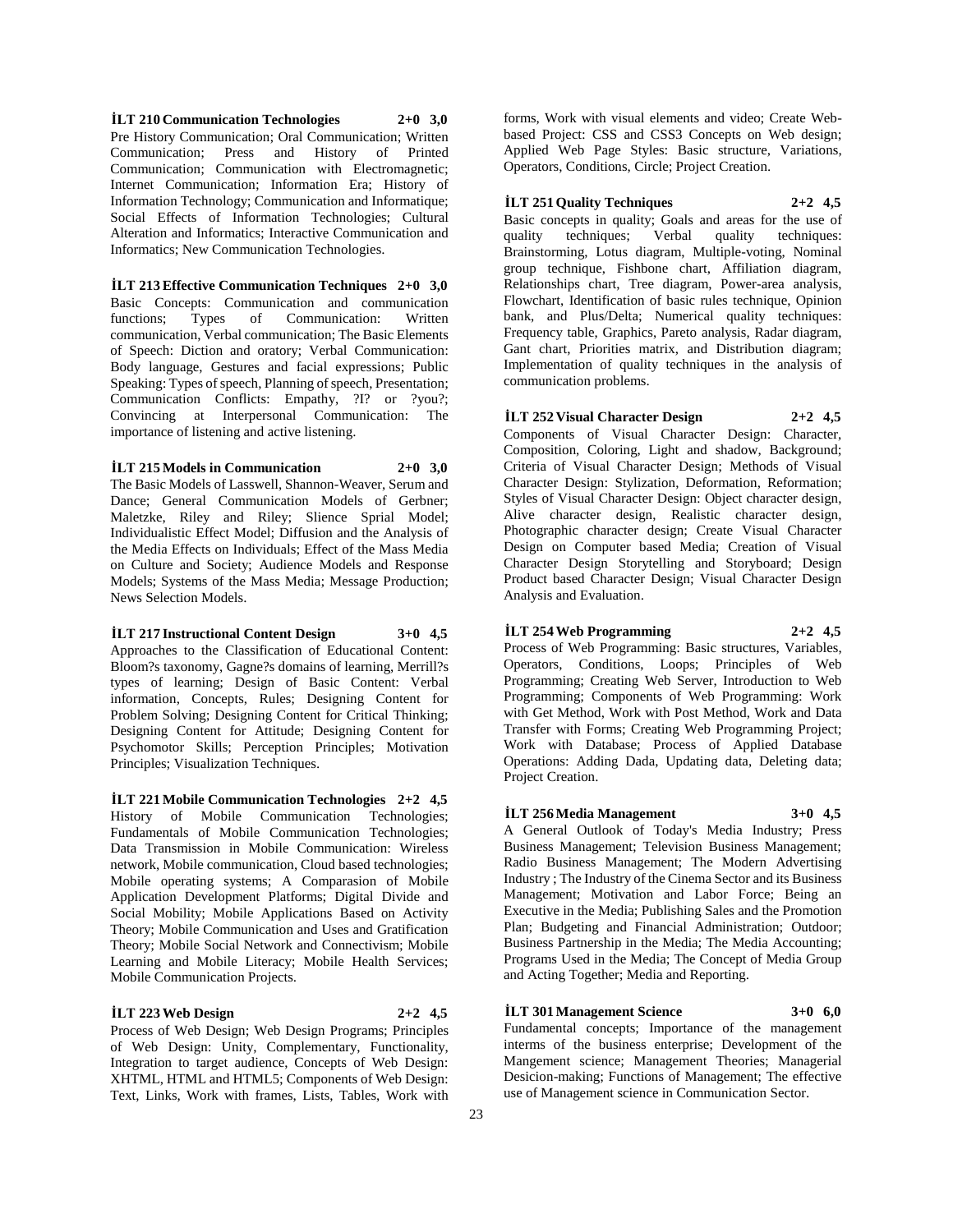**İLT 303 Communication and Persuasion 3+0 4,5** Communication in organizations; Group Communication; Concept of persuasion, historical perspective of persuasion and theories of persuasion; Sources of persuasion in organizations, persuasion for organizational goals, management in organizations and persuasion, motivation in organizations and persuasion; Conflicts in organizations and persuasion, decision making in organizations and persuasion, leadership and persuasion, personality and persuasion; Persuasion tactics in organizations and persuasion, classification of persuasion tactics, types of persuaders and persuaded, bottom-up and top-down persuasion; Resistance to persuasion; Instruments and media used for persuasion in organizations; Barriers to persuasive process.

**İLT 304 General Communication Research 3+0 4,5** Overall process of communication research: Choosing the problem, formulation of purposes, literature review, identifying methodology, presentation of findings, discussion of the results; Quantitative and qualitative paradigms in communication studies; Descriptive and experimental research designs; Sampling techniques; Desired characteristics of data collection tools; Ethics in communication research; Fundamental rules of reporting; Preparing a research proposal; Critical evaluation of communication research.

# **İLT 305 Communication Ethics 3+0 5,0**

The concept of ethics; Major approaches to ethics; Ethics, society and universal values; Ethical issues in the communication process; Ethics in the information society; Trust and anxiety in communication; Roles and responsibilities of media in society; The use of professional skills and ethics; Political communication and ethical issues; Reality, ethics and objectivity in media; Discourse and ethics; Media, ethics, and audience; Violence in media and ethical problems; Privacy; Advertising and ethics; Ethics in press; Television and ethics;

#### **İLT 310 Visual Literacy 2+2 4,0**

Roles of visual materials in communication; Visual literacy: Visual perception, Interpretation of visual materials; Creating visual materials; Rationale for visual design; Visual design process: Visual elements, Verbal elements; Font types: Use of small/caps letters, Font type, Font color, Font size; Letters and line spacing; Effective elements: Surprise, Interaction, Texture; Template: Balance, style, type, color; Organization: Navigators, contrast, attention focusing, continuity, composition; Tools for visual planning; Visual media.

#### **İLT 314 Communication Design 2+2 4,5**

The concept of design; Major design components; Understandings of design in historical perspective; Contemporary design theories; Phases of general design process; The concept of message; Types of messages and symbol systems; Designing visual, auditory, textual, and multimedia messages; Fundamental principles of communication design; Major roles and responsibilities of the designer; Technology-aided design of communication;

Evaluation criteria for various forms of message design; New trends and orientations in communication design.

**İLT 318 Professional Coaching 3+0 4,5**

What is Coaching: History of Coaching; Effect of Coaching on Motivation; Coaching Theories; Requirements for Coaching and Its Differences From Other Disciplines Such As Mentoring; Coaching in Organizations; Coaching for Workers: Who Should Work With Coaches; The Relationship Between Coaches and Advisors: Duration of Coaching Relationship; Zero Effect in Coaching; Coaching Types; Psychological Bases of Coaching; Denotation and Importance of Coaching in Professional Life.

#### **İLT 322 Communication in Strategical Management 3+0 4,5**

Concepts of Strategy, Communication and Strategic Management; Strategic Management; Characteristics of Strategic Management; Communication in Quality Education Strategies; Communication in Quality Education Process; Strategic Management Process and Its Benefits; Developing Strategies for Success, Planning Principles for Success; Procedures of Strategic Management; Processes in Strategic Management; Means of Strategic Management and Strategists: Team working, Problems-Solving Techniques; Communication Techniques in Strategic Management; Strategic Management and Swot Analysis; Strategic Management And Benchmarking; Development of Strategic Planning Vision and Mission Announcement; Swot Analysis.

**İLT 324 Motivation in Workplace and Life 3+0 4,5** Fundemantals of Motivation: The concept of Motivation; Motivation Theories: Critical approach to motivation theories, Motivation theories and case studies; Relationship Between Motivation and Personality: Behaviorist-cognitivepsychodynamic-humanistic approaches, Personality analysis; Emotions in Motivation: Emotional awareness, Emotional management, Understanding the emotions of others, Empathy and emotions, Reflections of emotions to relationships in motivation process; Communication Process in Motivation; Life Satisfaction; Leadership; The Management of Rewad, Promotion, Incentives and Goals; Creative Process in Motivation; Motivation Applications.

# **İLT 353 Cultural Communication 3+0 4,5** Cultural processes; Dynamism of cultural phenomena,

Cultural change; Cultural degeneration and mass communication; Cultural dimensions of communication; Place of communication in social structure; Significance of communication; Theory of cultural norms; Critiques for cultural norms; Concept of ideology; Developing ideology as a function of cultural communication and its transfer; Book critiques.

**İLT 354 Children and Communication 3+0 4,5** Children in communication; Directed child, Child who can be criticized; Parental filters; Communication levels; Use of mass media by children: Television, Child magazines, Radio, Cinema; How mass media use children: Principles, policies,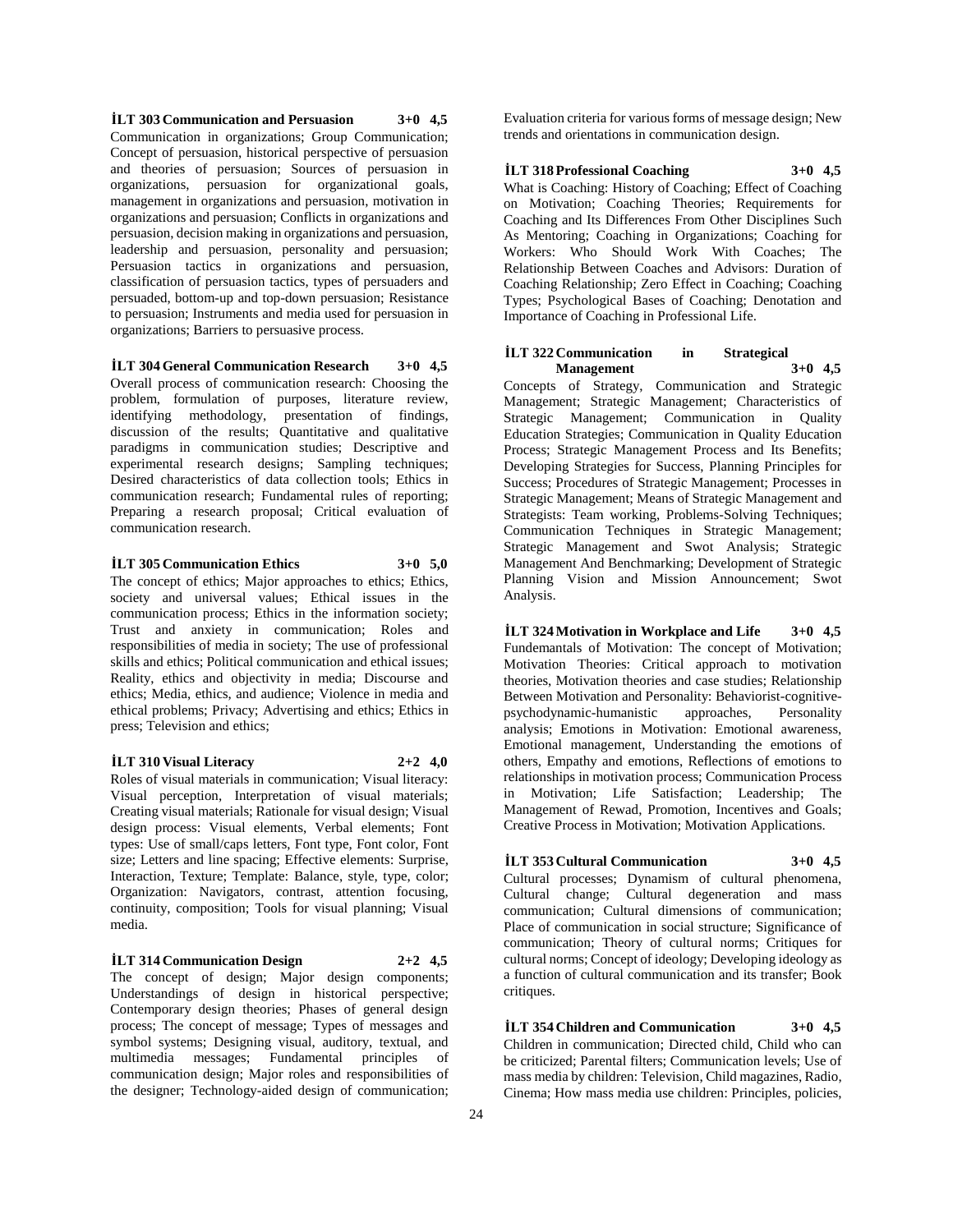Negotiation for children, Planning and research, Negotiation, Post negotiation, Working with children, Rights of children.

**İLT 355 Semantics and Visual Analysis 3+0 4,5** Definition of meaning; Types of meaning: Denotationconnotation, metaphor, metonymy; Theories of semiology: F. de Saussure, B.C.S. Pierce, U. Eco; Definitions of symbol, Interpretations and analyses: Story interpretation and analysis, Advertisement interpretation and analysis, setting interpretation and analysis, Video-clip interpretation and analysis, Poem interpretation and analysis, Sculpture interpretation and analysis.

#### **İLT 356 Non-Verbal Communication 3+0 3,5**

The concept of non-verbal communication; Importance of non-verbal communication in daily life; Communication environment; Effects of environment in human communication; The use of personal field in communication; Cultural differences in non-verbal communication; Effects of physical characteristics in human communication; Emotional expressions in non-verbal communication; Non-verbal speech and listening; Mimics, gestures, positioning, appearance, touching, facial expressions, eye movements and control of voice in non-verbal communication; Nonverbal communication skills in various contexts.

# **İLT 358 Theories of Personality 3+0 5,0**

Concept of Personality; Different Interpretations and Approaches to Personality; Definitions of Personality; Theories of Personality: Freud, Neo Freudian, Existentialist, Behaviorist.

#### **İLT 360 Creative Drama 1+4 4,5**

Use of drama as a creativity method in education; Improving imagination; Acquiring freethinking skills; Developing freethinking skills through group work; Cooperation in communication and interactions; Developing social sensibility; Improving verbal communication skills; Steps of creative dram: Imagination, movement and rhythm, nonverbal game, inspiration, game creating, summative evaluation.

#### **İLT 362 Social Gender Differences in Communication 3+0 4,5**

Definition of social gender; Formation of social gender in childhood and adolescense; Social gender differences in nonverbal communication; Social gender differences in conflict; Differences experienced in business life, man-woman discrimination in the use of technology; Communication disorders, conflict in social sexual identity; Discussion on homosexuality; Reflections of the social sexual identitiy in media.

## **İLT 364 Communication Technologies and Social Change 3+0 4,5**

Media and social interaction; Theories of social change; Perspectives of communication technologies; Mechanical reproduction and mass society; communication technologies and everyday life; communication technologies, culture and social change; Resistance of communication technologies; Political economy, communication technologies and social construction; Virtual culture and virtual reality; Online identities-Society; communication technologies and changing nature of workplace; communication technologies and critical perspectives on the informational society; Global technological revolution and its implications.

**İLT 368 Institutional Communication 3+0 4,5** Institutional identity: Mission, Vision, Institutional Culture; Institutional Image; Institutional brand; Institutional Communication; Integrity of Institutional Communication;<br>Advertisement, Public Relations; Marketing, Advertisement, Public Relations; Marketing, Communication Strategic Management; Communication Quality in Management Institutional Public Relations.

**İLT 369 Popular Culture and Communication 3+0 4,5** Culture, Popular Culture And Mass Communication; Development of Popular Culture; Ideology And Poplar Culture; Critical Approaches to Popular Culture; Globalization And Popular Culture; Post Modernism And Popular Culture; Popular Icons And Celebrities; Popular Culture, Entertainment Industry And Life Styles; Popular Culture, Fashion And Identity; Music Industry And Popular Culture; Adorno And Criticism of Popular Culture; Popular Culture And Sports Industry; Popular Culture And Television; Articles for Discussion.

**İLT 370 New Approaches in Management 3+0 6,5** Paradigm Changes in Management; System Approach; Organization Culture; Reconstruction; Total Quality Management; Team Work and Organization; Learning Organization; E-Business.

**İLT 371 Educational Communication 3+0 4,5** Basic concepts; The field of educational communication: Historical development, theoretical foundations, and contemporary aspects; Roles of educational communication specialists as researchers and developers; The process of educational communication; Major components of educational communication: Feed forward, source, encoding, message, channel, decoding, receiver, feedback, and communication obstacles; General overview of educational communication efforts in corporations, nongovernmental organizations, and schools; Important organizations and publications in the field of educational communication; The future of educational communication.

# **İLT 373 Instructional Design 2+2 4,5**

General overview of instructional design; Instructional design process: Needs assessment, audience analysis, writing objectives, selecting and organizing content, developing strategies, preparing measurement tools, developing the instructor?s manual, producing audio-visual aids, developing student materials, preparing time table, deciding on budget, organizing the learning environment, conducting formative evaluation and summative evaluation; Current trends in instructional design.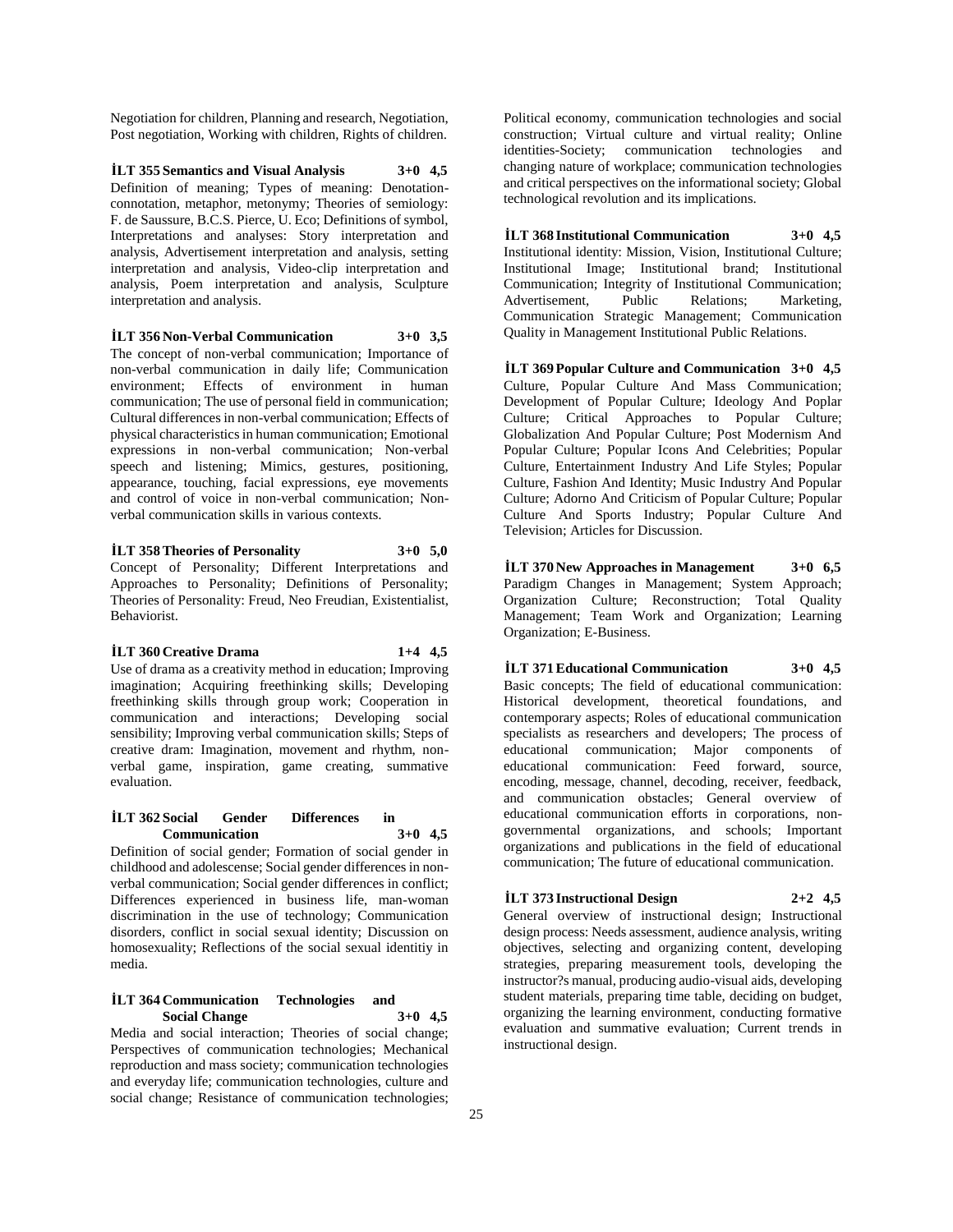**İLT 374 Family Communication 3+0 4,5** Definition of family; The functions of family; Family structures and their characteristics; The meaning of the family communication; Importance/function of communication in the family; Healthy relationships and communication in the family; Friendship, intimacy and sexual relationship before marriage; The concept of marriage; Difficulties in marriage and family life; Relationship between parents and children; Attitudes of parents and communication with children; Family ties and the relationship with relatives; Family conflicts; Oppression, violence and abuse in the family; Divorce and separation in the family; Marital and family therapy for communication problems.

**İLT 375 Techniques for Scriptwriting 2+2 4,5** Definition and explanation of scriptwriting; Types of scriptwriting; The importance of scriptwriting in the production process; Qualifications of scriptwriter; Relationships between the scriptwriter and the producer; Phases of scriptwriting; Identifying the theme; selecting the topic; Characteristics of the proposal/synopsis; treatment; writing the script; preparing the shooting script; Do's and don'ts in preparing the shooting script; General characteristics of outdoor shooting script; Desired characteristics of studio shooting script; Analysis of sample scripts.

#### **İLT 379 Social Media Applications 2+2 4,5**

Basic Concepts; Development of Communication Forms and Tools; The Rise and Development of Social Media; Building Blocks of Social Media; New Aspects of Communication and Social Media; Social Media and Communication: The impacts of social media, Communication in social media, Social media strategy; Social Media Platforms and Applications: Social networks, Blogs, Content communities, Virtual worlds, Collaborative authoring; Public Relations and Social Media Applications: Publicity, Reputation management, Crisis management; Analysis, Evaluation and Reporting Processes in Social Media: Evaluation and measurement process in social media, Metrics, Key performance indicators, Return on investment calculations, Tools and platforms for evaluation and analysis.

# **İLT 380 Perception Management 3+0 4,5**

The Concept of Perception; Types of Perception; Perception Theories; Mind control, Subliminal messages, Depth of perception; Scope and Characteristics of Perception Management; Principles of Perception Management; Strategies of Perception Management; Propaganda; Public Diplomacy; Soft and Hard Power; Intelligence Wars; Psychological Warfare; Information Wars; Social Engineering; Perception Management in Political Communications; Perception Management in Foreign Policy and International Relations; Perception Management in Security Issues; The Role of Industrial Media and Social Media in Perception Management; New Issues and Trends in Perception Management.

# **İLT 381 Web-Based Storytelling 2+2 4,5**

Principles of Web-based Storytelling: Basic concept; Critical question, Connect to target audience, Effective description, Effective multimedia use, Present the key point of the story, Progress; Digital Storytelling Types: Historical, Actual, Relevant to real life, Literal, Adoption; Develop Script within the Scope of Digital Storytelling Principles; Digital Storytelling Programs: Image and video processing programs, Video and audio fiction; Recording formats, Video editing, Sound effects, Visuals, Graphics, Audio, Music, Video; Create Web-based Storytelling by Visualizing Multi Media Resources; Project Evaluation.

#### **İLT 382** Emotional Intelligence and<br>Communication 3+0 4.5 **Communication 3+0 4,5**

The Concept, Definition and History of Emotional İntelligence; Physiological Fundamentals of Emotional İntelligence; Brain and Emotional İntelligence Connection; Importance of Emotions in Communication Process; Emotion and İts Cognitive Fundamentals; Emotional Literacy; Emotional Awareness Practices; Defining the Emotions; Verbal and Non-verbal Expression of Emotions; Exercises Concerning the Supressed Feelings; Managing Emotions, Emotional Competences Trainings and Presentations; Emotional Awareness Related to Other People; Empathy Skills and Practices; Emotional Relationship Management; Use of Emotions in Workplace and Organizations; Managerial Skills Related to Emotions.

# **İLT 383 Computer Animation 2+2 4,5**

Production and post-production process: Workflow, Postproduction tools; After Effects user interface: Menus, Panels, Toolbox; Fundamental animation concepts and techniques: Frame animation, Keyframes, Puppet animation, Cutout technique, Parallax effect; Layers and keyframes; Keyframe animation, Timeline; Working with 3D: Z axis, Cameras, Lights; Storyboard: Creating Syncronization; Programming After Effects: Language of expression, Commands, Interactivity; Getting broadcast-ready: Video formats, Export options.

#### **İLT 384 Creative Web Applications 2+2 4,5**

Introduction to Adobe Edge Animate: User interface, Tools, Layers, Panels; Working with Symbols: Symbol concepts, Creating a new symbol, Editing symbols; Animation Using Keyframes: Timeline, Keyframes; Frame Animation: Creating sprites using image editing softwares, Importing sprites, Frame animation; Publishing: Publish and Export options; Adobe Flash interface: Timeline, Layers, Stage, Panels; Symbols and Library: Basic symbol concepts, Creating symbols, Editing symbols, Nested symbols, Buttons; Action Script: Basic actionscript commands, Event listeners; Publishing: Publish and Export Options.

# **İLT 386 Health Communication 3+0 4,5**

The Historical Development of Health Communication; Basic Approaches Related to Health and the Health Communication Theories; The Actualization Levels of Health Communication; The Disciplines Related to Health Communication; The Explanation of Health Behaviors From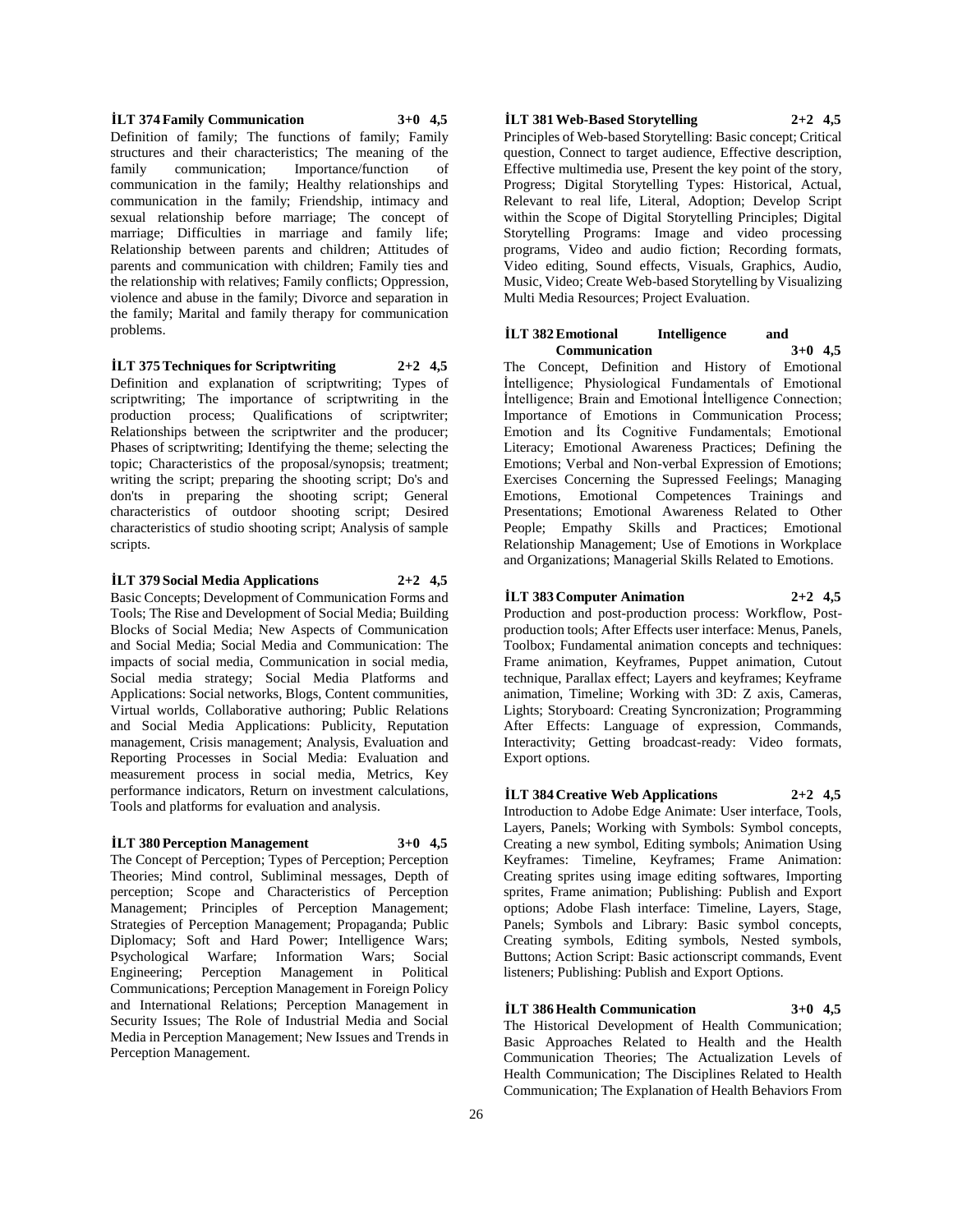the Perspective of Attribution Theory; Ways of Creating Behavioral Change in the Field of Health; The Concepts of Health and Disease and Their Psycho-Social Dimensions; The Relationship Between Patients and the Treatment Team; Situational Crises; Health Psychology; Target Audience in<br>Health Communication and the Evaluation of Communication and the Evaluation of Communication Process From the Perspective of Health Communication; Health Communication Campaigns; Information of Public Health and Media; Social Support and Health.

#### **İLT 403 Project Development 3+2 8,0**

Differences between projects and programs; Direct or indirect flow of events; Scope limitations; Budgeting; Results; Characteristics of educational projects; Phases of educational project development: Planning, Development, Monitoring activities; Determining the scope for educational projects, Data gathering techniques, Developing the proposal, preparing blue-print materials, Conducting pilottest and revisions.

#### **İLT 404 Project Management 3+2 8,0**

Phases of project management; Forming the project team: Responsibilities of project leader, Organization of the project, Role distribution, Gathering necessary information, Brainstorming to determine instructional strategies; Developing, distributing and presentation of plans; Preparing and testing blue-print materials; Developing original materials; Work conditions; Work flow; Resources; Internal and external relationships; Production system; Evaluation; Management of distribution and monitoring services.

#### **İLT 407 Applications of Communication Research 3+0 4,5**

Questionnaire Design, Validity and Reliability Analysis for Scales; Analysis of t data with given statistical software; Central Tendency; Descriptive Statistics; Presentation of data with tables or graphics; Hypothesis ? Error Types ; Parametric Hypothesis Tests; Non-Parametric Hypothesis Tests; Cross Tables and Chi-Square Analysis; Correlation Analysis; Regression Analysis; Analysis of Variance; Focus Groups Applications; Content Analysis

## **İLT 415 Public Speaking 3+0 4,5**

Effective Communication Process and Components; Public Speaking and Social Benefits; Evolution of Public Speaking; The Art of Rhetoric and Components; Elements of Public Speaking; Styles and Types of Speech; Components of Successful Speech; Types of Presentations; Process of Effective Presentation; Use of Visuals; The Art of Asking Questions; Levels of Listening and The Art of Effective Listening; Characteristics of Effective Speech; Non-Verbal Communication in a Speech; Presenting the Speech; Evaluation.

**İLT 417 Web Mediated Communication 3+0 4,5** History of Computer; Hardware and Software; Computer Mediated Communication; Computer Assisted Communication Activities; Short History of Internet and World Wide Web (WWW); New Media and New Media

Applications; Designing Computer and Web Based Communication Environments; Deciding for the Topic, Designing Content, Writing Objectives, Preparing Flowchart, Implementing, Pretesting, Wrapping up the Program.

**İLT 418 New Media 3+0 4,5** The Concept of New Media; Differences between Traditional Media and New Media; Common Characteristics of New Media; Classification of New Media; New Generation of Computers; Saving and Sharing Tools; Teleconferencing Systems; Web Technologies; Social Networks; Mobile Technologies; Virtual/Cyber Media; Wearable Technologies; New Media Literacies; Digital Citizenship; Identity Managemenet in New Media; Surveillance and Security in New Media; Ethics of New Media; Current Developments and Trends in New Media.

#### **İLT 459 Media and Culture 3+0 4,5**

Cultural Values: Race; History; Culture: Business Culture; National Culture; Language: Abusive Language; Linguistic culture; Identities: Gender; Migrants; East; West; Colonization and Globalization: Consumerism; Colonial Package; Developmentalism.

# **İLT 461 Team Communication 2+2 4,5**

Competitive, individualistic, and cooperative goal structures; Communication in small groups; Comparison of groups and teams; Types of teams; Characteristics of effective teams; Potential shortcomings of team work; Team management; Major roles and responsibilities of leaders; Leadership; Creating synergy; Seeking consensus; Structuring communication patterns in teams; Phases of team work; Desired behaviors of team members; Virtual teams; Telecommunication in networked teams; Results of research on team communication.

**İLT 462 Multicultural Communication 3+0 4,5** Cultural Diversities and Differences; Becoming Multicultural Societies; Multiculturality, Multiculturalism; Multiculturalism and Theoretical Approaches; Communication Between Different Cultures; Developments in Communication Technologies and Transnational Ties; Communication Barriers in Multicultural Societies (anxiety, ethnocentrsim, stereotypes, prejudices, verbal and nonverbal communication); Communication Barriers in Multicultural Societies (racism, xenophobia, othering, discrimination); Cultural Differences in Media; Communication Skills in Multicultural Societies.

**İLT 463 Communication and Alienation 3+0 4,5** Definition of alienation; The concept of alienation in historical perspective; Reflections of alienation in communication; Culture and alienation; The relationship between mass culture and alienation; Effects of popular culture on alienation; Sub-cultures and alienation; Mass media and their roles in alienation: Alienation through television and cinema; Effects of Internet on alienation: The birth and diffusion of cyber culture; Alienation in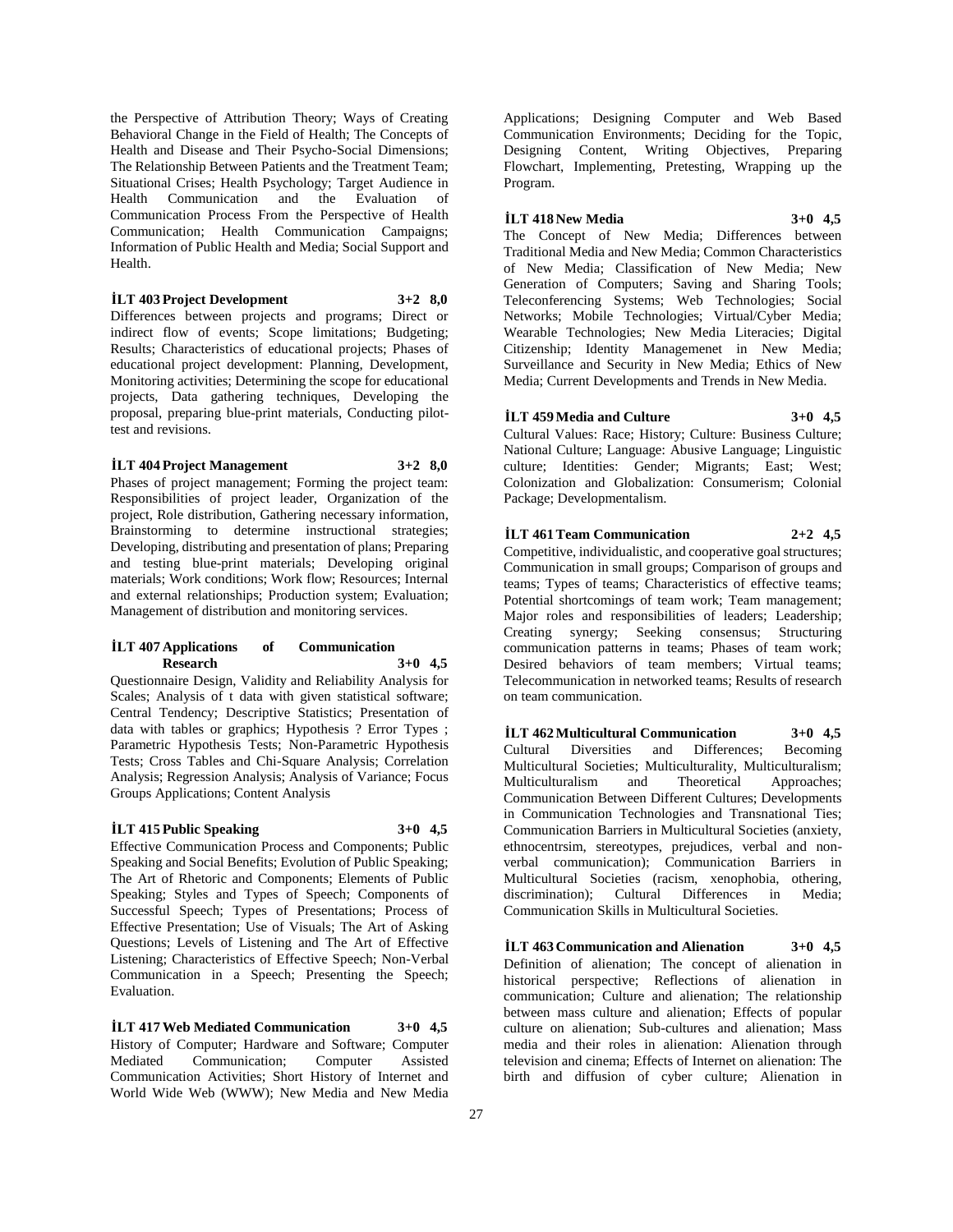interpersonal communication: Feelings of loneliness, isolation, and alienation of the other.

**İLT 467 Creativity and Problem Solving 3+0 4,5** The concept of creativity; Importance of creativity in communication; Theories of creativity; Creative thinking; Common misunderstandings about creativity; Necessary attitudes and skills for creativity; Main dimensions of creativity; Creative process; Supporting/developing creativity; Obstacles against creative thinking; The relationship between creativity and problem solving; The generic process of problem solving; Effective use of problem solving tools; Training for problem solving; Problem solving in formal and informal contexts; Evaluation of problem solving systematic; Functional approaches used in solving communication problems.

**İLT 469 International Communication 3+0 4,5** Definition and scope of international communication; Historical overview of international communication; The new world order and accompanying changes in international communication; Increasing importance of international communication in the information society; Organizations in international communication; Effects of new technologies on international communication; Globalization and international communication; Economic and political aspects of international communication; Multinational corporations and their roles in international communication; International communication within the context of global/local identity policies; New social movements and alternative communication networks; Current orientations in international communication.

**İLT 471 Management of Information Systems 2+2 4,5** Meaning of information; The role and function of information in the contemporary society; Classification of information sources; Current aspects of information sources; Information society; Information systems in various organizations; The use of technology in accessing information; Computer; Internet; Information highways; Reliability of information sources; Dirty knowledge; Alternative sources of information; Access to functional information; Security in information systems; The need for regulating the use and sharing of information.

**İLT 473 Professional Communication Skills 2+0 3,0** The Professional Dimension of Communication: Preparing effective presentations, Public speaking, Presentation by improving breathing techniques, Effective speaking techniques, Managing the tension during conversations; Effective Writing Rules: Curriculum vitae, Cover letter, Writing emails, Job applications and interviews; Communication in the International Arena: How to prepare a speech text, Analytical and critical approaches; Body Language: The importance of body language in interviews and meetings, Conveying the right message and keeping the attention alive.

# **İNG 187 English I 3+0 3,0**

Using Personal Pronouns and Possessive Adjectives; Using to be in Present Tense; Using Singular and Plural Nouns; Using Basic Language Related to Food and Drink; Using "There is-there are" in sentences; Using "have got"; Asking "yes-no" Questions and Giving Short Answers to Them; Talking about Daily and Weekly Routines; Talking about Likes and Dislikes; Talking about Sports and Hobbies; Talking about Abilities by Using "can", "can't"; Using Adjectives that Describe People; Talking about Appearance, Personality and Feelings of People; Talking about Clothes and Colours; Talking about Shopping and Prices; Using Present Continuous Tense.

#### **İNG 188 English II 3+0 3,0**

Using Simple Present Tense; Comparing Simple Present and Present Continuous Tenses; Using Prepositions of Time and Place; Giving Directions, Making Reservations; Using "to be" in Past Tense; Using Regular and Irregular Verbs in Simple Past Tense; Using Comparative and Superlative Form of Adjectives; Using Modals to Give Advice; Suggestions and Obligations; Using Future Tense: Making Sentences Using "going to" and "will"; Using If Clauses Type 0 and 1.

# **İNG 225 Academic English I 3+0 3,0**

Reading Skills for Academic Study: Understanding key vocabulary, Getting the gist of the text, Skimming and scanning, Understanding text organization, Developing basic vocabulary knowledge; Listening Skills for Academic Study: Listening for main idea, Listening for detailed information, Listening to short daily conversations, Listening for key ideas; Speaking Skills for Academic Study: Introducing oneself, Maintaining everyday conversations, Giving descriptions of events, Asking and answering questions; Writing Skills for Academic Study: Writing simple sentences, Writing notes, Writing basic descriptions of events, Writing informal letters.

# **İNG 226 Academic English II 3+0 3,0**

Reading Skills for Academic Study: Exposure to simple academic texts, Developing reading fluency, Identifying text type, Improving academic vocabulary knowledge, Distinguishing key ideas from supporting details; Listening Skills for Academic Study: Distinguishing main idea from the detailed information, Listening to short texts on different topics, Noticing intonation; Speaking Skills for Academic Study: Asking for information, Giving detailed information on relevant topics, Asking for and giving directions; Writing Skills for Academic Study: Writing simple and compound sentences, Writing simple biographies, Writing brief reports, Writing short paragraphs.

**İNG 325 Academic English III 3+0 3,0** Reading Skills for Academic Study: Developing reading fluency, Adapting reading style to different text types, Practicing critical reading skills; Listening Skills for Academic Study: Listening to longer texts, Listening to short authentic texts, Recognizing stress and intonation; Speaking Skills for Academic Study: Asking for clarification, Asking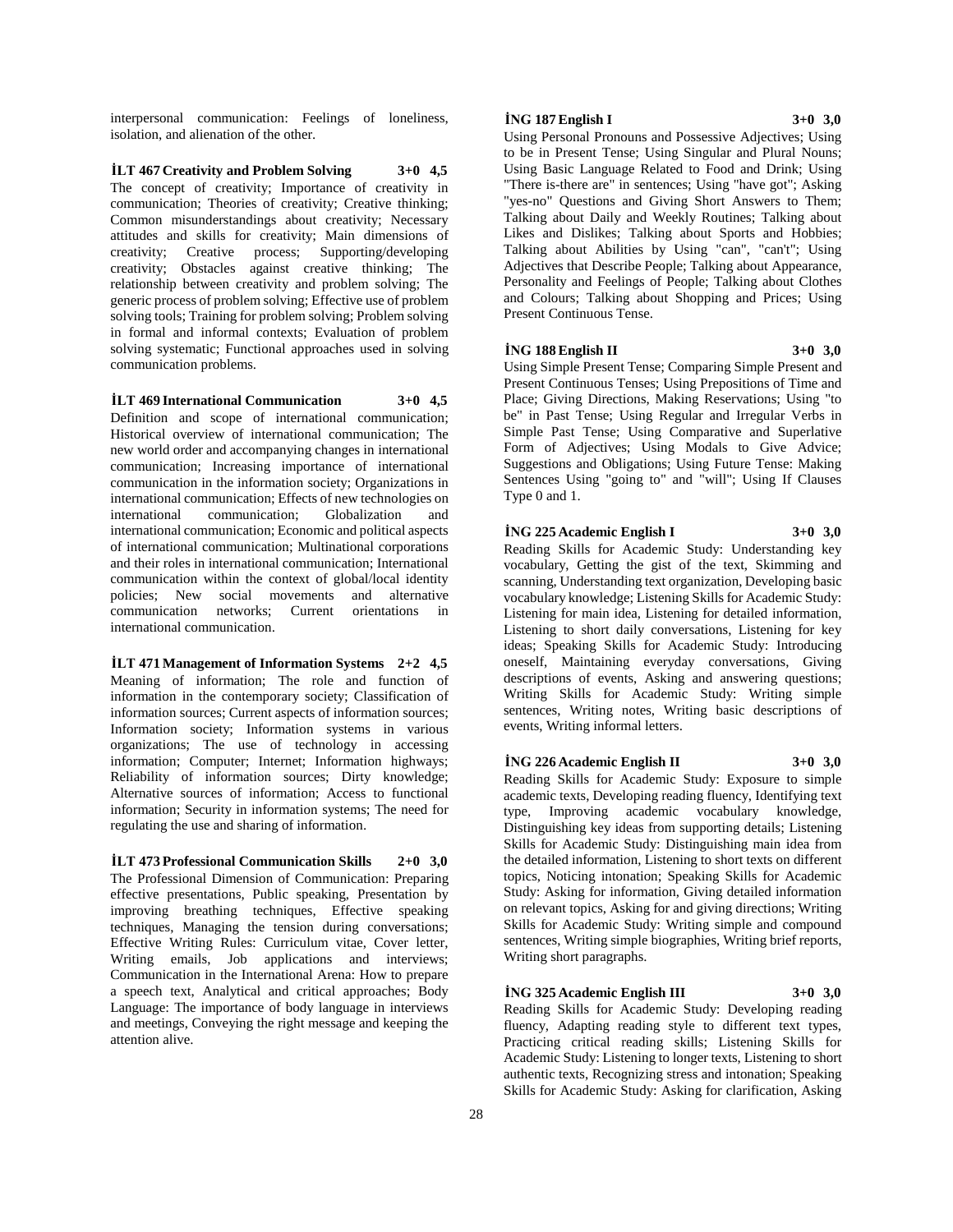for confirmation, Giving reasons and explanations, Giving short presentations on familiar topics; Writing Skills for Academic Study: Identifying different styles of paragraphs, Paraphrasing ideas in short texts, writing academic paragraphs, Writing formal and informal academic texts, Writing summaries.

#### **İNG 326 Academic English IV 3+0 3,0**

Reading Skills for Academic Study: Adjusting speed and reading style to different genres and tasks, Reviewing and analyzing material, Focusing on critical reading skills, Recognizing biases in written works; Listening skills for academic study: Listening to longer authentic texts, Taking notes, Distinguishing facts from opinions, Drawing inferences; Speaking Skills for Academic Study: Participating in group discussions, Expanding opinions, Giving longer presentations on familiar topics; Writing skills for academic study: Expressing opinions in well-organized academic essays, paraphrasing ideas in texts, writing summaries of longer texts.

#### **İNG 425 Academic English V 3+0 3,0**

Reading Skills for Academic Study: Analyzing texts, Drawing conclusions and identifying implied meaning, Developing the vocabulary in the field of study; Listening Skills for Academic Study: Drawing inferences from the theme, Taking notes during a lecture, Interpreting what is heard, Following lectures on familiar topics; Speaking Skills for Academic Study: Participating in discussions, Summarizing, Interviewing, Applying turn-taking rules, Giving presentations on a variety of topics, Commenting on classmatespresentations; Writing Skills for Academic Study: Writing various forms of academic writing, Building effective arguments using evidence.

#### **İNG 426 Academic English VI 3+0 3,0**

Reading Skills for Academic Study: Drawing conclusions based on the information in the text, Comparing and contrasting main ideas, Summarizing extracts from various sources, Evaluating information; Listening Skills for Academic Study: Following lectures, Synthesizing, Evaluating and transferring what was heard; Speaking Skills for Academic Study: Participating in discussions, Justifying point of view, Using strategies to achieve comprehension, Carrying out interviews, Summarizing discussions, Giving longer presentations on academic topics; Writing Skills for Academic Study: Writing well-researched essays and reports, Writing commentaries.

**İSN 201 Organizational Communication 3+0 4,0** Concept of Communication in Organizations and the Definition of Organizational Communication; Organization Theory; System of Approach in the Organizational Communication Process; Types of Communication; Organizational Culture; Organizational Climate; Communication Process in Organizations; Dual Relations in Organizations; Small Group Relations in Organizations; Public Relations in Organizations; Conflict in Organizational Communication; Morale in Organizational Communication;

Motivation in Organizational Communication; Leadership in Organizational Communication.

# **İSP 151 Spanish I 4+0 4,0**

Introduction: Greeting, Giving information; Gender in Nouns and Adjectives; Verbs in the Present Tense; Demonstrative Adjectives and Pronouns; Plural Forms of Nouns and Adjectives; Description: House, Objects, Numbers; Asking Questions; Asking for Directions and the Time; Verbs in the Present Progressive Tense; At a Restaurant: Ordering, Asking for the Bill, Talking about Preferences; Describing People; Reflexive Verbs; Shopping: Cost, Likes and Dislikes, Quantity; Invitation: Accepting, Refusing; Gerunds; Seasons.

#### **İSP 152 Spanish II 4+0 4,0**

The Past: Near and remote past, Prepositions, Indefinite pronouns; The Future: Future plans, Making a phone call, Comparison; The Future Perfect Tense; Habits in the Past; Regular and Irregular Verbs; Senses; Some Grammar Rules: Obligation, Personal pronouns, Passive construction, conjunctions; Reading Texts: Biography, Narration, Picture stories.

#### **İST 201 Statistics 3+0 3,0**

Definition of Statistics: Data collection; Data Presentation Techniques, Distribution theory; Sampling: Errors, Estimation of population parameters; Hypothesis Testing: Hypothesis testing for two populations, Comparisons of ratios, Hypothesis testing for large and small samples; The Chi-Square Distribution and Chi-Square Testing; Correlation: Simple linear correlation coefficient, Regression coefficient, Forecasting, Determination coefficient.

#### **İST 201 Statistics 3+0 3,0**

Definition of Statistics: Data collection; Data Presentation Techniques, Distribution theory; Sampling: Errors, Estimation of population parameters; Hypothesis Testing: Hypothesis testing for two populations, Comparisons of ratios, Hypothesis testing for large and small samples; The Chi-Square Distribution and Chi-Square Testing; Correlation: Simple linear correlation coefficient, Regression coefficient, Forecasting, Determination coefficient.

#### **İŞL 153 Business Management 3+0 6,0**

Economy and business management systems; controlled economies and market economies; how does the market system work?: How to measure success; business functions; management and organization: management functions, structure and nature of organizations; internal organizations, human communication; human and production: human resources management, producing services; marketing: processes of finding markets, product and pricing, promotion, distribution channels; finance: managerial finance, stock exchange market.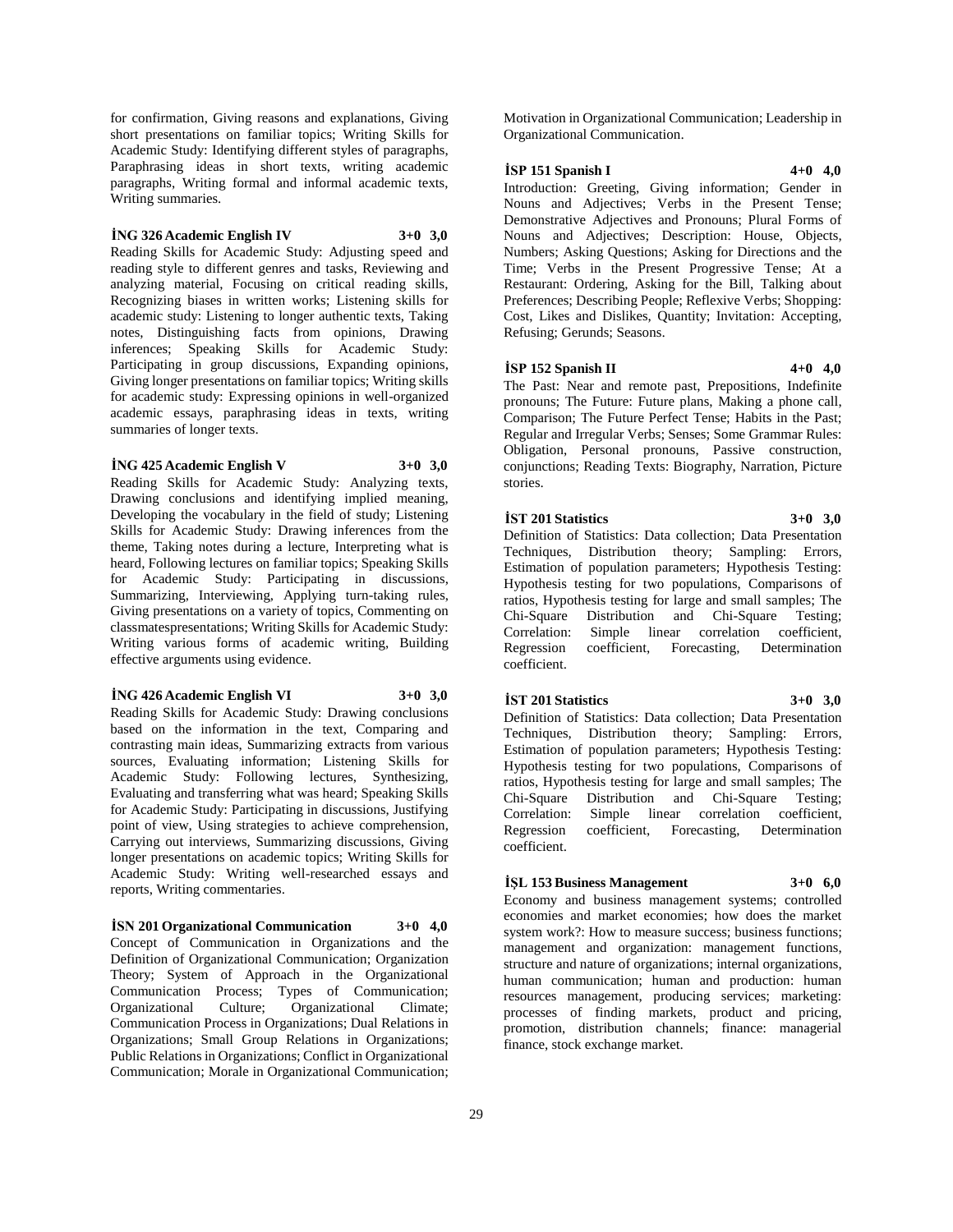**İŞL 301 Human Resources Management 3+0 4,0** Human Resources Management: Development, Goals and Principles; Functions of Human Resources Management: Human resources planning; Recruitment, Performance Appraisal, Training, Orientation and Development; Wage and Salary Administration; Career Management; International Human Resources Management; Technology in Human Resources Management.

#### **İŞL 343 Entrepreneurship Management 3+1 5,0**

Introduction to Entrepreneurship: Basic concepts; Entrepreneurial Climate: Economic perspective; Opportunity Identification and Idea Generation: Theory and application; Feasibility Analysis; Industry and Competition Analysis; Marketing Plan and Applications in Business Plan; Production Plan and Applications in Business Plan; Management Plan and Applications in Business Plan; Finance Plan and Applications in Business Plan; Developing Business Model; Venture Finance; Marketing for New Established Firms; Franchising and Purchasing a Firm.

#### **İŞL 356 Innovation Management 2+0 3,0**

Concept of Innovation: History and Evolution of Knowledge, World of Innovation, Definition of Innovation Models; Innovation and Creativity: Concept of Creativity, Fostering Creativity in Organizations, Factors Fostering Creativity, From Creativity to Innovation, Tools for Creativity; Innovation in Information Age: Innovation Processes, Innovation Types, Barriers to Innovation, Recent Innovation Trends, Analysis of Innovation, Conditions of Information Age, Innovative Thinking, Breakthrough Innovation Process, Innovative Idea Generation, Encouragement of Innovation in Organizations, Building an Innovative Organization, Measures of Innovation: Recent Measures of Innovation, Process-Based Measures of Innovation; Institutionalizing Innovation: Innovation in Service, Protection of Innovation, Commercialization of Innovation, Management of Innovative Activities.

#### **İŞL 359 Public Administration 2+0 2,5**

The Nature of Public Administration: Definition, scope and development of public administration; Bureaucracy: Definitions, characteristics and development of bureaucracy, Theories of bureaucracy, Relationship between bureaucracy and politics, Criticism of bureaucracy; New Approaches in Public Administration: Strategic planning, performance management, governance; Structure and functions of Turkish<br>Public Administration: Central government, local Public Administration: Central government, local government, public authorities; Public Personnel Management: Public personnel, statuses of public personnel, assessment of public personnel, disciplinary procedures, issues in Turkish public personnel management; Control and Auditing in Public administration: Political control, administrative control, public scrutiny, ombudsman and judicial review.

#### **İŞL 412 Strategic Management 2+0 3,0**

Fundamental Principles of Strategic Management; Vision, Mission, Straegy, Politics: Strategic Management in Corporations: Definition of Strategic Management; Nature of Strategic Management; Fundamental Principles of Strategic Management; Strategic Management Processes; Development of Human Recources Between (1960-1990); Strategy; Process of Strategy, Purpose of Strategy; Analysis of External Environment; Corporate Analysis.

#### **KÜL 151 Cultural Anthropology 3+0 2,5**

Description of anthropology; Subfields of anthropology; Anthropology with other disciplines; History of anthropology; Growth of cultural anthropology; Anthropological theory; Concept of culture: Cultural processes, cultural differentiation, cultural change, cultural relativism; Culture and personality; Human evolution: The role of language and communication; Growth of culture; Birth of art; Ecology and modes of adaptation; Religion, ritual, and myth; Family, kinship and descent.

#### **KÜL 199 Cultural Activities 0+2 2,0**

Participating Actively or as a Spectator in Sports Activities; Participating in Activities Arranged by the Counseling Center; Participating in Workshops in Art; Education on Museums; Participating in Art Trips; Participating in Cultural Trips; Participating in and Taking Duty in activities such as Cinema, theatre, scientific Meeting etc.; Taking duty in Clubs; Being a Student Representative and Participating in Environmental Activities.

#### **KÜL 201 History of Culture 3+0 4,0**

Concept of Culture: Etymology and origin; Methodology of Cultural History Research; Culture and Civilization; History of Culture as a Science; Culture and Society; Concept of Culture and Social Development; Culture and Thought; Critical Thinking in the Intellect of Middle Ages; Renaissance in the Cultural History; The Age Enlightenment; The West and Ottoman/ Turkish World in the 19th Century; Enlightenment in the Turkish Culture History; Mile Stones in the Transition from Ottoman to Turkish Republic; History of Modern Turkish Culture; Education and Culture in the Turkish Republic.

### **KÜL 301 Cultural Analysis in Television Programs 3+0 4,0**

Television in Social Life; Basics of Television; Television as a Cultural Foundation; Ideology and Television; Popular Culture and Television; Values, Stereotypes and Role Models in Television; Television and Reality; Changing Image of Television: Postmodern Television; Types Television Programs; Television Series; Social Status of Television in Turkey.

#### **MET 303 Text Analysis 3+0 4,5**

Concept of Text: What is a text?, Text types, Concept of text analysis; Text types: Literary texts and Non-literary texts, Borders between texts; Literature and Knowledge: Art texts and qualifications of texts as a source of information; Non-Literary Texts: Style, Common features of texts; Texts Analysis and Interpretation: Concept of interpretation, Methods of Interpretation.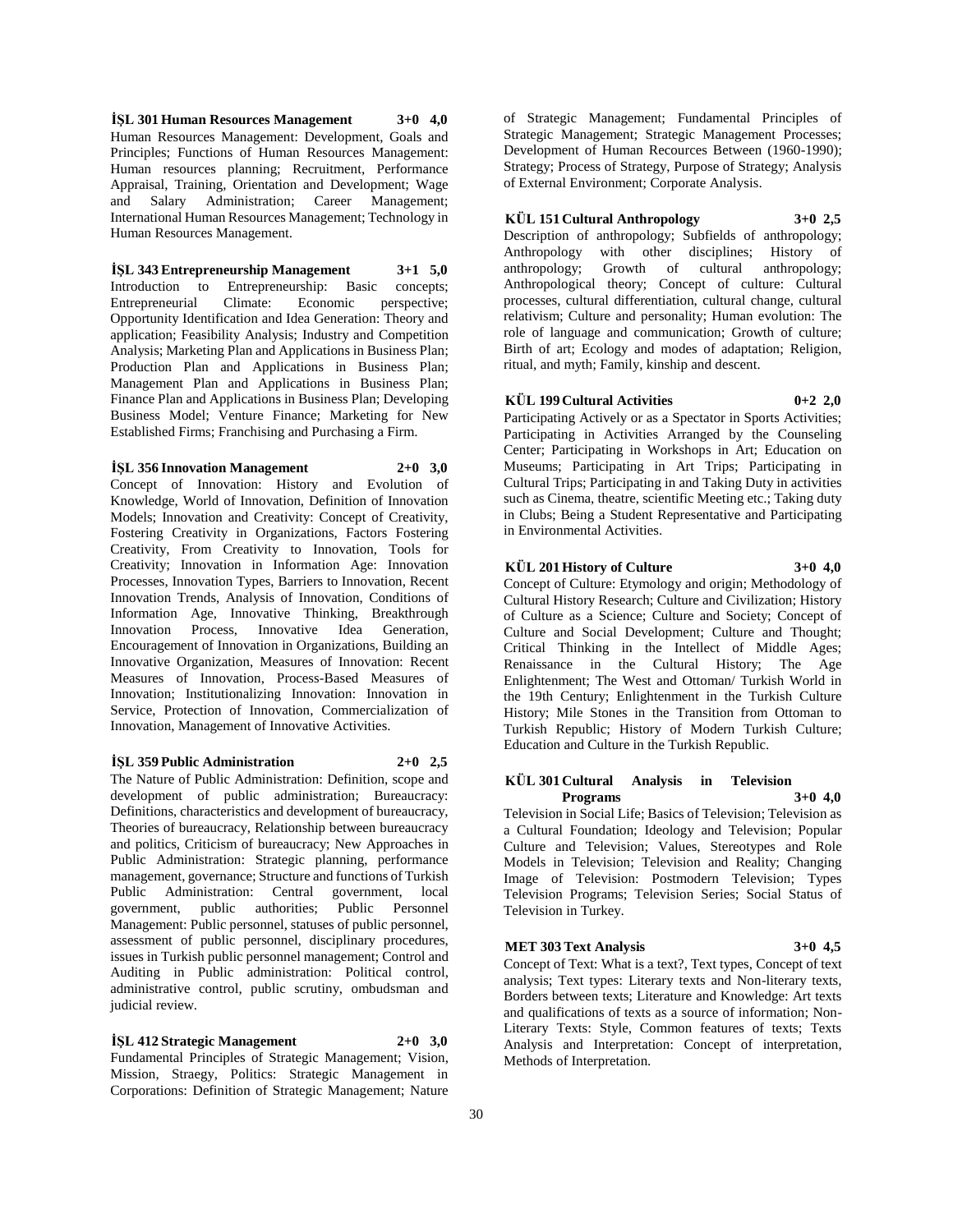#### **MET 304 Text Writing 2+2 4,5**

Concept of Text Writing: Characteristics of text writing characteristics, Text selection; Articles and Essays: Constructive elements in texts, General purposes in texts; Text Selection: Distribution and historical classification in texts; Application in Texts: Classification, Discussions on quality, A comparison of literary and non-literary texts.

#### **MET 451 Textual Design 2+2 4,5**

Using text in different media; Text components; Typographical considerations in the design of text; Page size; Column width; Margins; Typeface; Type size; Type style; Capital-small letters; Color; Spacing the text; Titles; Headings; Paragraph formation; Sentence and word length; Text difficulty/readability; Locating visuals in text; Text design for different media; Electronic text.

#### **MİT 201 Mythology I 3+0 3,5**

What is mythology?: The meaning of myths, characteristics of myths; Types of myths: creation, nature and hero myths; Greek mythology: Theology; the Olympians: Zeus, human and divine consorts of Zeus; Athena; Poseidon; Apollo; Artemis; Dionysus; Ares and Aphrodite; Home, Hearth and Fire; Gods and Men: Prometheus and Pandora; The Archetypal Hero: Heracles; The Trojan War: Events, heroes and results; The Argonauts; Perseus; Hero Myths of the Middle Ages: King Arthur and his knights; The Quest for the Holy Grail; Norse Mythology: Cosmology and the Viking Age; Rulers of Asgard; Loki and Ragnarok.

#### **MİT 202 Mythology II 3+0 3,5**

Turkish Mythology: Dede Korkut and his 12 heroes; Study of epic forms in Dede Korkut Tales; Heroes and heroines in Dede Korkut; Sumer and Babylon Myths: Myths from the first cities, Gilgamesh, Ishtar and Tammuz, Enki and myths of creation; Egyptian Mythology: The First Gods; Nine Gods of Heliopolis: Osiris, Isis, Horus and Seth; Solar Myths; Kings and Gods; Persian Myths: Ahura Mazda; India:Origins of the World; Indra; Brahma; Vishnu and his avatars: Rama, Krishna, Shiva, Devi; Shiva and his family: Shiva, Parvati, Skanda and Ganesha; The Enlightened One: Myths of Buddism.

# **MÜZ 158 Music 2+0 3,0**

Importance and Function of Art; Music in Fine Arts: Origin; Etymology, Evolution and Function; Elements of Music: Rhythm; Melody, Harmony, Tone; Structural Properties of Music; Functions of Musical Instruments, Communication Process of Music; Music and Mass Media, Development of Musical Perception and Appreciation, Music in Visual Arts, Musical Styles, Analysis of Musical Pieces and Recognition of Musical Styles; Schools of Music; Music in Performing Arts.

#### **MÜZ 206 Music for Film and TV 3+0 3,5**

Communication, Art and Music: Importance, Definitions, Functions; History of Film Music: From silent to sound, Technical improvements; Script and Music Collaboration; Animation and Music; Performing Arts and Music; Music for Radio and TV Commercials; Music Directors for Radio

and TV; Synchronization of Music and Text; Synchronization of Music and Image; Sound Effects: Definitions, Specifications, Applications; Characteristics of Sound.

# **PSİ 102 Psychology 3+0 3,5**

What is Psychology?: Theoretical developments, Major Sub-Disciplines and methodology; Growth and Development; Motivation and Defense Mechanisms; Attention and Perception; Learning: Behavioral and cognitive approaches; Verbal Learning and Memory; Language and communication; Personality; Abnormal Behavior: Causes, Types and treatment.

#### **PSİ 102 Psychology 3+0 3,5**

What is Psychology?: Theoretical developments, Major Sub-Disciplines and methodology; Growth and Development; Motivation and Defense Mechanisms; Attention and Perception; Learning: Behavioral and cognitive approaches; Verbal Learning and Memory; Language and communication; Personality; Abnormal Behavior: Causes, Types and treatment.

**PSİ 104 Social Psychology 3+0 3,0** Theory and Research in Social Psychology; Interpersonal Influence and Social Power; Collective Influence on Individual Behavior; Lonely Individual; Attribution Theory; Social Perception; Attitudes and Attitude Change; Interpersonal Attraction; Social Influence and Conformity; Helping Behavior: Hostility and aggression; Group Dynamics and Leadership; Effects of Social and Physical Environment on Behavior; Human Sexuality.

**PSİ 104 Social Psychology 3+0 3,0** Theory and Research in Social Psychology; Interpersonal Influence and Social Power; Collective Influence on Individual Behavior; Lonely Individual; Attribution Theory; Social Perception; Attitudes and Attitude Change; Interpersonal Attraction; Social Influence and Conformity; Helping Behavior: Hostility and aggression; Group Dynamics and Leadership; Effects of Social and Physical Environment on Behavior; Human Sexuality.

# **PSİ 212 Psychology of Communication 3+0 4,5**

Intra-Personal Dynamics of Communication: The concept of ego and Transactional analysis, Cognitive psychology, Psychology of emotions; Emotional Intelligence and Communication; Perception and Social Cognition; Humanistic psychology, Cognitive Dissonance Theories; Prejudice and Discrimination; Attribution Theories; Group Dynamics: Conformity, Obedience, Learned helplessness; Psychological Dynamics of Mass communication; Discussion and Evaluation.

# **PSİ 402 Adult Psychology 3+0 4,5**

Adulthood: Physiological and psychological characteristics of early, middle and late adulthood; Theories and principles for communicating with adults; Definition of adulthood; Stages of adulthood; Theories of adulthood; Major issues about adult psychology; Psychological maturation during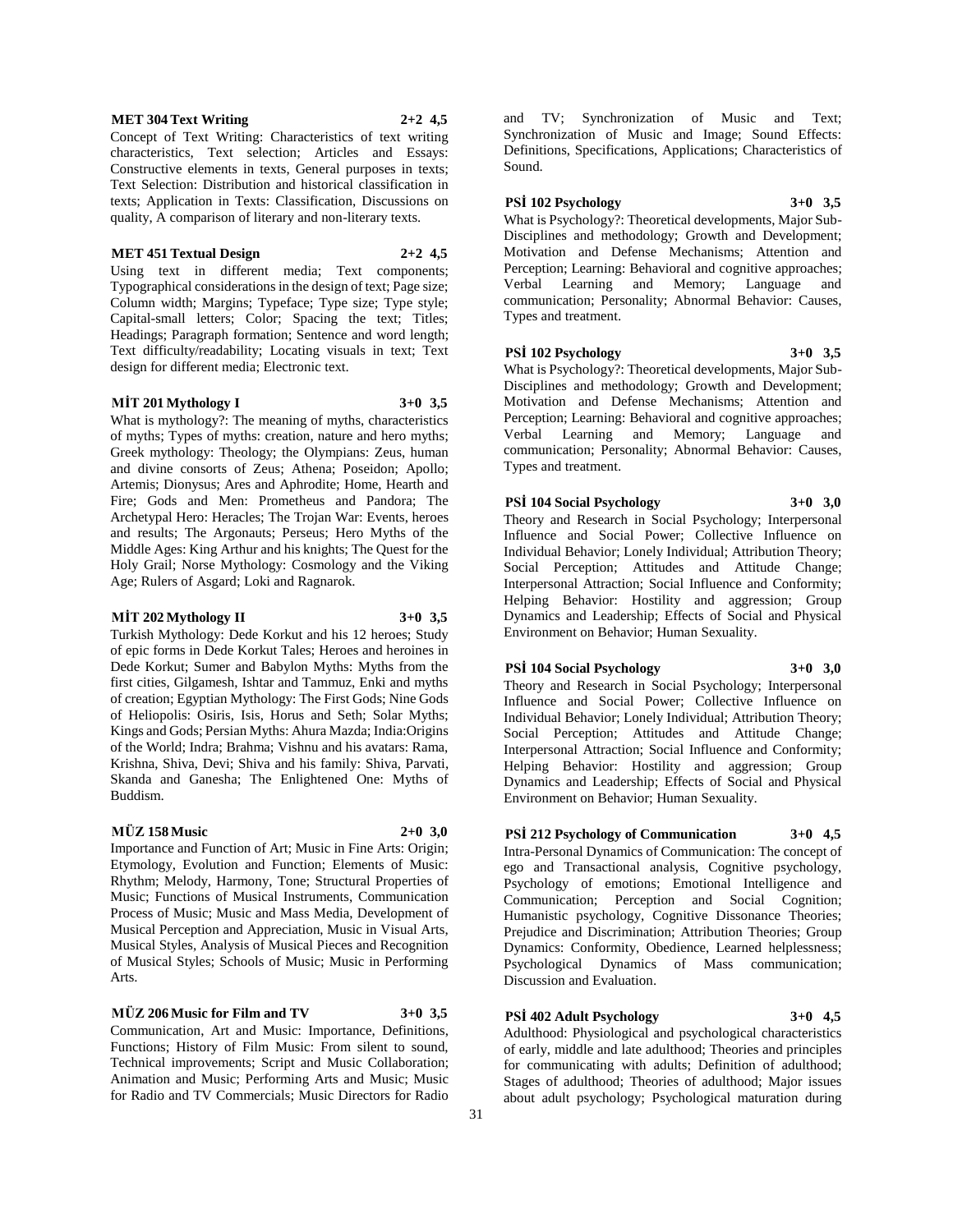early adulthood; Early adulthood in social context; Individual development during middle ages; Social life during middle ages; Adult education; Old age: Individual development during old ages, social development during old ages, psychological health during old ages, death.

#### **PZL 104 Introduction to Marketing Management 3+0 6,5**

An Overview of Marketing and Its Scope: Marketing management perspectives, Marketing environment, Marketing research and information system, Consumer and business markets, Market segmentation, targeting and positioning, Products and services, Product and service strategies, Pricing and pricing strategies, Marketing channels and retailing, Promotion, Marketing planning, International marketing.

**PZL 408 Marketing Technics in Press 2+0 3,0** What is Marketing; Marketing Tactics; Marketing Mix; Marketing Service; Market Segmentation; Newspaper Distribution: Organizational structure of distribution companies; Factors Affecting the Circulation; Selling, Promotion and Subscription Models; Marketing Functions of Newspaper Companies; Marketing Models for Media Organizations; Selection of Distribution Channels in Newspaper Companies.

#### **RHİ 202 Theory and Practice in Public Relations 2+2 6,0**

Theories in Public Relations: Relations theory, system theory, circumstances theory, Conflict resolution Approach; Cognitive and Behaviorist Theories: Activity meeting theory, Social exchange Theory, Diffusion of Innovations Theory, social learning theory, Probability process Theory; Mass communication theories: Use and satisfaction theories, public opinion theory, spiral of silence, two step flow; Communication ranks in Public Relations campaign: Establishing the problem, determining objectives, determining the target audience, determining the message, tactics and tools.

# **RHİ 203 Introduction to Advertising 3+0 6,5**

Dimensions of advertising: Social, legal and ethical dimensions of advertising; Advertising sector; consumer behavior; Market segmentation process; Marketing and advertising research; Marketing and advertising planning: Planning media strategies, investor strategy, process and application; Advertising for printed, electronic and digital media; Purchasing printed, electronic and digital media and outdoor advertising; Integrated marketing communication; Direct marketing; Direct mail; Promotion; Public Relations and corporate advertising; Local and public advertisements.

#### **RHİ 204 Consumer Behavior 3+0 6,0**

Introduction: Definition of Consumer behavior; Research methods; Consumer as an individual: Perception, learning, motives and needs, attitudes, feelings and ego; Decision making: Definition of the problem, alternative evaluations; Decision making; Consumers and the environment: Culture, social classes, demographics, reference groups, family, life

style and global culture; Beliefs; traditions, primary values; Secondary values; Inferior cultures: Materialist cultures, social cultures, cultures based on belief systems, cultures based on aesthetic values, cultures based on language.

# **RHİ 205 Marketing Communication 3+0 4,5**

Marketing and communication: extensions of marketing communication, communication process, elements, objectives; promotion mix: advertising, Public Relations and publicity, personal selling, promotion: adapted marketing communication tools: sponsorship, purpose related marketing, hybrid messages, direct marketing, other types of marketing communication: product, brand, packaging, place and price; managing and strategies of marketing communication; planning: objectives, budget, marketing, communication ethics and its social dimension.

**RHİ 206 Introduction to Public Relations 3+0 6,5** The Concept of Public Relations and Fundamentals of Public Relations; Public Relations and related Concepts: Public Relations and Advertising, Public Relations and Propaganda, Public Relations and Journalism, Public Relations and Marketing; Historical Development of Public Relations; Communication in Public Relations and Public Opinion; Public Relations Research; Public Relations Planning and Management; Public Relations and Media Relations; Public Relations Techniques; Written, Audio-Visual and Other Techniques; Employee Relations; Public Relations in Marketing and Sponsorship.

#### **RHİ 207 Visual Communication 2+2 5,0**

Historical Development of the Visual Communication; Perception and Compretending in Visual Communication; The Functions of Visual Communication and Their Importance; Signs and Symbols in Visual Communication; Analyzing Sembols; Establishing Design; The Relationship Between Typography Photography, Color and Contrast; Visual Analysis in Advertising; Right and Effective Use of the Creativity.

#### **RHİ 209 Introduction to Advertising and Public Relations 2+0 3,0**

Introduction to Marketing; Functions of Marketing in Organization; Means of Marketing; Marketing Mix; Persuasive Communication; Advertising; Functions of Advertising; Social, Economical and Ethics Functions of Advertising; Advertising and Marketing Research; Creative Strategy in Advertising: Competetive analysis, consumer analysis, market analysis; Execution Process; Advertising Media: Kinds of media, media planning; Public Relations: Development of public relations; Functions of Public Relations; İnternal Public Relations; Research in Public Relations, Compaign Planning in Public Relations, Tools of Public Relations.

# **RHİ 241 History of Advertising 3+0 4,5**

Early stages in advertising: Signs, middlemen; Developing stages: Mass marketing, mass communication, retailing, development of magazines; The 80s: International clients and advertising agencies, towards an integrated marketing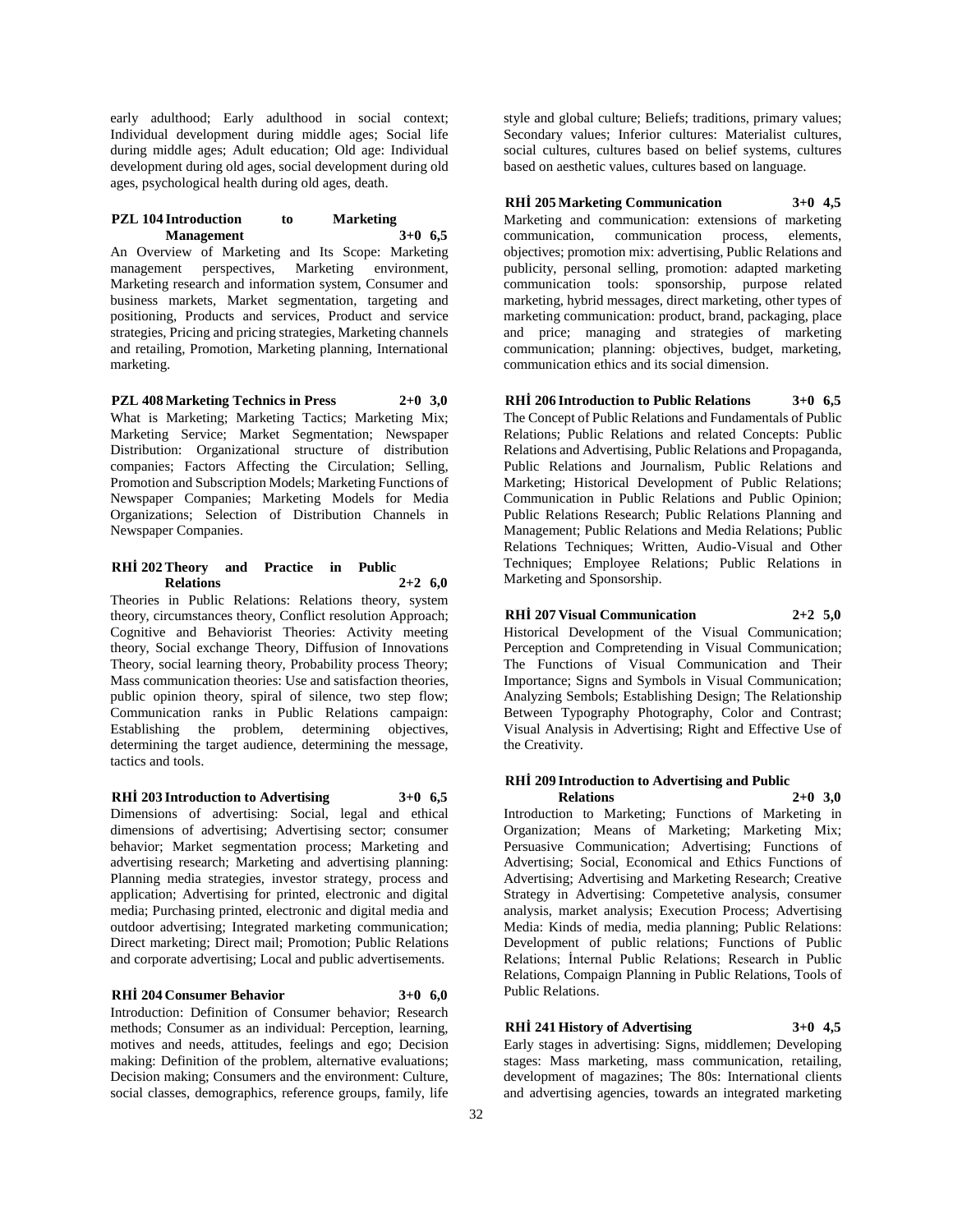communication; The 90s: Private TVs, radio, magazine publishing, development of computer technology; television era; Creativity, positioning, professionalism; history of Turkish advertising; Before the Turkish Republic: newspapers, the first advertisers; After the Republic: Professional Organizations.

### **RHİ 301 Persuasive Communication 3+0 4,0**

Effectiveness of communication: Source, characteristics of message receiver; Persuasion models: Proxy Thinking Model, Elaboration Likelihood Model; Primitive models; Effects of mass communication tools; Social learning theory; Agenda setting; Spiral of silence; Interpersonal communication; Interpersonal harmony; Dagmar Model; Hierarchy of effects model; FSB model: Low-interest model, high-interest model.

**RHİ 302 Communication Management 3+0 4,5** Marketing communication: Persuasion, contact points, interest groups; Message design in communication: Concept of message design, developing strategies; Planning, application, tactics; Segmentation: Group segmentation; Competitive strategies; Product diversity; Product proposition; searching information and information processing: Exposure, attention, perception, retention; Searching and application; Models: Elaboration Likelihood Model, Multiple Attitude Model; Communication systems: Interpersonal, organizational, public, mass and interactive; Other tools: Promotion, word-of-mouth communication.

# **RHİ 302 Communication Management 3+0 4,5**

Marketing communication: Persuasion, contact points, interest groups; Message design in communication: Concept of message design, developing strategies; Planning, application, tactics; Segmentation: Group segmentation; Competitive strategies; Product diversity; Product proposition; searching information and information processing: Exposure, attention, perception, retention; Searching and application; Models: Elaboration Likelihood Model, Multiple Attitude Model; Communication systems: Interpersonal, organizational, public, mass and interactive; Other tools: Promotion, word-of-mouth communication.

#### **RHİ 303 Creativity in Advertising I 2+2 6,0**

Advertising as a form of communication: Strategy and communication; Advertising as a profession; Creative processes in advertising; Research in advertising creativity; How does it work?: Perception, communication, learning, persuasion; Advertising strategies: Objectives, target audience, identification of the problem, product proposition, advertising appeals, creative strategy, application techniques, selling approach; Creative theme: Creative idea, creative process, improving ideas, advertising idea.

# **RHİ 304 Creativity in Advertising II 3+0 6,0**

Professionalization process and reasons in political communication; Political marketing; Integrated marketing communication approach in political marketing planning: Strategy of political marketing, political market, voter characteristics, political product politics; Political campaign

communication; Personal and mass communication; Political advertising; Public Relations; Creating an image for a running candidate; Political brand; Social market approach; Strategy and communication of social marketing; Social advertising; case studies.

**RHİ 305 Media Planning 3+0 3,5** Changing face of media planning: Interactive media, media and tools, media classes, basic principles of planning; Interactive advertising: What is interactive advertising, interactive television, new interactive strategies, cybermedia, information highway, internet advertising, problems of internet advertising, interactive planning; IMC and database marketing: New understanding of media planning, database marketing and media planning; Media and consumer: Media as a source of entertainment and information; Basic concepts

**RHİ 306 Communication Research 3+0 6,5** Role of Advertising Research; Basic Principles of Advertising Research; Strategic Research Planning; Secondary Research; Sampling; Designing Questionnaires; Analysis; Writing a Research Report; Cooperative Research; Reader Surveys; Other Cooperative Research.

of media planning: GRP, rating, other concepts.

**RHİ 307 Advertising Analysis 3+0 4,5** Advertising Analysis; Ideology; Semiology; Marxist Analysis; Feminist Analysis; Sociological Analysis; Psychoanalytic Analysis; Advertising and Culture; Consumption; Consumer Society; Industrialization; International Grand Economies; Economic Development And Advertising; Meaning in Advertisements; Gender; Advertising and Social Class; Globalization; Advertising And Identity; Evaluation of Advertisements; Examples of Advertisements; Advertising Industry; International Advertising Agencies.

#### **RHİ 308 Social and Political Communication Campaigns 3+0 4,0**

Creative processes in advertising: Visual communication, importance of visual images in communication, elements of visual communication, photography and illustration, color, analysis of color, color and personality, style, composition; Advertising copy writing: Advertising and words, advertising styles, advertising tones, advertising techniques; Layout and production: Typography, types of typography, layout and design, principles of design; Functionalism and aesthetics in advertising design; Layout techniques: Stages of improving layout, design techniques in computer and graphics, press techniques.

**RHİ 310 Brand Communication Management 3+0 4,5** Establishing Brand Identity; Stages in Establishing Brand İdentity; Scope of Creativity; Procedures of Establishing Brand Identity; Consumer Responses to brand Identy; Brand Value and the Relationship Between Brand Value and Brand Identity; The Components of Brand Value; International Brands and their Characteristics; Planning of Communication Management of the Brands.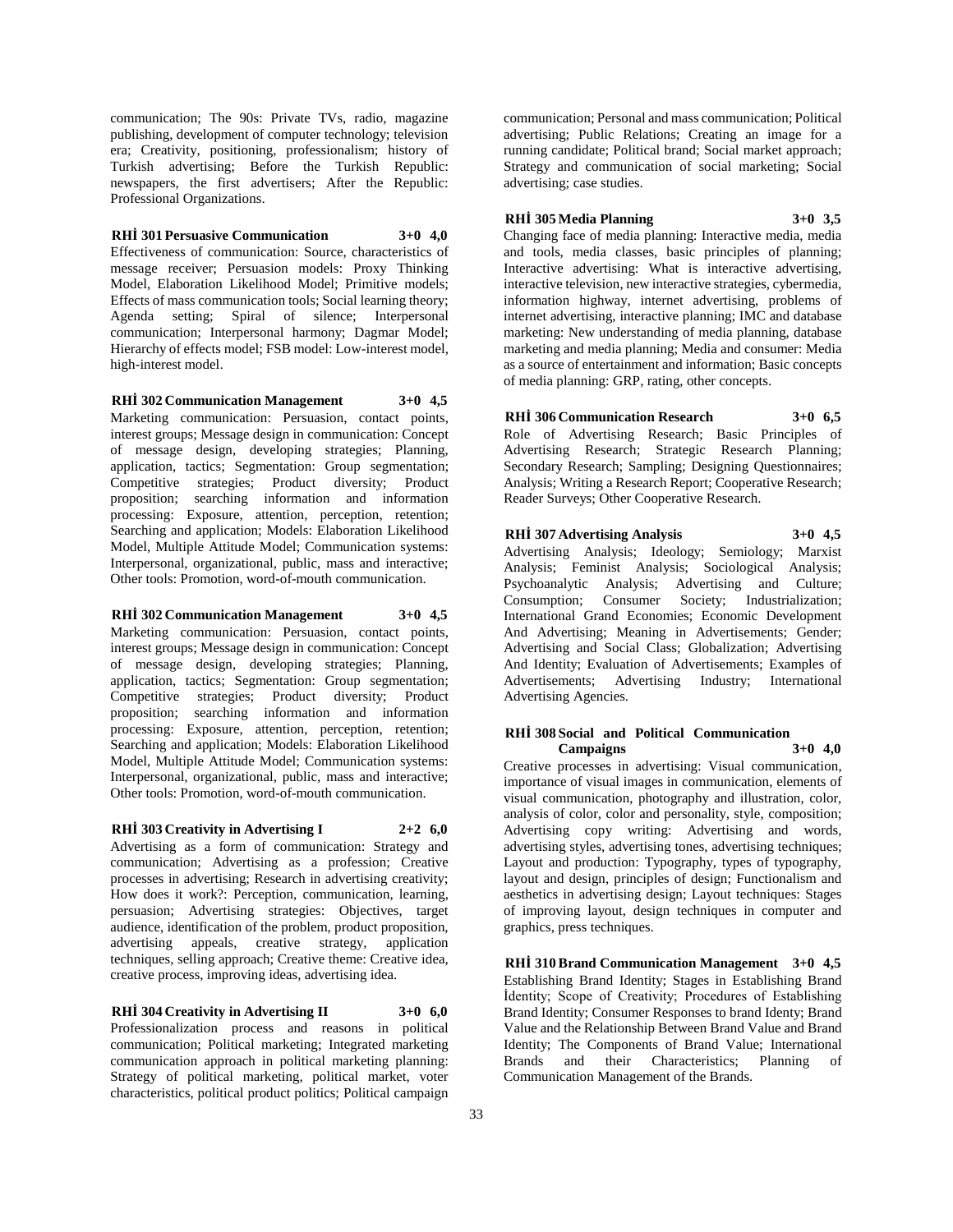# **RHİ 311 Advertisement Writing I 2+2 6,0**

Structural characteristics of copy writing: Persuasive models of an advertising copy; Elements of copy writing; Titles in copy writing; Introduction in copy writing; Improving copy writing; Conclusion, name of client, slogan, logo, address; Suggestions for good copy write; Applied studies in copy writing: Suggestions for titles and applications; Applications and examples of copy writing.

# **RHİ 334 Advertising Campaign Analyses 3+0 4,5**

Advertising Campaign Brief Analysis; Advertising Campaign Research Analysis: Market information, Product/service information, Target market information; Advertising Campaign Strategy Analysis; Advertising Campaign Budget Analysis; Advertising Campaign Creative Idea Analysis; Advertising Campaign Artistry/Production Analysis; Advertising Campaign Media Plan Analysis; Advertising Campaign Success Measurement Anaysis; Alternative Campaign Development; Competitors Advertising Campaign Analysis; Final Sectoral Analysis; Sectoral Prediction and Vision Presentation.

#### **RHİ 345 TV Advertising 3+0 5,0**

TV as a tool of advertising; TV commercials and creativity: Creativity, creativity in advertising, creative strategy in TV commercials; Research: Product or service, target consumers, competitor analysis, opinion; Application: producing style, producing format, producing technique; Producing advertising films: Scenario, storyboard, budget, pre-producing, producing, post-producing; Presentation; Evaluation.

# **RHİ 346 Public Relations Copy Writing 2+2 6,0**

News: Techniques in news writing, techniques of collecting news, types of news; Public Relations journalism; Place of Public Relations professionals in news; Message creativity techniques targetting public relations; Printed press: Preparing press bulletins for visual press, news letters, articles, letters, guidelines and brochures, yearbooks; The internet; Media relations; Evaluation Techniques in Public Relations.

# **RHİ 351 Socıal Campaıgns 3+0 4,5**

Definition and History of Social Campaign: Difference between Social Marketing and Social Advertisements; Cause Related Marketing Studies; Marketing Studies of Nonprofit Organizations; Properties of Social Campaigns? Effectiveness; Social Marketing Mix; Social Marketing Theories and Models; Planning Social Campaigns; Developing Social Campaign Strategies; Social Campaign Communication: Personnel Communication, Public Relations, Mass Communication, Social Advertisements, Event Marketing, Direct Marketing, Integrated Campaign Communication; Evaluating Social Campaigns.

#### **RHİ 352 Advertising Design II 2+2 4,5**

Visual Analysis of Advertising Campaign: Graphic language and visual analysis, creating a common language in printed advertisements and TV commercials, target audience and correct visual analysis, visual elements; Sociological

Approaches in Advertising: Classic, pop, underground, kitsch advertising; group study; agency atmosphere, cooperation between art directors and copy writers; Producing and presenting advertising campaigns: Media planning, market research, applications of different media, conducting ad campaigns in the agency.

**RHİ 353 Public Relations and the Internet 3+0 4,5** Development of Internet Technology and Using the Internet; Characteristics of Computer Based Information Systems; Individualized Computer BasedCommunication Skills in Business; Using Computers inter Company and Intra Company for Public Relations Purpose; Focus on Presentation, Interaction And Formation of Web Page Design; Visual Presentation of Materials on Web Pages; Designing Web Pages and Planning Multimedia Tools for Public Relations Purpose; Designing and Developing Multimedia Tools: Text, Graphics, Animation, Audio, Video; Effective Use of Multimedia Designs.

# **RHİ 354 Corporate Communication Management 3+0 4,5**

Corporate Communication vs Public Relations, Corporate Image, Corporate Brand, Corporate Reputation, Integration in Marketing Communication Management, Corporate Brand Management and Integrated Marketing Communication, Corporate Identity Strategy, Corporate Associations, Corporate Brand Associations, Corporate Communication Instruments, Cooporate Culture, Culture Management, Internal Communication, Leadership and Communication, Corporate Advertising, Media Relations, Corporate Social Responsibility, Corporate Communication Cases.

**RHİ 355 Presentation Techniques in Campaigns 3+0 4,5** Determining the Content of a Presentation; Preparation for a Presentation; Designing a Presentation; Using Visual Materials; Using Persuasion Strategies; Transferring the Presentation to a Computer; Characteristics of a Presentation File; Ways of Speaking; Non-Verbal Presentation; Finishing a Presentation; Evaluations of Advantages and Disadvantages of a Presentation; Ethical Considerations; Team Presentations; Presentation Rehearsals.

#### **RHİ 356 Seminar (Applications of Media Planning) 2+2 5,0**

Stages of media planning, processes of media planning; Creating media planning: Marketing information, media objectives, improvement strategies, evaluations; Marketing information: situation analysis; media objectives: Identifying the target audience, geographic strategy, being seasonal, intensity of communication, vehicle preferences; Application strategies: Continuity fighting, pulsing and bursting strategies: Characteristics of season consumption, purchasing seasons, promotion evaluation, competitor analysis, criteria for frequency determination; Recognition, purchasing; characteristics of competition situation conduit, production formats and product characteristics.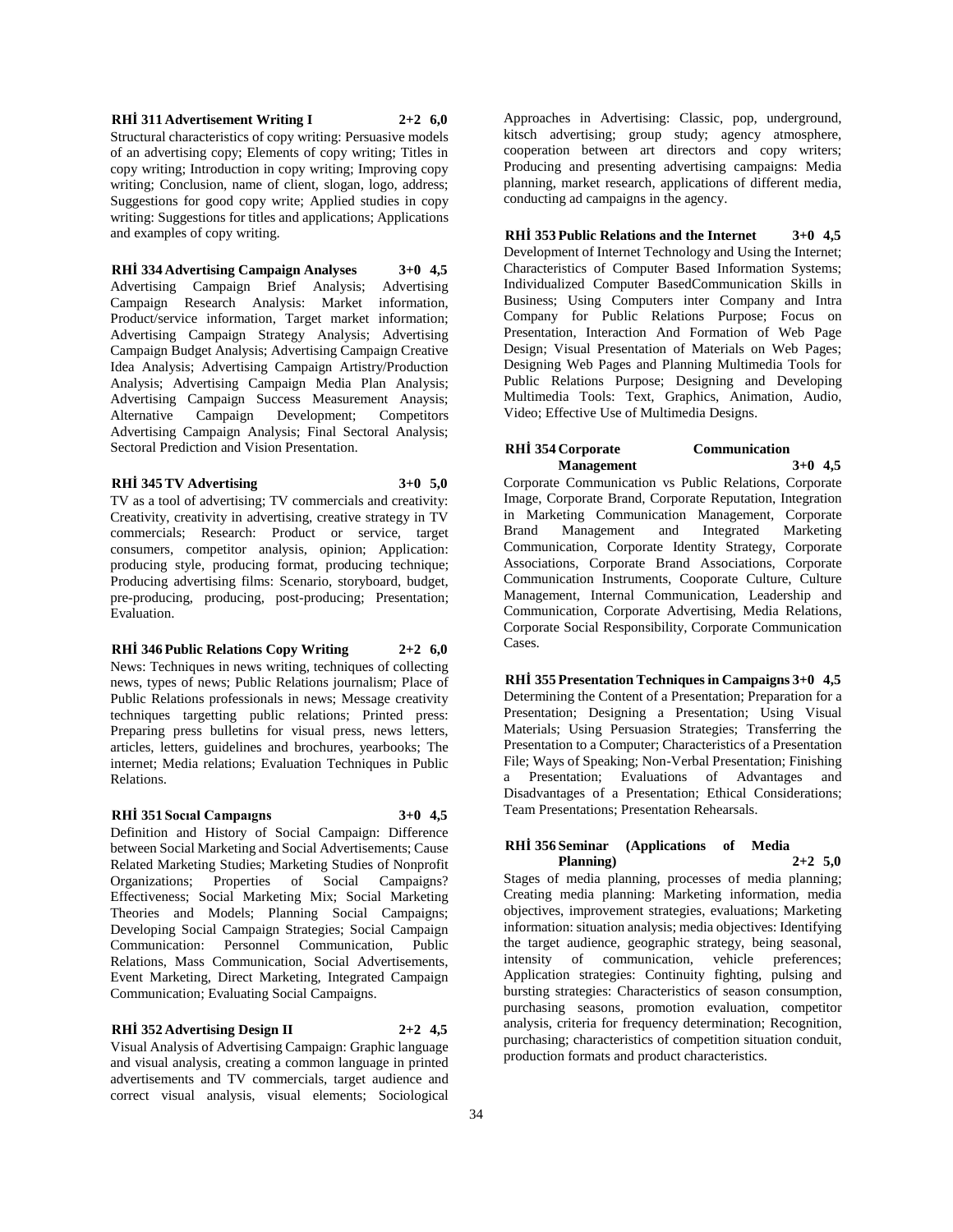**RHİ 361 Public Relations Management 3+0 4,5** Importance of management-business function in Public Relations: Strategic Public Relations management, Expertise in Public Relations, crisis management and Public Relations, communication with employees, communication with communities, problem management and Public Relations, Public Relations and environment management, financial Public Relations, lobbying, customer relations, Public Relations and health communication, sports communication and Public Relations, Non-profit organizations, media and Public Relations.

**RHİ 365 Media and Politics 3+0 4,5**

Media and politics: New social movements and forms of Politics, post-modern politics; Media and democracy: Political communication systems and democratic values, media ethics and democracy, media and the cooperate field, role of press and public opinion in modern state; media and ideology: Politics of identification, hegemony and linguistic analysis, Post-structural media, discourse analysis and political discourse.

**RHİ 401 Designing Advertising Campaigns 1+6 8,0** Determining the subject: Choosing the corporate or product; briefing and evaluation; Situation analysis: Product characteristics, market research, competitors, target audience, campaign strategy: Improving creative strategies, copy write platform, promise, main attractions, creative production style and format; creative studies: Printed advertising, scenario and storyboard of TV advertising; media planning; budget; Presentation; Evaluation.

**RHİ 402 Designing Public Relations Campaigns 1+6 8,0** Determining the subject; Choosing a corporate or product; briefing and evaluation; Planning Public Relations campaigns: Situation analysis, internal and external analyses, research, determining the target audience, characteristics of the target audience, forming activities; Designing Public Relations activities, creative studies, campaign calendar; budget; Presentation and evaluation.

**RHİ 404 Web Design in Advertısing 2+2 6,0** Principles of Web Design: Visual design, interaction, navigation, usability; Web Design Tools: Html, web editors, web animations; Macromedia Dreamweaver Menus, Tools, Layers, Tables, Editing; Macromedia Flash; Vector Graphics, Principles of Flash, Menus, Tools, Animation, Interactivity, Gif Animation Technigues; Building a Web Site; Publishing Webs, Practices.

**RHİ 411 Advertisement Writing II 2+2 6,0** Copy writing for written communication: Examples and applications for magazine copy write; Examples and applications for newspaper copy write; Examples and applications for brochure and bulletin copy write; Radio copy write: Power of voice, radio listeners, techniques of radio copy write; Examples and applications for radio copy write; Television copy write: Planning TV copy write; TV script writing; Techniques of producing TV commercials;

Examples and applications of TV advertising copy write; Copy writes for other advertising tools.

#### **RHİ 440 Analysis of Public Relations Campaigns 3+0 4,5**

Planning Models for Public Relations Campaigns; Elements of campaign analysis: Objectives of communication, objectives, activities: Publicity; tools of Public Relations campaigns; Public Relations media; Public Relations applications in prited media; Critical evaluations of Public Relations campaigns; Cases and evaluations of Public Relations applications in Turkey, international cases and evaluations.

#### **RHİ 447 Analysis of Political Communication Campaigns 3+0 4,5**

Political communication campaigns; Voter characteristics and voter behavior; Research on voter behavior; political communication strategies; communication environment and channels of political communication; Personal communication; Mass communication: Election contexts: local, general; Election campaigns in Turkey; Analysis of political communication: Strategies of the government and opposition, candidate image, party image, applications of political campaign analysis.

# **RHİ 451 Strategic Planning 3+0 4,0**

Comprehending the Product: Product function, Product analysis; Thinking Models and Techniques Towards Product Analysis; Target Audience Analysis; Life styles of target audience, Inner world of target audience, Models and ways of thinking for understanding their relationships with the product; Market and Competition Analysis; Research techniques, Values representing the brand in the market, Research techniques for positioning; Comprehending Brands: Research techniques for analyzing brands, Models of thinking brands; Determining Problems and Opportunities: Brainstorming method; Preparing Effective Briefs; Content of Creative Briefs; Presentation of Creative Briefs; Real Life Cases.

**RHİ 452 Sport Marketing Communication 3+0 4,5** Sports Marketing and Marketing Communication: Concept and context of sports marketing, Communication dimensions of marketing, Communication mix in sports, Process of IMC in sports; Applications of Marketing Communication Components in Sports: Sports public relations and management, Advertising activities in sports and management, Personal marketing in sports, Sales promotion mix in sports and management, Direct marketing in sports, Sports sponsorship, Event management in sports; Sports Brand Communication: Case studies, Brand placement in sports; Marketing Communication Planning Process in Sports.

**RHİ 453 Communication Ethics 3+0 4,5** Introduction to understanding of ethics: Developments in the understanding of ethics; Philosophical Movements; Understanding of ethics and communication ethics; Examining media cases about communication ethics; Ethics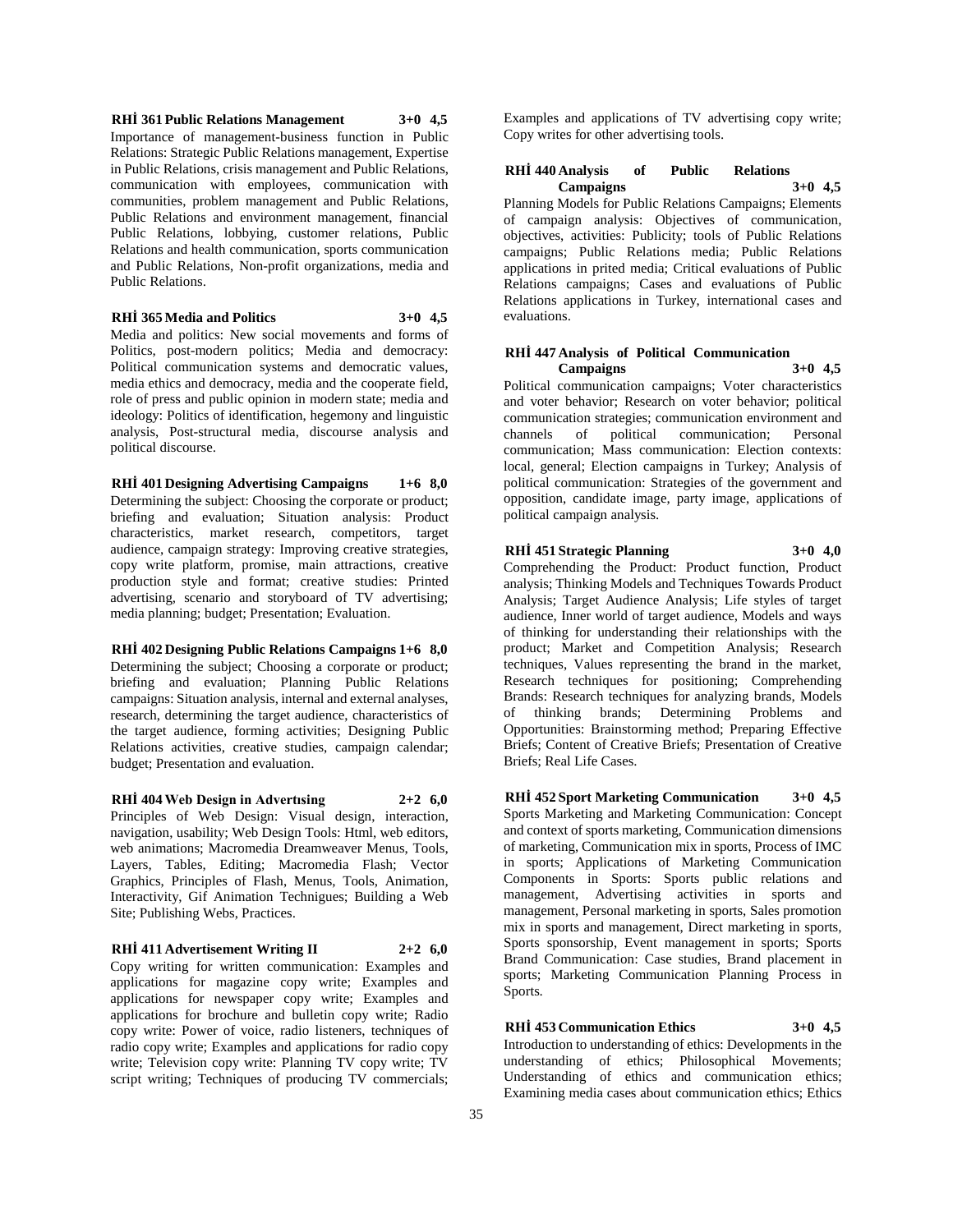and modernism 'R. Poole?, post-modern ethics '2. Bauma?, ethical problems in media and journalism A. Belsey and R. Chadwich; Events in the media and communication ethics.

# **RHİ 454 Business Communication 3+0 4,5**

Different Business Environments; Fields of Business Communication; in different business segments; commercial correspondance; Written Communication with Potential Customers; Written communication in special cases; Faceto-face communication; Face-to-face Communication Techniques; Body language; Business conversations; Conversation techniques; Effective Intonation; Developing an Argument; Effective closure; Managing virtual communication; Corporate Blogs and Their Functions; Managing corporate blogs; Forums; Managing forums; Virtual communication within the organization; Types of Electronic Messages; Written communication between departments; Managing job application process; Pre-Application Phase; Interview Phase; Managing application results.

**RHİ 455 System Approach in Communication 3+0 4,5** Systems thought; History of systems thought; Entropy, Dynamic systems, Accumulation, Delay, Chaos, Complex systems, Introduction to the concept of systems about communication, Communication as a dynamic system, Communication as a complex system.

#### **RHİ 456 International Advertising and Public Relations 3+0 4,5**

Development of World Trade; Importance of International Trade; Development of International Communication and Advertising; Development of International Advertising Agencies; International Marketing and Advertising Strategies; International Marketing Communications and Advertising Environments; Importance of Social and Cultural Values in International Advertising; Problems of International Advertising Studies; Research in International Advertising; Connections of International Public Relations and International Communication; Factors on International Public Relations; Tendencies in International Public Relations; Public Relations in the World; Analysis of International Public Relations Applications.

# **RHİ 458 International Projects 2+4 6,0**

Characteristics of Projects; Stages of Project Development; Project Planning; Project Development; Tracking Activities; Work Flow; Justification of the Project; Content Definition; Process of Proposal Development; Preparing Draft Materials; Project Organization; Establishing Project Team; Teamwork; Evaluation; Project Evaluation Report.

#### **RHİ 460 Advertising Project 2+2 6,0**

Receiving a Brief from the Advertising Agency/Company; Consumer Research for Multinational Target Groups; Presenting Report of Consumer Research; Determining the Advertising Strategy; Selection of Media and Integrated Communication Strategy; Creative Brief; Creative Concept; Finding an Idea; From Big Idea to Rich Idea; Implementation of the Strategy in Conventional and Social Media; Presenting

the Campaign to Client; Feedback from Advertising Agency/Company.

#### **RSM 152 Painting 2+0 4,0**

Painting Techniques: Pastel, Watercolor, Collage, Wash and brush, Mixed media, Oil, Acrylic; Basics of painting; Materials: Paper, Brush, Paint, Usage; Elements of Design: Composition, Rhythm, Color, Form, Movement, Line, Perspective; Color Theory: Balance, Unity, Studies; Study of Classic and Contemporary Works of Art; Contemporary and Original Work by Individuals and Groups.

# **RSM 154 Caricature 2+0 2,5**

Fine arts and caricature; Humor: Written humor, Strip humor; Caricature: Its progress in the world, Its progress in Turkey; Communicating using caricatures; Daily Newspaper Caricatures: Patterns of Humor, Bent caricature, Strip story, Strip novel; Humor Elements in Caricature; Humor Journals/Comics; Caricature and Cinema-TV; Caricature and Advertising; Caricature in Education; Masters of Caricature; Interpreting Places and Human Characters in Caricature; Style and Composition in caricature.

# **RSM 339 History of Painting I 3+0 3,5**

Basic Concepts: Art, Pictorial art, History, History of pictorial art; Concepts in Pictorial Art: Composition, Light and Shadow, Use of color and paint, Subject of the painting; Prehistoric Pictorial Art: Cave paintings, Examples of painting on ceramic container decoration, Descriptions of Göbeklitepe, Pictorial Art of ancient anatolian history; Pictorial Art of the Egypt Civilization, Pictorial Art in Ancient Greek and Roman Period: Examples of mosaic walls, Fresco walls; Medieval Pictorial Art: Byzantine mosaic art, Byzantine miniature art, Eurpoean Romanesque and Gothic pictorial art; Pictorial Art in the Renaissance Period: Use of perspective and realism; Mannerist Pictorial Art: Concept of artist and His/Her manner; Pictorial Art of the Baroque Period: Change in lighting techniques, Emotion and expression in pictorial art; Rococo Art.

#### **RSM 340 History of Painting II 3+0 3,5**

Institutionalization in Pictorial Art: Changes in description of Art, Institutions, Status of the Artist; Effects of the 18th Century Enlightenment on Pictorial Art; Pictorial art in the 19th Century; Discovery of Cinema; Relations of Cinema and Pictorial Art; Movements in Modern Art: Neoclassicism, Romantism, Realism, Impressionism, Post-Impressionism, Cubism, Futurism, Bauhaus, De Stiljl, Russian Constructivism, Dadaism, Neo-Objectivism, Surrealism; Abstraction and Figurative Painting: Abstract Expressionism, Concrete Abstraction, Realism and Action Art, Pop Art, Photorealism.

#### **SAN 155 Hall Dances 0+2 2,0**

Basic concepts. The ethics of dance, Dance Nights, Dance Costumes, National International Competitions and rules/grading, Basic Definitions, Classifications of Dances: Social Dances; Salsa, Cha Cha, Samba, Mambo, Jive, Rock'n Roll, Jazz, Merenge; Flamenko, Rumba, Passa -Doble, Argentina tango, Vals, Disco, Quickstep, Foxtrot, Bolero,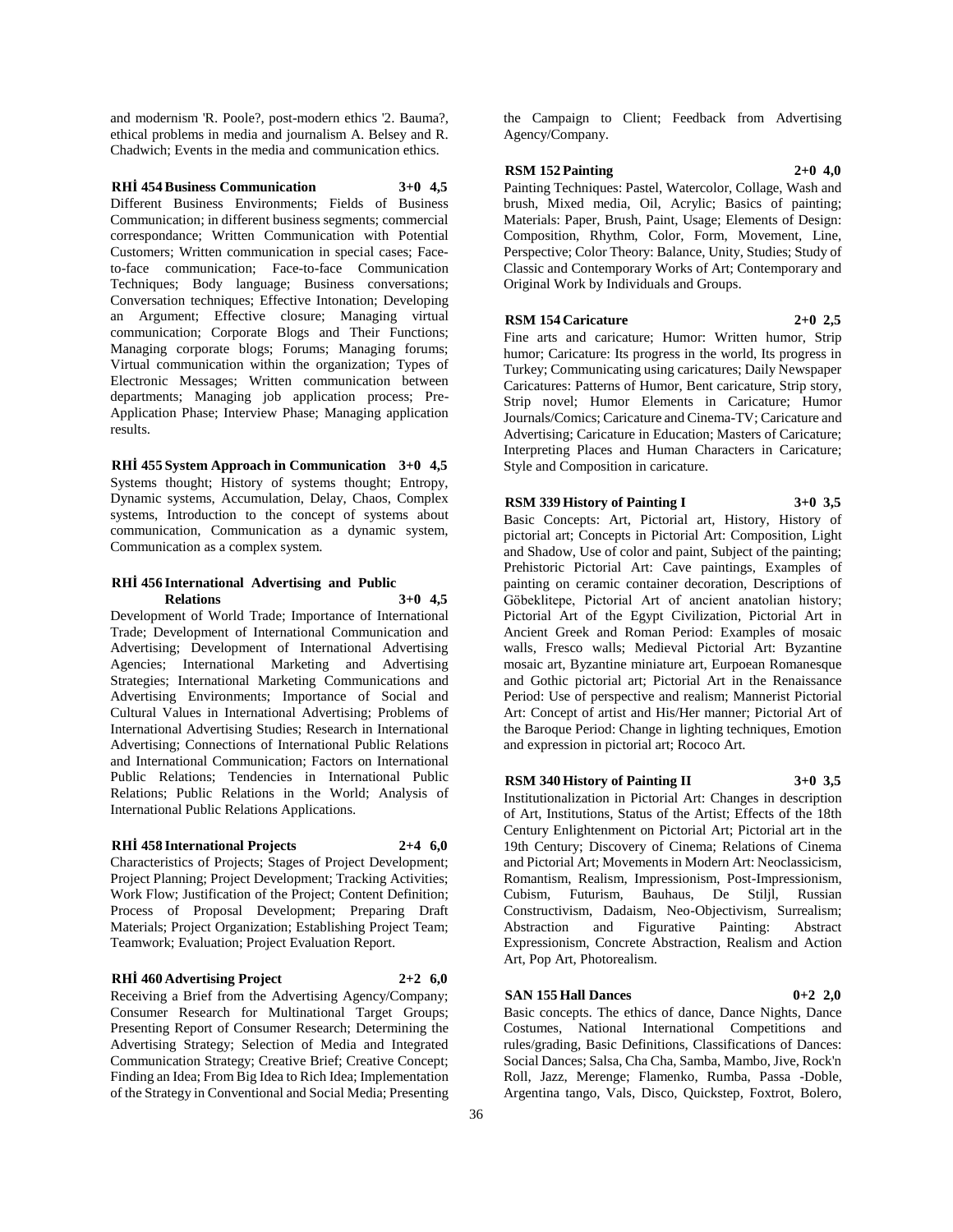European Tango: Ballroom Dances; Sportive Dances; Latin American Dances; Samba, Rumba, Jive, Passa-Doble, Cha Cha, Standart Dances; European Tango, Slow vals (English), Viyana vals, Slow foxtrot, Quickstep.

# **SEK 121 Keyboard Techniques 1+2 3,0**

Page Arrangement of Documents: Horizontal'Vertical straightening; Documents and Style in Documents; Correcting Mistakes; Writing from a Rough Draft; Tables; Inserting Text into the Table; Table Drafting Programs; Internal and External Organization of Correspondence; Typing in a Foreign Language; Multiple Pages; Letters; Numbering the Pages.

#### **SİY 101 History of World Politics 2+0 2,5**

Essence of Politics; Parameters of Politics: Democracy, Autocracy, Oligarchy, Plutocracy; Politics in the Classical World; The Medieval Theocracies and Eastern Kingships; The Rediscovery of Democracy: Renaissance humanism and limited monarchy; The Revolutionary Era: 1789-1848; The Nineteenth Century in Europe; Colonialism and Imperialism; Marx, Lenin and the Communist State; International Cooperation, successes and failures.

**SİY 102 Political Science 3+0 3,0**

Fundamentals of Political Science: Topic, Scope, Main characteristics; Politics and Science; Contemporary Developments in Political Science; Religion and Politics; Politics and Ethics; State and Government; Political Myths and Ideologies; Political Systems and Regimes; Political Power: Political parties and elections, Pressure groups; Classical and Democratic Elite Theories; Political Pluralism; Public Opinion; Propaganda; Media and Politics; Political Conflict; Conflict Resolution.

#### **SİY 102 Political Science 3+0 3,0**

Fundamentals of Political Science: Topic, Scope, Main characteristics; Politics and Science; Contemporary Developments in Political Science; Religion and Politics; Politics and Ethics; State and Government; Political Myths and Ideologies; Political Systems and Regimes; Political Power: Political parties and elections, Pressure groups; Classical and Democratic Elite Theories; Political Pluralism; Public Opinion; Propaganda; Media and Politics; Political Conflict; Conflict Resolution.

# **SİY 205 Turkish Political History 2+0 3,0**

Ottoman Modernization I: Tanzimat reforms, I. Young Turks movement; Ottoman Modernization II: II. Jon Turk movement, II. Meşrutiyet, The rise of Turkish nationalism; Modernization in Republican Time: Reforms, Construction of Turkish national identity; Multi Party Period; Coup D'etat of 1961; Military Intervention of 1971; Radical Nationalist Right in 1970's; Left Wing Movements of 1970s; Coup D'etat of 1980; Özalism and the Political Party of ANAP; Political Islam and the Rise of Conservatism after 1980; 28 February Period; Kurdish Problem in Turkey.

#### **SNT 253 History of Art 3+0 3,5**

Art and History: History of art, Objectives of history of art; Consciousness about Art: Describing the known as seen, Antique period miracle in History of Art; Art in the Middle Age: Church and art, Focus of art; Renaissance Period: Concept and beginnings, Logical foundations of Renaissance Art; From Renaissance to the 19th Century: Changes in art; Modern Times: Basics of modern art.

#### **SOS 153 Sociology 3+0 3,5**

What is Sociology?; Methods and Research Strategies in Sociology; Theories of Sociology; Culture; Socialization; The Family; The Economy; Education; Religion; Political Institutions; Population; Social Groups; Social Stratification; Social Change; Urbanization and Urban Social Problems; The Industrialization Process and Effects of Industrialization; The Characteristics of Industrial Society; Crime and the Society; Science, Technology and Environment; Wars and the Effects of War on Society.

# **STV 102 Basic Video Production 1+2 2,5**

Basic Video Camera Practices: Diaphram, White balance, Tripod, Recording, Menu, Sound, Image effects, Choosing video formats, Electronic image processing; Use of Fundamental techniques: Framing, Camera movement, Choosing lenses, Depth of field; Development of Production Ideas: Expression of a person, Expression of a location, Storytelling, Educational approach, Documentary approach, Cinematic aproach, Experimental approach; Student Productions: Production Assessment.

**STV 103 Introduction to Film and Television 2+2 6,0** Production Types; Steps in Production; Limitations of Production; Film and TV Crews; Shooting Locations; Camera Systems: Film cameras, Video cameras, Lenses, Film and video formats; Camera Movements; Framing; Video Signal: Component and composite signal, Broadcast systems, Scanning lines, Aspect ratio, Screen dimension, Color, Black and white, Resolving power, Contrast ratio, Film graininess; Light: 5 basic characteristics of light, Light measurement, Depth of field, Color temperature; Sound: Microphones, Sound in Film and TV; TV Production Chain; Screenwriting; Budget and Production Plan; Editing.

# **STV 106 Basic Techniques of Film 2+1 2,5**

Film cameras; Sync-sound cameras: Diopter; Gate; Claw; Registration Pin; Magazines; Viewfinders; Film Types; Awind; B-Wind; Sensitivity; Graininess; Sharpness; Emulsion; Base; Edge Numbers; Response Curve; Core; Daylight Spool; Lengths of films; Filters; Filter Factors; 16mm. And 35mm. Cameras: Exposure; Light Measurement; Light meters; Lenses; Depth of Field; F-Stop; T-Stop; Lab duties; Film Editing; Digital Cinema: Cinealta Cameras; Dig prime Lenses; Matte-box; Follow Focus; Camera Carrying Systems.

**STV 108 Basic Techniques of Television 2+1 2,0** Production of Electronic Image: Moving pictures in cinema, video in television, Picture resolution; Color physics: Light, wavelength, production of colors, luminance, chrominance,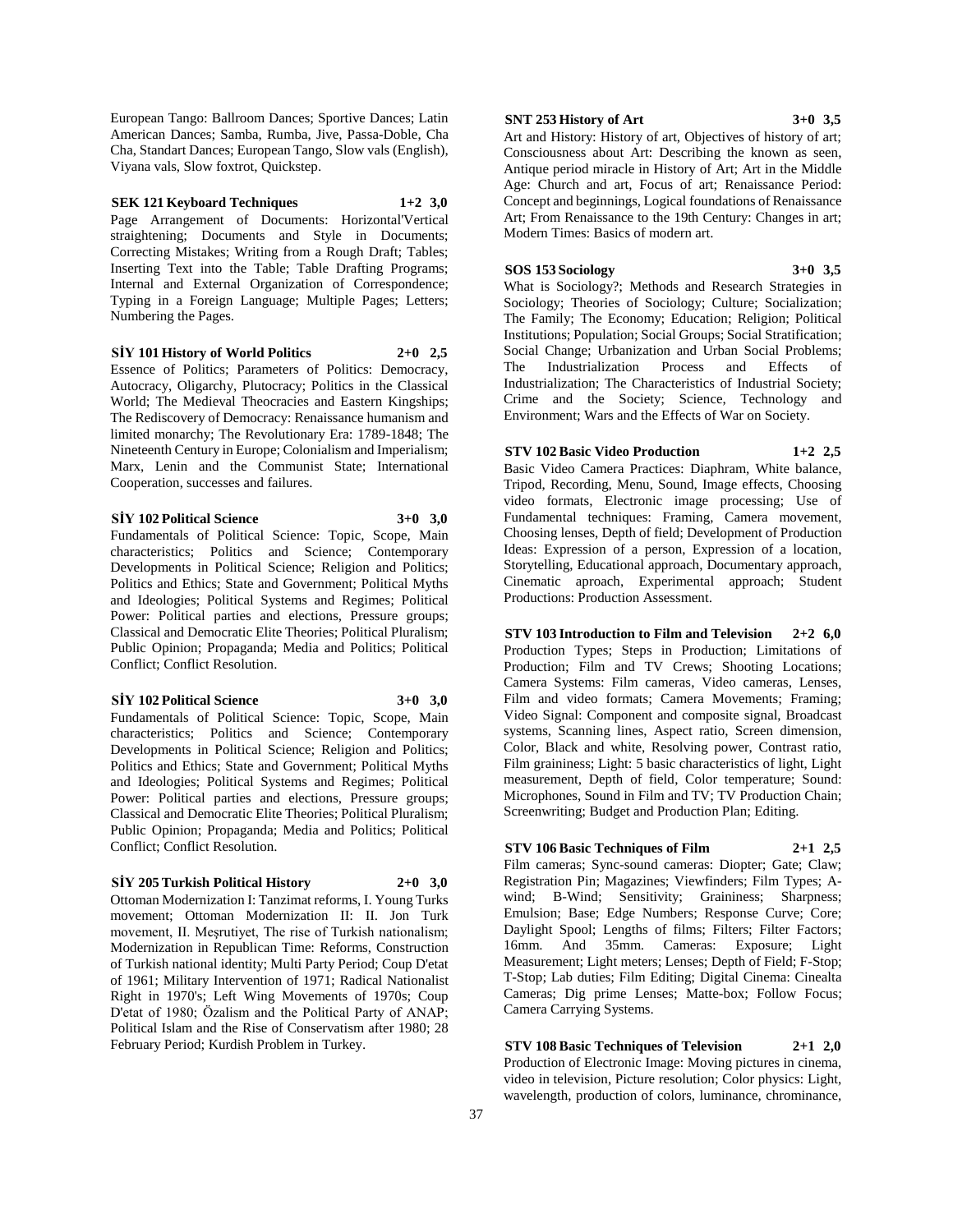color saturation, color hue, color temperature; Electronic cameras: Configuration and technical specifications, Technical specifications of mobile cameras, Technical specifications of studio cameras, mechanic and electronic supported lenses; Analog television systems: Common specifications of analog systems; Analog video record and playback systems; Digital television systems: Common specifications of digital systems; Digital video record and playback systems.

**STV 201 Film Production Theory 3+0 3,5** Nature of film and film production; Film production process; Elements of film production; Theoretical approaches to technical aspects; Screenwriting; Lighting, Staging, Framing; Editing; Sound; Production issues; Production techniques and styles; Theories on film Production. Terminology. Current methods and applications in film production; Future of film production and film technology.

# **STV 204 Photographic View 3+0 5,0**

The Concept of the Photographic View; The History of Photographic View; The History and Development of the Media Based on the Photographic View; The Structional Specialities of Photography, Film, Video and Digital Image; Photography, Film, Video and Digital Age; Planing, Developing and Practicing of a Photographic View Project.

**STV 206 Visual Composition 2+2 5,5**

Basic Elements in Film; Establishing Harmony Between Images; Rules; Basic Camera Placements; Types of Visual Emphasis; Character Placement in Scenes: Camera angles according to character placements and related visual compositions; Developing Solutions for Complicated Situations; When and How to Work Against Rules; Visual Punctuation; Establishing Narrative Structure; Creating Visual Composition According to Narrative Structure; Studying Examples; Theoretical and Practical Assignments.

#### **STV 207 Screenwriting 2+2 5,0**

The Concept of Storytelling; Traditional Structure of Drama; Steps of Screenwriting: Synopsis, Basic story, Treatment, Script outline, Script, Shooting script; Story Line; Creating Characters: Three aspects of characters, Credibility, Motivation; Conflict: Creating conflict, Types of conflict; Designing Scenes: Functions of a scene, Scene connections, Scene structure; Dialogue Writing; Writing Non-Fiction: Outlining documentaries and educational programs.

#### **STV 208 TV Production Design 3+0 5,5**

Mass Communication and Television: General aspects of television, Presentation styles of television, Functions of television; Steps in Designing Television Programs; Program Design During Pre-production: Planning, Defining the target audience, Defining goals, Defining content and order; Defining program elements, Organizing technical elements, Screenwriting; Program Design During Production: Functions of the production crew, Technical elements of a television studio, Interior and exterior shooting techniques; Program Design During Post-Production: Editing, Sound design, Broadcasting systems.

**STV 210 Film and TV Information 2+0 4,5** Major Differences Between Film and TV; Types of Production; Ranks of Production; Employees in Film and TV

Field; Shooting Locations; Film and Video Camera; Lenses; Film and Video Formats; Camera Movements; Framing Technique; Properties of Video Signal; Light: 5 Major Properties of Light, Depth of Field, Color Heat; Sound: Microphones, Sound in TV, Sound in Film; Scriptwriting; Budget and Production Plan; Editing; Major Film Theories and Trends.

**STV 211 Videography 2+2 4,5** Introduction to Basic Visual Design; Graphic Design; Language of Graphics as a Communication Tool; Video as a Communication Tool; Video as an Art Form; A Brief History of Video Art; Visual Electronic Media and Multimedia Works; Electronic Art Tools and Sample Works; New Media Projects; Multi Media Projects; Concept Design and Application Samples; Creating a Interdisciplinary Multimedia Work Sample.

**STV 212 Sound Recording in Cinema and TV 2+2 4,0** Fundamental Principles of Sound in Cinema and TV Productions: Definition and physical characteristics of sound; Sound Recording Techniques: Structural and directional characteristics of microphones, Microphone usage techniques, Sound recorders, Sound recording in outdoor spaces and in studios; Sound Mixing: Functions and uses of sound mixers, Sound mixing in cinema and television; Analog and Digital Sound Recording Practices.

**STV 213 Sound Techniques for Cinema and TV 2+0 2,0** Formation and Definition of Sound: Sound and hearing; Physical and Perceptual Features of Sound: Frequency, Wavelength, Amplitude, Frequency and hearing; Frequency and pitch; Amplitude and intensity; Frequency and intensity; Timbre, Sound envelope; Structure of Audio Signal: Analog and digital audio signal; Mono and stereo audio signal; Audio Connection Components: Cables and connectors; Microphones: Structural and directional features of microphones; Microphone usage techniques; Microphone accessories; Audio Mixers: Audio mixers usage areas; Basic structures of audio mixers; Sound Recording Techniques on film and video cameras.

**STV 215 Video Techniques for Cinema and TV 2+0 2,0** Video Equipments in TV Studios: Technical and operational qualifications of Video Cameras; Telecine Systems; Vision Mixer types and technical qualifications; Digital Video Effect Systems; Technical Qualifications of Character Generators, Electronic Graphic and Animation systems; TV Color System Convertors; Video Recording Techniques, Magnetic and Optical Recordings; Magnetic Tape Editing Systems; Digital Video and Compression Techniques; Non Linear Recording and Editing Systems.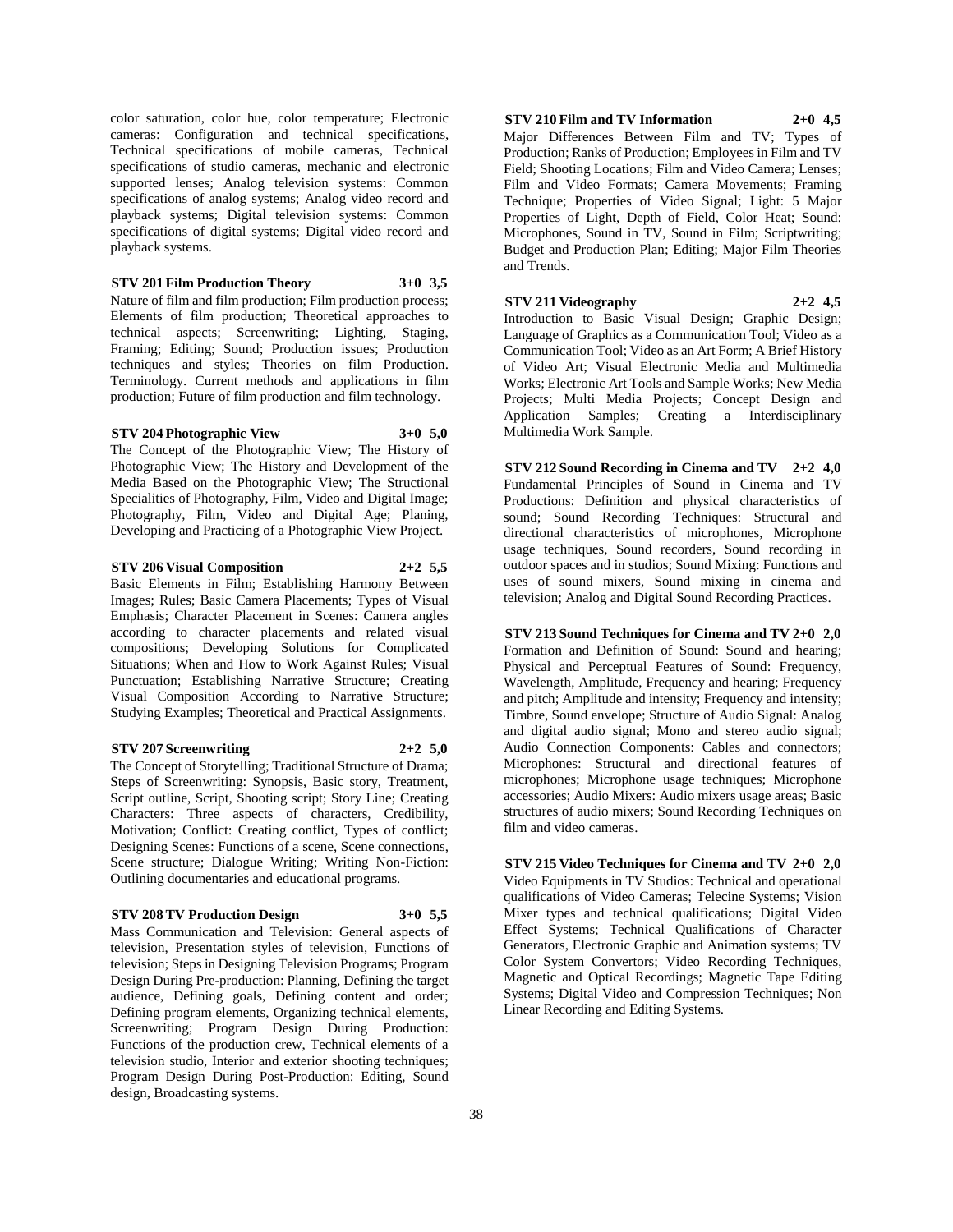#### **STV 217 Camera and Lighting Techniques for Cinema and TV 2+0 2,0**

Cable Systems Used in Image and Sound Transmission: Types of video and audio signals; Types of analog and digital cables and connection; Historical Development of Video Cameras; Basic Elements of Video Cameras; Types of video Cameras; Principles of Video Cameras; Camera Objectives: Structure of objectives; Classification of objectives; Importance of Lighting to Make an Image and the Aim of Lighting; Reasons of Lighting in Shooting - Technical Reasons - Esthetic Reason; Lighting Equipments; Lighting Methods.

**STV 245 Theories and Principles of Editing 3+0 4,0** Editing: Theoretical developments, Principles, Methods and new approaches; Historical Developments and Approaches in Editing; Directors: Lumiere Brothers, George Melies, Edwin Porter, D. W. Griffith, V.I. Pudovkin, Sergei Eisenstein, Orson Welles; Theoreticians: Andre Bazin, Eisenstein, Griffith; Examples of Editing Theories and Principles: Jean Luc Godard, Alain Resnais, Alfred Hitchcock and other directors, their understanding of editing; Editing Principles in Film: Arousing curiosity, shock etc.; Using Sound as a Dimension.

#### **STV 246 Screenwriting Practice I 2+2 4,5**

Script Types: Feature Film, Short Film, Experimental Short Film, Commercial, Social Advertising, Presentation, Education, Music videos; Screenwriting Techniques: Synopsis, Treatment, Script, Shooting script; Student Projects: Finding stories, Realizing ideas, Steps in screenwriting, Evaluation; Script Reading: Examples from masters, Film screenings, Analyzing Scripts.

#### **STV 247 Applications in Editing 3+0 4,0**

Image Recording Systems; Editing Techniques: Assemble, Insert editing; Editing Types on Magnetic Tape: Off line, on line; Digital Image and Audio Characteristics; Information Storing Media and Their Characteristics: Magnetic tape systems, Optical systems, Magnetic disc systems, Capacities, Accessing speed, Playback speed; Information Transmission Channels, Cable, Copper Wire, Fiber Optic channels; Digital Image Transmission Channels; Computer Transmission Networks and Connection Typologies; Transmission Protocols: ATM, ISDN, ETHERNET; Non-Linear Record Editing Systems; Hardware and Software Characteristics; Their Applications in Image and Sound Editing.

# **STV 301 History of Film I 3+0 5,0**

Film in General: Film as an industry, Film as entertainment, Film as art; Pioneers of Film: Magic, Painting, Photography; Periods and Trends in Film History: Silent comedy, German silent, Soviet masters, French impressionists, Sound in American movies, Golden age of French cinema, English semi-documentaries, Post-war realism, French new-wave, Italian new-realism, Periods in American cinema, Asian cinema; New Approaches.

#### **STV 302 Visual Aesthetics 3+0 5,0**

Introduction to Media Aesthetics; Light as a Visual Aesthetic Element and Lighting, Color and Its Functions; Movie Screen versus Television Monitor; Third Dimension in Two Dimensional Image and Creating Three Dimensional Image on TV Screen; Visualization, Fourth Dimension: Time and Motion; Approaches and Practice in Visual Electronic Arts; Examples of Video Art; Differences Between Mechanic and Electronic Art.

# **STV 303 Film Theory I 3+0 5,0**

Defining Theory and Film Theory: What is work of art?, Nature of moving image; Process of Meaning Formation in Films: Meaning, Signification, Form, Substance; Formalists: Russian formalists, Color and meaning, Color and meaning in Eisenstein's films; Metaphor; Realists: Film and realism, Color and meaning in realism, Metonymy, Modern Literature; Effects of Modern Literature on film; Film and Ideology; Film and Mythology: Myth, Mythology, Folk tales; Traditional and Modern Narrative in Film.

**STV 304 Film Criticism and Analyses I 3+0 4,5** What is Criticism?: Methods of Criticism; Contemporary Narratives in Film: The process of forming meaning in narrative discourse, Meaning, Relationships between Author-reader and spectator-director, Text; Author Theory: Romantic aesthetics, Conditions that create the author concept and discussing authorship in Turkish movies; Structuralism, Feminist Theory; Film and Identification: Defining Identification, Process of identification; Modern Criticism: Modernism, Modernism, art and daily life; Postmodernism in Movies; Postmodern Criticism.

# **STV 305 Television Production 0+6 9,0**

Preparing a Production Proposal; Choosing the Subject and Writing the Treatment; Program Development; Shooting Script; Preparing a Studio Plan; Making the Budget; Designing Camera Movements AND Miser-en-scene; Picture Composition; Camera Operation; Using Light and Sound; Using Time; Student Projects: Directing five live TV programs.

#### **STV 306 Introduction to Film 3+0 3,5**

Why study film? The role of cinema in popular culture; Cinema as a national, multi-national and global institution; Film as language; Textual and contextual analysis; Mise en scène; Editing; Development of the Narrative; Classical Hollywood as Form and as Institution; Film Industry outside the Hollywood Institutional Mode; Film Genres; Stardom; The Auteur; The Medium and the Message; Representation, audience and spectatorship.

#### **STV 307 Style in Cinema 3+0 4,5**

Approaches to Concept of Style; Concept of Film Style; A Brief View to History of Film Style; Analysing Film Style; Elements of Film Style; Film Style: Narrative Construction, Silent Cinema; Film Style: Mise-en-Scene, French New Wave; Film Style: Cinematography, The Western; Film Style: Editing, Horror; Film Style: Sound in the Cinema, The Musical; American Film Noir&Gangster Genre; Television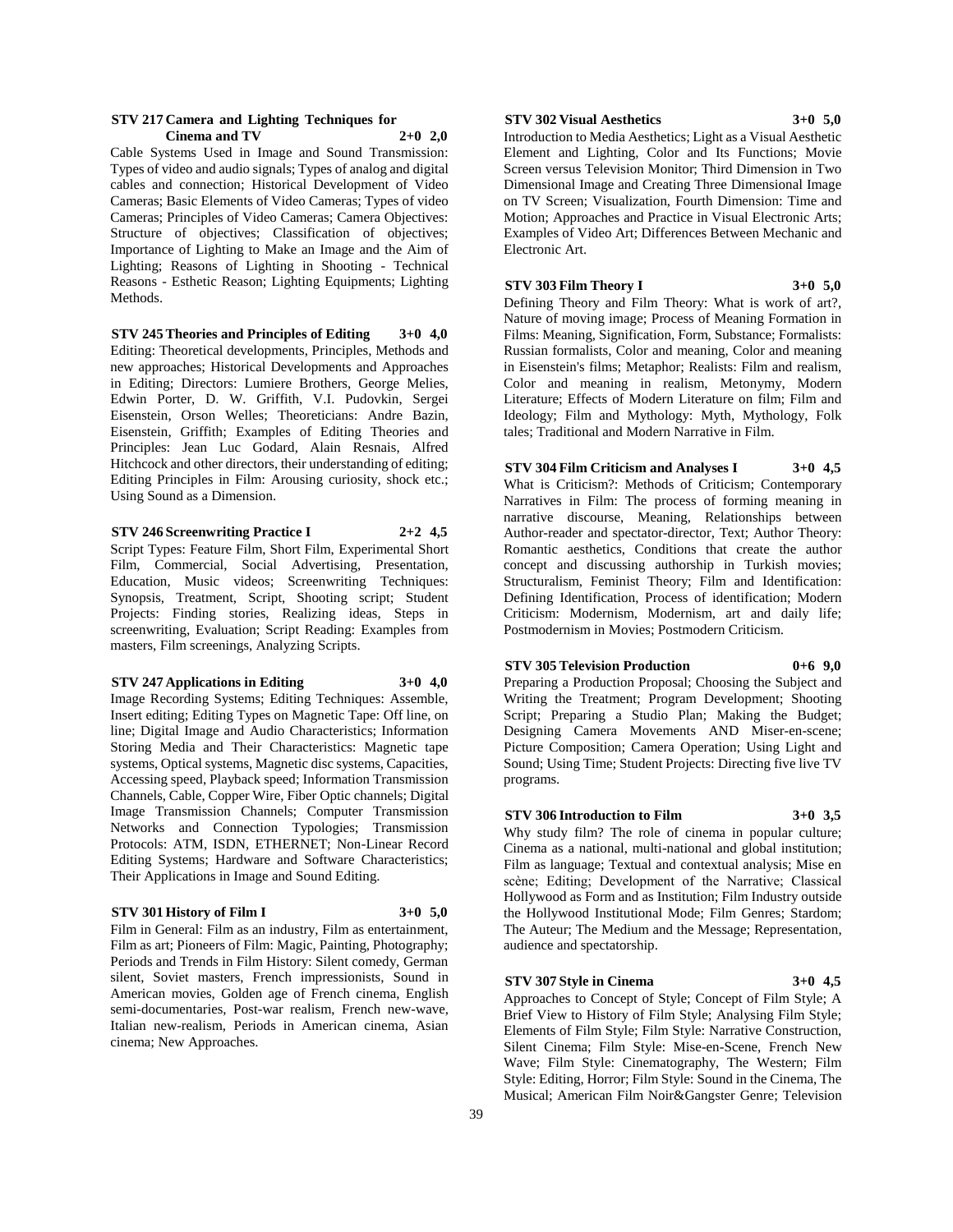form and style, Science-Fiction; Non-narrative cinema: Experimental &avant-garde; Authorship, Other theoretical perspectives.

# **STV 309 Seminar I 3+0 3,5**

Recent Turkish Cinema: Directors, Cinematographers, Screenwriters, Producers; Short Film in Turkey; Past and Present, Production conditions; Documentary Cinema in Turkey; Television Productions in Turkey; Television Broadcasting and Management in Turkey; Television Research in Turkey; Academic Approaches in Cinema; Television Advertising in Turkey; Photography in Turkey; Cultural Studies in Turkish Media; New Communication Technologies and New Media in Turkey.

#### **STV 310 Seminar II 3+0 3,5**

Script Practices with Script Writers; Cinematography Practices with Cinematographers; Film Directing with Directors; Film Production Practices with Producers; Serial Production Processes with Serial Directors and Producers; Advertisement Production Processes and Practices with Advertisement Directors and Producers; Documentary Film Production Processes and Practices with Documentary **Directors** 

# **STV 311 Film Project 0+6 6,0**

Pre-production in Film Design: Synopsis and treatment practice, Choosing location and cast, Script and shooting script practice, Storyboard practice, Production planning and budgeting; Film Production Practice: Acting rehearsals, Lighting practice, Pre-mise-en-scene practice, Shooting practice; Post-production Film Practice: Editing, Color grading, Sound mixing.

**STV 313 Interactive Media and Society 3+0 4,5**

Relationship among Technology, Society and Historical Change; Information Technology Revolution: Dynamics of Technological Change; New Media; Global Network; Rise of the Mass Media Culture; Multi-Media Communication System; Social Media: Rise of Surveillance Society: Concept of privacy, New communication technologies and surveillance capacity; Public Space, Privacy and Communication Technologies; Critical Overview of Technology.

#### **STV 343 Directing Mise-en-scene 3+0 5,0**

What are the Elements of an Art Object?: Painting; What are the Elements of Mise-en-scene?: Cinematography, Production design, Directing actors; What is Directing Miseen-scene?; Cinematography: Framing, Illumination,<br>Photographic image, Directing cinematography, Photographic image, Directing cinematography, Cinematography styles; Production Design: Set design, Costume, Make-up, Directing production design, Design styles; Acting: Acting in movies and theatre, Acting continuity, Expression, Casting, Directing actors, Actor categories, Star system, Method acting, Technical acting, Acting styles.

**STV 344 History of Turkish Film 3+0 3,5**

Periods of Turkish Film History: General View; Beginning Period; Theater Period; Transformation Period; Filmmakers? Period: Industry, Star system, Narrative forms, Discussions on film, Depression Era; Young Cinema: Changes in subjects and themes, Independent filmmaking, Directors? point of view towards women's problems; Late Period: Changing conditions in filmmaking, marketing and distribution, Themes of 90s; General Evaluation.

#### **STV 345 Video Camera Lighting 2+2 4,5**

Television Production Cameras; Television Camera Types: Studio cameras, EFP cameras, ENG cameras; Camera Movements: Pan-Tilt, Track, Pedestal, Optical movements with zoom lenses; Camera Placements: High angle, Low angle, Normal angle; Framing: Extreme close-up, Medium shot, Medium long shot, Knee shot, Long shot, Wide shot, Extreme wide shot; Lighting: General lighting, Low key, Normal, High key.

# **STV 346 Film Camera and Lighting 2+2 4,5**

Characteristics of Film Camera; Formats of Film Camera; Film Stock: Black and white negative film, color negative and positive film, Duplicate film, Print film; Lenses: Wide angle lens, Normal lens, Narrow angle lens; Filters: Filters for black and white film, Filters for color film; Light-meters: Incident and reflective light-meters, Operating principles; Image Size: 35mm. standard format, American wide-screen format; Lighting Techniques.

#### **STV 347 Types of Television Programs 3+0 4,5**

Definition of Type; Social and Economic Characteristics of Television; Process of Television Production; Defining Program Type, News Programs and Their Types; Talk Shows: Important aspects and techniques in doing interviews; Documentary Programs: Definition of documentary, Types of documentary programs; Television Drama: Characteristics of dramatic structure; Television Series; Magazine and Sports Programs.

# **STV 348 Film Genres 3+0 4,5**

Concept of Genre: Beginning, development and definition; Art Styles and Genre; Genre in Film: Beginning, development and definition; Beginning and Development of Film Genres; Film Genres Before and After the Hollywood Studio System; Musicals: Environment, Location, Characters, Iconography; Westerns: West, History, Iconography; Horror and Science Fictions: Environment, Location, Characters, Iconography.

#### **STV 350 Documentary 3+0 6,0**

Dziga Vertov and Cinema-Verite (Film: Man with the Movie Camera); Robert J. Flaherty and Human in Nature (Film: Nanook of the North); John Grierson and Getting Organized in Documentary (Film: Night Mail); Direct Cinema and Cinema Verite (Film: Chronicle of a Summer); Documentary in Turkey and Productions; Discussion Topics in Documentary; Evaluation of Documentary Class.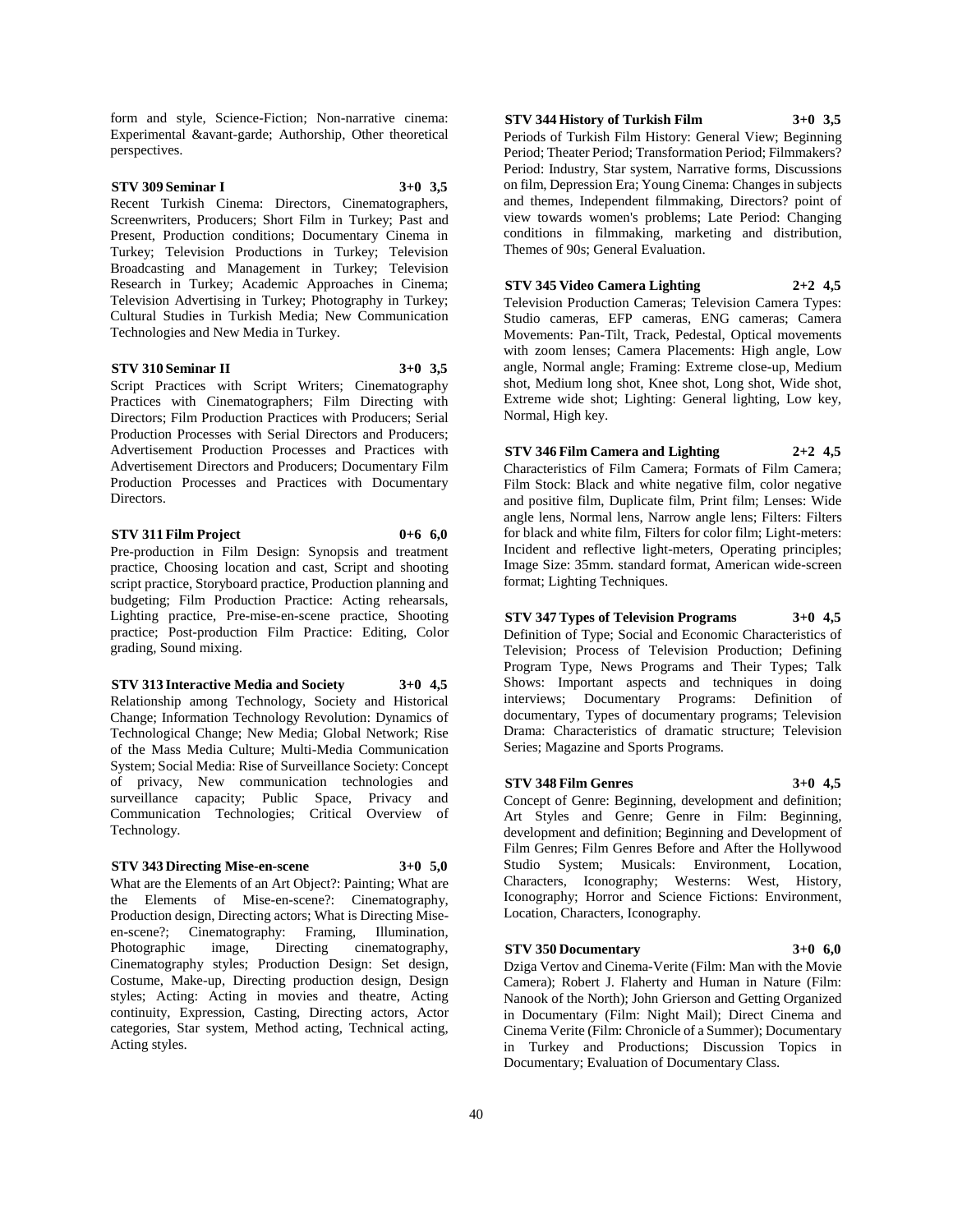Pre-production: Finding a subject , Justification and the purpose, Analyzing the target mass, Presentation form, Treatment, Script and shooting the script, Production planning and the budget; Production Stage; Studio workshop, Outdoor shooting; Post-production: Video editing, Sound design, Digital applications, Planning the broadcast.

**STV 353 Television Project 0+6 6,0**

**STV 355 Film Criticism and Analysis II 3+0 4,5** Film Criticism Methods in General; Cinematographic Criticism: Criticism of narration and its tools, Methods of

Analysis; Political Criticism: Concept of bourgeois cinema, Dominant ideology and bourgeois cinema, Film as propaganda; Criticism of Myth: Concept of myth, Mythical structure in film; Cinema as Popular Culture: Sexist discourse in popular movies, Violence and technology in popular movies.

# **STV 356 History of Film II 3+0 4,5**

Inspecting Film in Detail: Film and artist, Film and audience, Film and society; Understanding Movies (presentations and discussions): Movies, music and musicals, Movies and politics, Auteurism and creativity, Social change and genres, New realism and Turkish movies, Movies and literature, Impressionism in painting and movies, Film noir and Turkish movies, Past and present of documentary filmmaking, New approaches and styles, Science fiction and ideology, Evaluation of artwork in movies.

## **STV 357 Subliminal Communication 3+0 3,5**

Biological Principles of Behavior: Instinct, Motive, Drive and Learning, Behavior and brain structures, Behavior and brain from a functional perspective; Biology-Environment and Culture in Terms of Psychological Structure: Psychological development of infant, Structuring psychological device; Psychoanalytic theory after S. Freud: J. Lacan and Unconscious; A Dream: Films of L. Bunuel; A Case: Oedipus complex in terms of Hans? case; A Film: Chariots of Fire; F. Kafka Case; Subconscious in C. G. Jung and Common Subconscious.

**STV 359 New Communication Technologies 3+0 3,5** A-Traditional Communication Technologies; Why New<br>Communication Technologies?; Transition Period Communication Technologies?; Transition Period Television Technologies; HDTV and Its Application; Digital Television; Communication Satellites; Data Broadcasting; Interactive TV Broadcasting; Internet TV; Cable TV; Teleconference, Audio and Video Conference; Virtual Studio; B- Information Types and Characteristics; Communication Channels; Wireless Communication Types; Radio and TV Links; Satellite Types; Cable TV and Broadcasting Characteristics; Computer Communication Types; Video Conference Systems and Application Areas; GSM and Satellite Phones; Information.

#### **STV 360 Film Theories II 3+0 4,5**

Psychoanalytic Film Theory: Film and audience; Status of Film Audience; Identification; Cinematographic Subject; Feminist Film Theories: Visual pleasure and visual narration; Presentation of Women in Movies; Theories on Identity, Sexuality, Roles and Productivity, Movie analyses, Ideological aspects; Film Reading Methods: Simple reading, Advanced reading.

#### **STV 362 Audio Dimension in Film and Television 3+0 3,5**

Basics of Television and Film Audio: Dialog and its functions, Sound effects and their functions, Music and its functions; Analysis of Sound in Classic Narrative: Sound in classical film theory; Analysis of Sound in Modern Narrative: Godard, his films and sound; Ideological Analysis of Film Sound: Sound and film theories of Doane and Dayan; Psychoanalytic Analysis of Film Sound: Functions of sound according to Metz and Mulvey.

**STV 363 Visual Structure of Film 3+0 4,0** Pre-Production: Screenwriting, Equipment Selection, Set design, Cinematographer and art director collaboration; Composition: Basics of film composition, Image construction inside the frame, Motion, Pace, Rhythm; Lighting: Lighting for people and objects; Exterior Lighting: Location selection, Weather and climate conditions, Fog, Light spectrum, Daylight vs. tungsten; Dealing with Exterior Conditions: Shooting during Rainy, snowy and cloudy weather, Shooting by a lake, river or sea; Portraiture in Film: Light, Optics, Make-up.

# **STV 364 Sociology of Film 3+0 5,0**

Film and Society: Film and audience, Film as mass medium, Film as a reflecting and forming medium, Methods for analyzing film and audience relationships; Research on Analyzing Film and Audience Relationships: Sample research, the immigrant profile in Turkish movies, Turkish movies and society, Globalization, national identity and Turkish movies.

#### **STV 365 Video Art 3+0 5,0**

Video as an Art Environment and Characteristics of Video; Video Aesthetics and Video Art; Introduction to Video Art; History of Video Art; Importance of Video Art in Electronic Age; Differences Between Video and Television; Various Practices in Video Art; Narcissistic Video; Video-Installation; Video Sculpture; Student Project: Creating Video Installation.

# **STV 365 Video Art 3+0 5,0**

Video as an Art Environment and Characteristics of Video; Video Aesthetics and Video Art; Introduction to Video Art; History of Video Art; Importance of Video Art in Electronic Age; Differences Between Video and Television; Various Practices in Video Art; Narcissistic Video; Video-Installation; Video Sculpture; Student Project: Creating Video Installation.

#### **STV 366 Inspection Methods in Television Broadcasting 3+0 4,0**

Responsibilities of Television in terms of Social Benefit; Negative Effects of Television on Society; State Principles and Sanctions; Individual and Social Freedom versus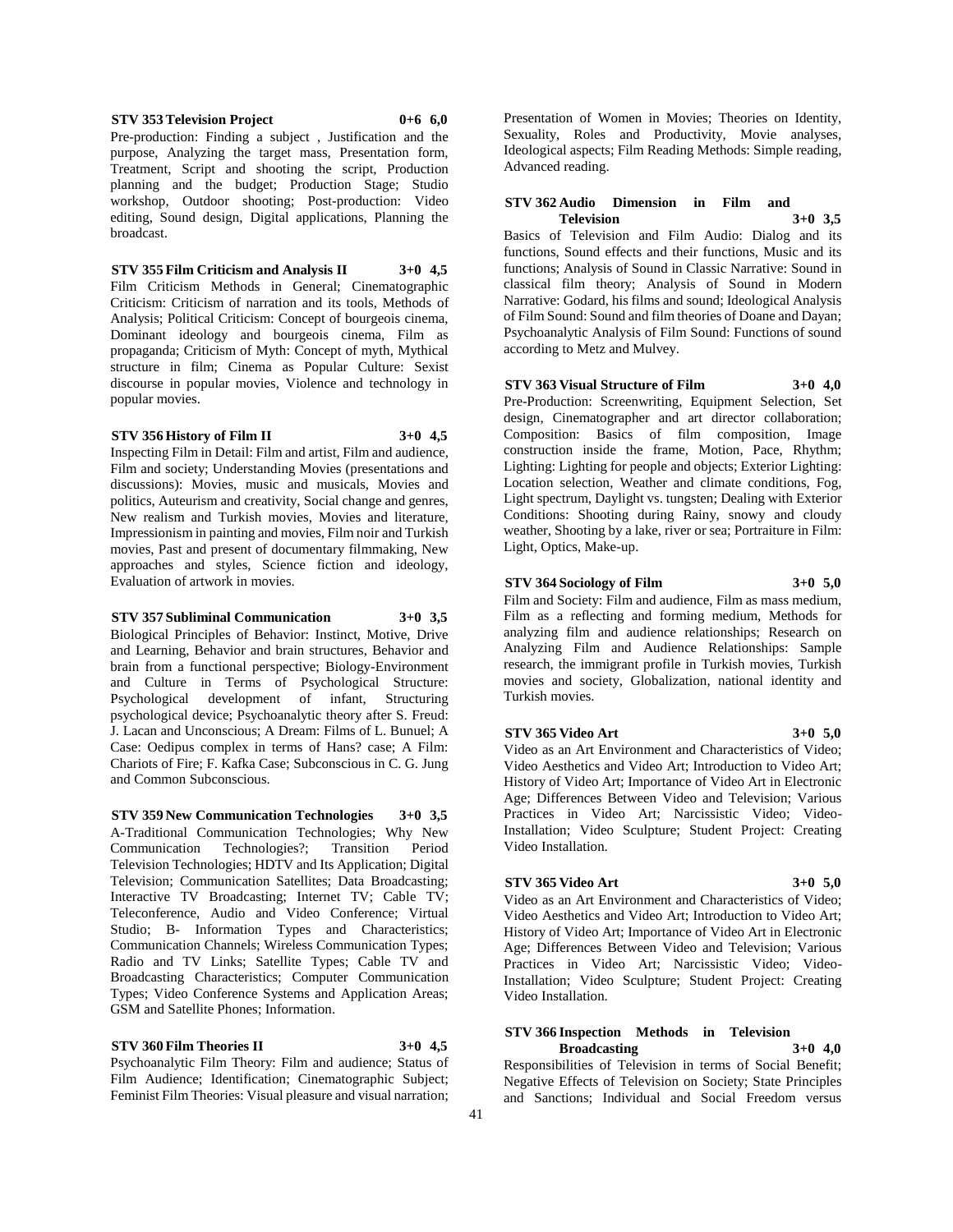Commercial and Broadcasting Freedom; Inspection Methods of Television Broadcasting in Europe and America; Inspection Methods of Television Broadcasting in Turkey and Related Problems; Examining Related Scientific Research.

#### **STV 367 Aesthetics of Documentary Filmmaking 3+0 4,0**

Art of Documentary Filmmaking: Chaos and selection, Prism structure of director and actor; Shot Types: Fast information, Social research, Poeticism, Science; Art and Documentary: Scientific research and artistic lab, Connections and contradictions; Artist's Idea and Elements of Real Life: Reality of life and reality of art, Flexibility of designs; Anatomy of Observation Based Shots: Recording camera and exploring camera, Science and historical developments, Visual system and fighting against dreams; Expectations from Cinematography: Fingerprints of reality, Believing the image, Creative tendencies; Poeticism in Documentary Filmmaking.

**STV 368 Interactive Program Design 3+0 3,5**

Interactive Environments: CD, Internet, Video games, Interactive television techniques and procedures; Interactive Program Types: Programming for the internet, video discs, games and television; Interactivity Levels and Selection; Steps in Interactive Program Design: Interactive thinking, Designing program rundown, Story selection and creating interactivity, Interactive scripts, Shooting process, Editing, Supplying interactivity tools, Evaluating interactive responses during transmission, Completing broadcast edits, Preparing interactive CD and DVD.

#### **STV 401 Production and Directing I 4+6 12,0**

Selecting Student Projects and Forming Production Crews; Pre-production: Selection and development of the project idea, Defining the target audience, Defining goals, Organizing content and program elements, Organizing technical elements, Script formation, Planning; Production: Forming audio-visual structure, Using interior and exterior shooting techniques; Post-production: Editing, Sound design, Screening.

# **STV 402 Production and Directing II 4+6 12,0**

Selecting Student Projects and Forming Production Crews; Pre-production: Selection and development of the project idea, Defining the target audience, Defining goals, Organizing content and program elements, Organizing technical elements, Script formation, Planning; Production: Forming audio-visual structure, Using interior and exterior shooting techniques; Post-production: Editing, Sound design, Screening.

**STV 404 Intercultural Communication 3+0 4,0** Introduction to Intercultural Communication; Importance of Intercultural Communication; Cultural System's on Intercultural Communication; Impact of Intercultural Communication; Values and Intercultural Communication; Intercultural Communication and Language; Intercultural Communication and Mass Media; Intercultural

Communication and Nonverbal Messages; Intercultural Communication and Culture Shock; Intercultural Communication and Communicator; Intercultural Communication and Opinion Leadership; Innovation and Change.

# **STV 411 Seminar III 3+0 3,5**

International Communication Projects: Introduction, Trends and concepts; Project Management Cycle: Importance of project management in international communication and cultural exchange; International Communication Campaigns and Projects: Sustainability, Communication targets and budgets, Case study, Communication for development; International Public Outreach and Cultural Exchange: Event management, Exhibitions, Festivals, Concerts, Cultural events and exchange programs, Case study; Outreach in International Corporate Institutions: Case study; Social Networking: Trends and concepts; Brain Storming; Student Project Presentations.

# **STV 412 Seminar IV 3+0 3,5**

Descriptions; Verbal and Nonverbal Communication; Body Language and Media; Speaking Skills and Speech Rules; Methods of Speech: Sound, breath control, correct use of language; Development of interview and presentation skills; Evaluation of interview and presentation examples; Interview and presentation practices.

**STV 452 Contemporary Literature and Cinema 3+0 4,0** Definition and Function of Art In 20th. Century, Connection Between the Art of Literature and Cinemavisual and Literary Aesthetics; What Is the Fiction; Image in Cinema and Literature: Image and how to use of Image in the language of literature and visual language; Short Film and Story; Cinematographical Language in Poetry; New Novel and the İnfluence At the Exeluation of Cinema; Film Aesthetics and Poetica; Surrealist Literature and Surrealism in the Cinema; The Influence of Phenomenology in the Contemporary Cinema and Literature; Existantialist Literature and Cinema; Contemporary World and Turkish Literature: Sample texts. comparative film-literature reading.

**STV 453 Contemporary Turkish Cinema 3+0 4,0** Turkey in 1980s and Turkish Cinema in the First Half of 1980s; Turkish Cinema in the Second Half of 1980s; American Cinema versus Turkish Cinema: Turkish Cinema in 1990s; Turkish Film Directors Living Abroad and Their Cinema; Different Expressions and Languages in Cinema; Advertisement and Music Video Directors in Turkish Cinema and Their Films; Simplicity Approach or Search for Simplicity in Turkish Cinema: Nuri Bilge Ceylan, Zeki Demirkubuz, Derviş Zaim, Reha Erdem and their cinemas; Turkish Cinema as a Product in the Market.

# **STV 457 Film Adaptations 3+0 4,0**

Narrative: Telling, Showing; Fiction; Adaptation or harmonization?: "Adaptation" film; Adaptation Types I: From poetry to song; Adaptation Types II: From novel to film, "Pride and Prejudice" novel; Adaptation Types II: From novel to film, "Pride and Prejudice" film; Adaptation Types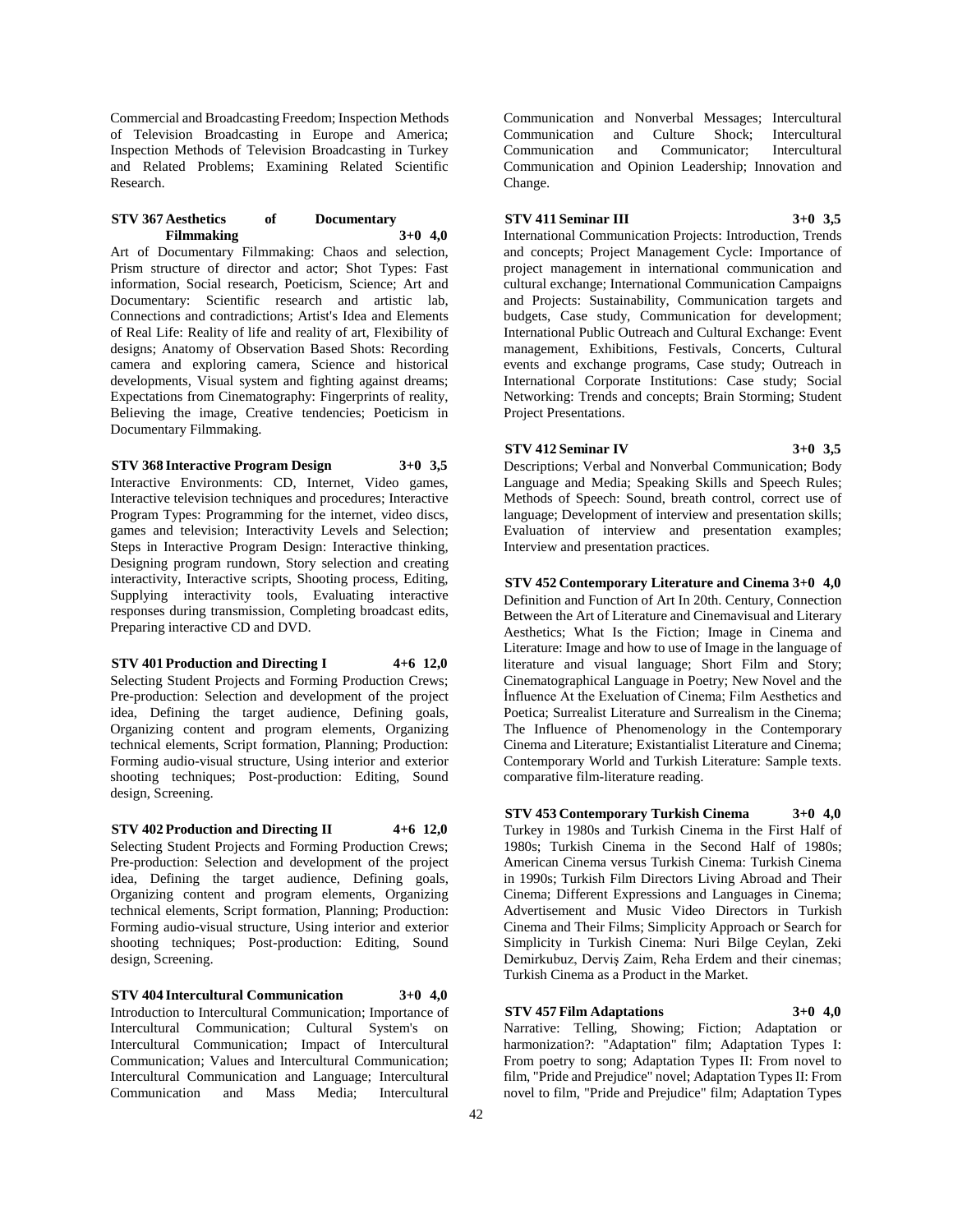III: From theatre to film, "Romeo and Juliet" theatre text; Adaptation Types III: From theatre to film, "Romeo and Juliet" film; Adaptation Types IV: From fairy tale to film; Adaptation Types V: From comics to film.

#### **TAR 165 Atatürk's Principles and History of Turkish Revolution I 2+0 2,0**

Reform efforts of Ottoman State, General glance to the stagnation period, Reform searching in Turkey, Tanzimat Ferman and its bringing, The Era of Constitutional Monarchy in Turkey, Policy making during the era of first Constitutional Monarchy, Europe and Turkey, 1838-1914, Europe from imperialism to World War I, Turkey from Mudros to Lausanne, Carrying out of Eastern Question, Turkish Grand National Assembly and Political construction 1920-1923, Economic developments from Ottomans to Republic, The Proclamation of New Turkish State, from Lausanne to Republic.

#### **TAR 166 Atatürk's Principles and History of Turkish Revolution II 2+0 2,0**

The Restructuring Period; The Emergence of the fundamental policies in the Republic of Turkey (1923-1938 Period); Atatürk's Principles, and Studies on Language, History and Culture in the period of Atatürk; Turkish Foreign Policy and Application Principles in the period of Atatürk; Economic Developments from 1938 to 2002; 1938-2002 Period in Turkish Foreign Policy; Turkey after Atatürk's period; Social, Cultural and Artistic Changes and Developments from 1938 to Present.

#### **TAR 316 Contemporary World History 2+0 3,0**

Basic Concepts; Collapse of Tsarist Russia; 1905-1917 Revolutions; Establishment of the Russian State; First World War: Beginning, Consequences, Long-term effects, Post-war treaties and establishment of the Commonwealth of Nations; American Civil War Era; Big Crunch and the Crisis; Rise of Dictators in Europe: Mussolini, Hitler, Franco; Second World War: Beginning, Causes, Long-term effects on parties; A Brief History of China: From the Last Emperor to People's Republic of China; The Nuclear Period: Hiroshima, Hydrogen bombs; Events in the Middle East: Israel's foundation and the 1970 oil crisis; Cold War Era; The Collapse of Berlin, Korea, Cuba, Vietnam, Afghanistan, Soviet Russia; Impasse in Eastern Europe; Gulf War and Its Effects.

#### **THU 203 Community Services 0+2 3,0**

Various Community Projects: Helping young students during their study periods or after school study sessions, Aiding the elderly in nursing homes, helping disabled individuals with various tasks, helping social services and aiding children with their education etc., take part in the projects which raise environmental awareness, Integrating with the community and enabling use of knowledge accumulated in the courses.

# **TİY 152 Theatre 2+0 2,5**

Theatre as a Cultural Institution: Relation of culture and theatre; The Place and Importance of Theatre in Culture; Theatre as a Communication Art: Definition of theatre, Origin and evolution of theatre, Aesthetic communication; Elements of Communication in Theatre: Decor, Costume, Stage, Actor, Director; Theatre Management: Historical development, Administration and Organization; Art Sociology: Theatre and society; Reflections of Cultural Issues in Turkish Plays.Reflections of Cultural Issues in Turkish Plays.

**TİY 303 Dramaturgy 3+0 3,5**

The Art of Drama: Basic terms in drama, Basic aspects of drama; The Tradition of Drama: Examples of drama, Analysis of dramatic structures, Analysis of dramatic forms; Basic Dramatic Approaches; Dramaturgic Analysis: Methods of Analysis, Film analysis, Script analysis; Script Workshops; Text Workshops; Analyses of Dramaturgic Problems.

**TÜR 120 Turkish Sign Language 3+0 3,0** Overview of Sign Language: Characteristics of sign language; History of Sign Language in the World: Emergence of language and sign language, Verbal education and approaches to sign language; History of Turkish Sign Language: Early period, Ottoman period, Period of the Republic of Turkey; Introduction to Turkish Sign Language: Finger alphabet, Pronouns, Introducing oneself and family, Greetings, Meeting, Relationship words; Showing Basic Words: Adjectives: Adjectives of quality, Adjectives of quantity; Verbs: Present tense, Past tense, Future tense, Time adverbs, Antonyms; Healthy Living: Expression of healthrelated problems, Sports terms, Expressing requirements; In a Bank: Expressions required to carry out basic procedures in a bank; Vacation: Basic words about vacation.

#### **TÜR 121 Writing 2+0 2,0**

Composition Rules; Spelling and Punctuation; Communication and Language Functions; Text Enhancement Methods and Exercises; Word Phrases: Compounds, Gerundial groups, Pattern phrases, Idioms, Usage of proverbs and Exercises with texts; Narrative Methods: Descriptive speech and practice, Argumentative speech and practice, Descriptive-narrative speech and practice; Thought Foundation and Development Techniques; Arts in Prose and Other Ways Used in Expression; Text Types; Text Analysis Methods.

#### **TÜR 122 Speaking Skills 2+0 2,0**

Features and Importance of Oral Language in Communication; Reading and Understanding: Reading methods, Reading media; Listening and Monitoring; Speaking: Basic elements of speaking, Gestures and facial expressions, Emphasis; Principles of Speaking, Features of Speaking, Methods of Speaking; Speech Errors, Insufficiency of Speech; Prepared Public Speaking and Its Types: Conference, Speech, Briefing, Open forum, Panel, Forum, Discussion, Interview, Seminar; Impromptu